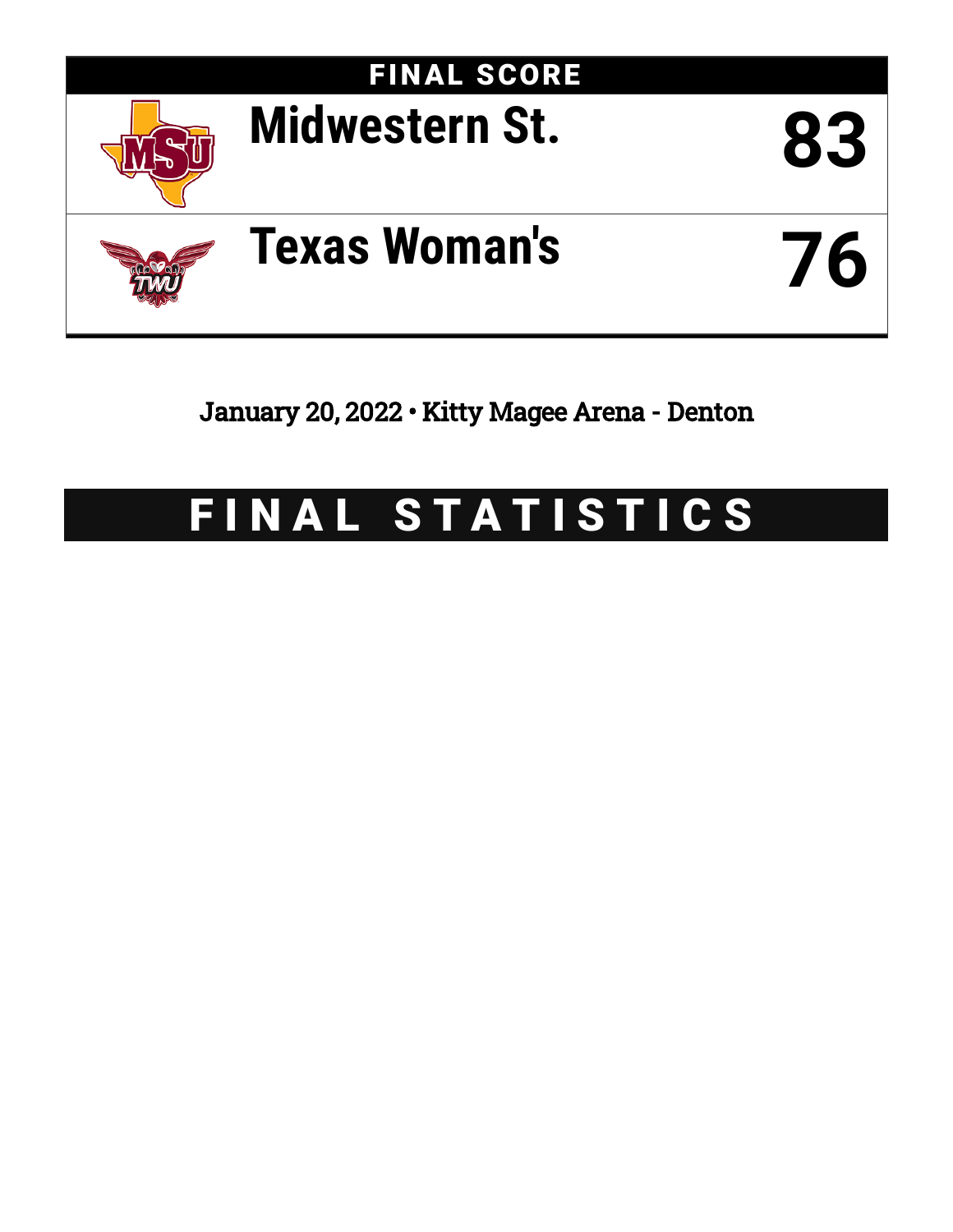# **Official Box Score Midwestern St. vs Texas Woman's Game Totals -- Final Statistics January 20, 2022 at Kitty Magee Arena - Denton**



# **Midwestern St. 83**

| No. | Plaver                   | S  | Pts           | FG        | 3FG      | FT       | OR             | DR       | TR | PF            | A            | TO       | <b>B</b> lk | Stl      | Min | $+/-$ |
|-----|--------------------------|----|---------------|-----------|----------|----------|----------------|----------|----|---------------|--------------|----------|-------------|----------|-----|-------|
| 00  | MILLAR, SHAWNISAY        | F. | 12            | 4-6       | $1 - 3$  | $3 - 4$  | 0              |          |    | 3             | 0            |          |             | 0        | 29  | 17    |
| 10  | <b>KING, FRANCES</b>     | G  | 21            | $6 - 10$  | $1 - 2$  | $8 - 10$ | $\overline{2}$ | 5        |    | 3             | 3            | 3        | $\Omega$    | 6        | 34  | 15    |
| 11  | REYNOLDS, HANNAH         | С  | 9             | $3 - 5$   | $0 - 0$  | $3 - 3$  | 2              | 4        | 6  | 4             | 0            | 3        | 2           | 1        | 18  | 9     |
| 12  | JOHNSON, MARKAYLA        | G  | 7             | $3 - 7$   | $1 - 3$  | $0 - 0$  | 2              | 5        | 7  | $\mathcal{P}$ | $\mathbf{0}$ | 3        | 2           |          | 36  | 15    |
| 24  | LENAHAN, MORGAN          | G  | 18            | $8 - 23$  | $2 - 3$  | $0 - 2$  |                | 5        | 6  | 3             |              | 5        |             |          | 35  | 1     |
| 01  | <b>JACKSON, ETERNITY</b> | G  | $\mathcal{P}$ | $1 - 1$   | $0 - 0$  | $0 - 0$  | 0              | $\Omega$ | 0  |               |              | 1        | $\Omega$    | $\Omega$ | 6   | -8    |
| 02  | <b>BOSTIC, SHERIDAN</b>  | G  | 6             | $2-6$     | $2 - 4$  | $0 - 0$  | 0              |          |    |               | 0            | 0        | $\Omega$    | $\Omega$ | 8   | $-2$  |
| 14  | SIFAOUI, YASMINE         | C  | $\mathcal{P}$ | $1 - 4$   | $0 - 0$  | $0 - 2$  | 0              | 0        | 0  | 2             | 0            | 0        |             | 0        | 11  | -6    |
| 22  | <b>MATHIS, JORDAN</b>    | F  | 6             | $3 - 4$   | $0 - 0$  | $0 - 0$  |                | 4        | 5  | 0             | 0            |          | 0           |          | 19  | -5    |
| 23  | <b>WITHEY, MANDY</b>     | F  | 0             | $0 - 0$   | $0 - 0$  | $0 - 0$  | 0              | $\Omega$ | 0  |               | 0            | $\Omega$ |             | 0        | 3   | $-1$  |
|     | TEAM                     |    |               |           |          |          | 3              | 3        | 6  | 0             |              | 0        |             |          |     |       |
|     | <b>TOTALS</b>            |    | 83            | $31 - 66$ | $7 - 15$ | 14-21    | 11             | 28       | 39 | 20            | 5            | 17       | 8           | 10       | 200 |       |

| <b>Shooting By Period</b> |           |       |          |       |           |       |
|---------------------------|-----------|-------|----------|-------|-----------|-------|
| Period                    | FG        | FG%   | 3FG      | 3FG%  | FT        | FT%   |
| 1st Qtr                   | $10 - 22$ | 45%   | $3-5$    | 60%   | $0 - 2$   | 00%   |
| 2nd Qtr                   | $8 - 17$  | 47%   | $1 - 5$  | 20%   | $0 - 0$   | $0\%$ |
| 3rd Qtr                   | $6 - 15$  | 40%   | $1 - 2$  | 50%   | $4 - 5$   | 80%   |
| 4th Qtr                   | $7-12$    | 58%   | $2 - 3$  | 67%   | $10 - 14$ | 71%   |
| 1st Half                  | 18-39     | 46%   | $4 - 10$ | 40%   | $0 - 2$   | 00%   |
| 2nd Half                  | $13 - 27$ | 48%   | $3-5$    | 60%   | 14-19     | 74%   |
| Game                      | $31 - 66$ | 47.0% | 7-15     | 46.7% | $14 - 21$ | 66.7% |

*Deadball Rebounds:* 3,0 *Last FG:* 4th-01:04 *Biggest Run:* 7-0 *Largest lead:* By 10 at 4th-00:47 *Technical Fouls:* None.

# **Texas Woman's 76**

|     | <b>TOTALS</b>         |    | 76            | 28-67    | $2 - 10$ | $18 - 22$ | 14 | 28 | 42       | 17       | 6 | 20 | 2           |               | <b>200</b> |       |
|-----|-----------------------|----|---------------|----------|----------|-----------|----|----|----------|----------|---|----|-------------|---------------|------------|-------|
|     | TEAM                  |    |               |          |          |           | 6  |    |          | $\Omega$ |   |    |             |               |            |       |
| 34  | <b>GAYDON, AIRRON</b> | G  | 0             | $0 - 1$  | $0 - 1$  | $0 - 0$   | 0  | 0  | $\Omega$ | 0        | 0 | 0  | $\Omega$    | 0             |            | 4     |
| 33  | <b>GLOVER, KAYLA</b>  | G  | $\mathcal{P}$ | $1 - 3$  | $0 - 0$  | $0 - 2$   | 0  | 3  | 3        |          |   | 2  | $\Omega$    |               | 19         | 8     |
| 22  | HINES, ARIYANNA       | G  | 6             | $2 - 4$  | $0 - 2$  | $2 - 2$   | 0  |    |          |          |   |    | 0           | 0             | 13         | 2     |
| 03  | <b>BRIGGS, AMAYA</b>  | G  | 0             | $0 - 0$  | $0 - 0$  | $0 - 0$   | 0  | 2  | 2        | 0        | 0 |    | $\Omega$    | 0             | 5          | $-1$  |
| 35  | <b>INGRAM, ASHLEY</b> | G  | 30            | $9 - 17$ | 1-1      | $11 - 13$ | 3  | 10 | 13       | 3        | 1 | 3  |             | 2             | 37         | $-7$  |
| 20  | WOODS, MA'K'LA        | F. | 14            | $7 - 11$ | $0 - 0$  | $0 - 0$   | 3  | 8  | 11       | 3        |   | 3  |             | $\mathcal{P}$ | 32         | $-11$ |
| 15  | <b>WOODS, BRIELLE</b> | G  | 0             | $0 - 6$  | $0 - 2$  | $0 - 0$   | 0  | 2  | 2        | 3        | 0 | 5  | 0           | 2             | 30         | $-11$ |
| 14  | MOYER, SADIE          | G  | 19            | $7 - 20$ | 1-3      | $4 - 4$   |    | 0  |          | 4        | 2 |    | 0           | 4             | 34         | $-1$  |
| 02  | KING, KESLYN          | G  | 5             | $2 - 5$  | 0-1      | 1-1       |    |    | 2        | 2        | 0 | 3  | 0           |               | 29         | $-18$ |
| No. | Player                | S  | Pts           | FG       | 3FG      | FТ        | 0R | DR | TR       | PF       | A | то | <b>B</b> lk | Stl           | Min        | $+/-$ |

| <b>Shooting By Period</b> |           |       |          |       |           |       |
|---------------------------|-----------|-------|----------|-------|-----------|-------|
| Period                    | FG        | FG%   | 3FG      | 3FG%  | FT        | FT%   |
| 1st Qtr                   | $10 - 20$ | 50%   | $1 - 2$  | 50%   | $3-3$     | 100%  |
| 2nd Qtr                   | $5 - 11$  | 45%   | $0 - 2$  | 00%   | $5 - 7$   | 71%   |
| 3rd Qtr                   | $8 - 20$  | 40%   | $1 - 4$  | 25%   | $3-3$     | 100%  |
| 4th Qtr                   | $5 - 16$  | 31%   | $0 - 2$  | 00%   | $7-9$     | 78%   |
| 1st Half                  | $15 - 31$ | 48%   | $1 - 4$  | 25%   | $8 - 10$  | 80%   |
| 2nd Half                  | 13-36     | 36%   | $1-6$    | 17%   | $10 - 12$ | 83%   |
| Game                      | 28-67     | 41.8% | $2 - 10$ | 20.0% | $18 - 22$ | 81.8% |

*Deadball Rebounds:* 1,0 *Last FG:* 4th-00:15 *Biggest Run:* 10-0 *Largest lead:* By 6 at 2nd-03:58 *Technical Fouls:* None.

| Game Notes:                                                            | <b>Score</b>                              |    | 1st 2nd | 3rd              | 4th | <b>TOT</b> | <b>Points</b> | <b>MSU</b>     | <b>TWU</b>     |
|------------------------------------------------------------------------|-------------------------------------------|----|---------|------------------|-----|------------|---------------|----------------|----------------|
| Officials: Jody Taylor, Trey Bowers, Page Parliment<br>Attendance: 314 | <b>MSU</b>                                | 23 |         |                  | 26  | 83         | In the Paint  | 32             | 38             |
|                                                                        | TWU                                       | 24 | 15      | 20               |     | 76         | Off Turns     | 22             | 16             |
| Start Time: 07:07 PM ET                                                |                                           |    |         |                  |     |            | 2nd Chance    | 14             |                |
| End Time: 08:55 PM ET<br>Game Duration: 1:48                           | MSU led for 14:08. TWU led for 18:19.     |    |         |                  |     |            | Fast Break    |                | 13             |
| Conference Game;                                                       | Game was tied for 7:33.<br>Times tied: 10 |    |         | Lead Changes: 13 |     |            | Bench         | 16             |                |
|                                                                        |                                           |    |         |                  |     |            | Per Poss      | 1.025<br>38/81 | 0.894<br>37/85 |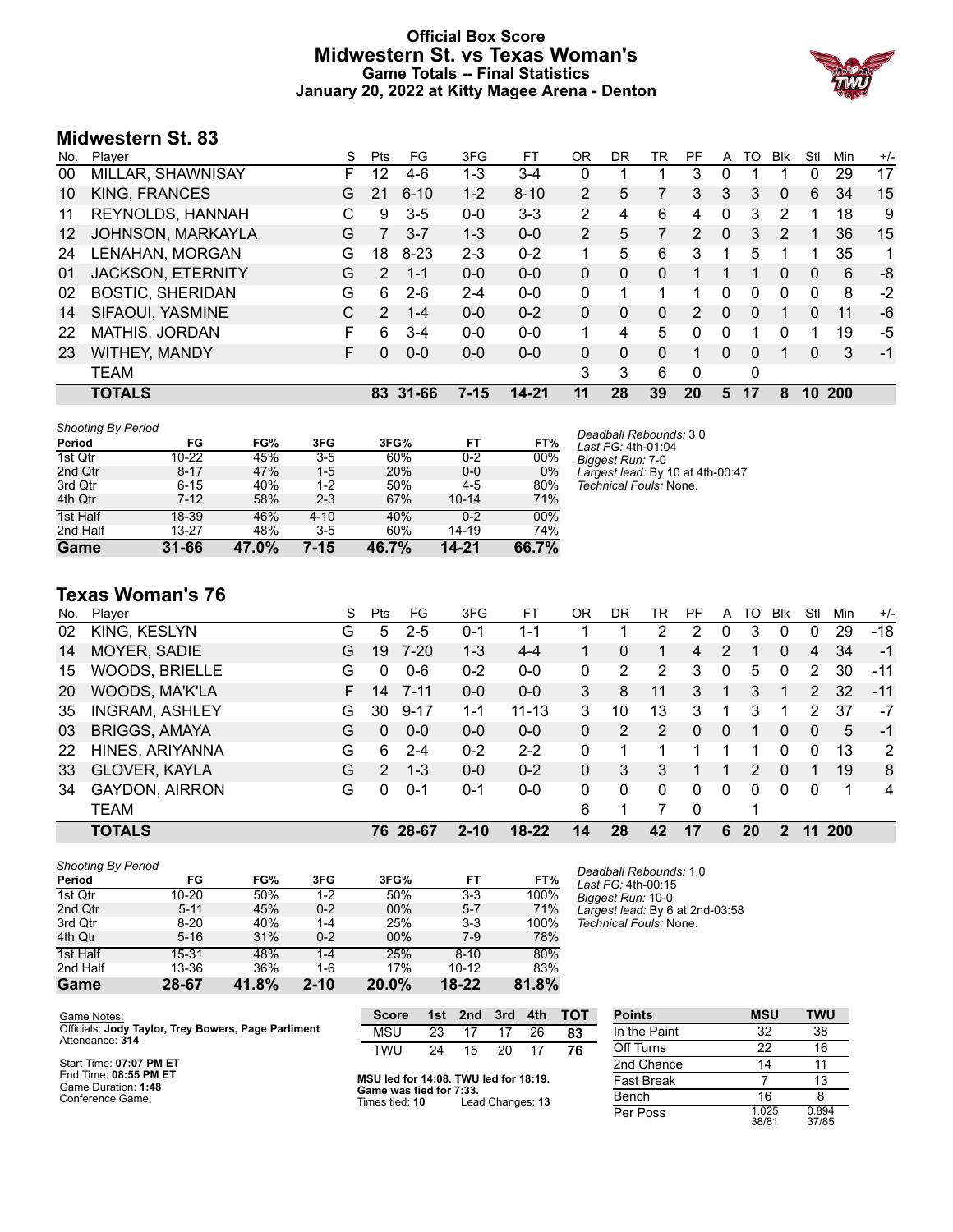# **Official Box Score Midwestern St. vs Texas Woman's First Half Statistics Only January 20, 2022 at Kitty Magee Arena - Denton**



# **Midwestern St. 40**

| No. | Plaver                   | S | <b>Pts</b> | FG       | 3FG      | <b>FT</b> | <b>OR</b> | <b>DR</b> | TR | PF       | A              | TO            | <b>Blk</b> | Stl | <b>Min</b> | $+/-$ |
|-----|--------------------------|---|------------|----------|----------|-----------|-----------|-----------|----|----------|----------------|---------------|------------|-----|------------|-------|
| 00  | MILLAR, SHAWNISAY        | F | 6          | $3 - 4$  | $0 - 1$  | $0-0$     | 0         | 0         | 0  |          | 0              |               |            | 0   | 13         | 6     |
| 01  | <b>JACKSON, ETERNITY</b> | G | 0          | $0 - 0$  | $0 - 0$  | $0 - 0$   | 0         | 0         | 0  |          | 0              | 0             | 0          | 0   | 2          | $-4$  |
| 02  | <b>BOSTIC, SHERIDAN</b>  | G | 6          | $2 - 6$  | $2 - 4$  | $0-0$     | 0         | 1         |    | 1        | 0              | 0             | 0          | 0   | 8          | $-2$  |
| 10  | <b>KING, FRANCES</b>     | G | 11         | $5 - 7$  | $1 - 2$  | $0 - 0$   |           |           | 2  | 1        | $\overline{2}$ | $\mathcal{P}$ | $\Omega$   | 4   | 18         | 5     |
| 11  | <b>REYNOLDS, HANNAH</b>  | C | 2          | $1 - 1$  | $0 - 0$  | $0 - 0$   |           | 4         | 2  | 2        | 0              | $\Omega$      | $\Omega$   | 0   | 4          | -2    |
| 12  | JOHNSON, MARKAYLA        | G | 5          | $2-6$    | $1 - 3$  | $0 - 0$   |           | 0         |    | 1        | 0              | 1             |            | 0   | 17         | 9     |
| 14  | SIFAOUI, YASMINE         | C | 0          | $0 - 2$  | $0 - 0$  | $0 - 2$   | 0         | 0         | 0  | $\Omega$ | 0              | 0             | 0          | 0   | 6          | -1    |
| 22  | <b>MATHIS, JORDAN</b>    | F | 4          | $2 - 3$  | $0 - 0$  | $0 - 0$   | 1         | 4         | 5. | $\Omega$ | 0              | $\Omega$      | $\Omega$   | 0   | 14         | 0     |
| 23  | <b>WITHEY, MANDY</b>     | F | 0          | $0 - 0$  | $0 - 0$  | $0 - 0$   | 0         | 0         | 0  | 1        | 0              | 0             |            | 0   | 3          | -1    |
| 24  | LENAHAN, MORGAN          | G | 6          | $3 - 10$ | $0 - 0$  | $0 - 0$   |           | $\Omega$  |    |          | 0              | 2             | $\Omega$   | 0   | 15         | $-5$  |
|     | <b>TEAM</b>              |   | 0          | $0 - 0$  | $0 - 0$  | $0 - 0$   | 2         | 2         | 4  | 0        | 0              | 0             | $\Omega$   | 0   | 0          |       |
|     | <b>TOTALS</b>            |   | 40         | 18-39    | $4 - 10$ | $0 - 2$   |           | 9         | 16 | 9        | 2              | 6             | 3          | 4   | 100        |       |

| <b>Shooting By Period</b><br>Period | FG       | FG%   | 3FG      | 3FG%  | FТ      | FT%    |
|-------------------------------------|----------|-------|----------|-------|---------|--------|
| 1st Otr                             | 10-22    | 45%   | $3-5$    | 60%   | $0 - 2$ | 00%    |
| 2nd Otr                             | $8 - 17$ | 47%   | $1-5$    | 20%   | $0 - 0$ | $0\%$  |
| 1st Half                            | 18-39    | 46%   | $4 - 10$ | 40%   | $0 - 2$ | $00\%$ |
| Game                                | 31-66    | 47.0% | 7-15     | 46.7% | 14-21   | 66.7%  |

*Deadball Rebounds:* 3,0 *Last FG Half:* MSU 2nd-00:17

# **Texas Woman's 39**

| No. | Plaver                | S  | Pts           | FG       | 3FG     | <b>FT</b> | <b>OR</b> | DR       | <b>TR</b> | PF | A | TO       | <b>B</b> lk | Stl      | Min          | $+/-$        |
|-----|-----------------------|----|---------------|----------|---------|-----------|-----------|----------|-----------|----|---|----------|-------------|----------|--------------|--------------|
| 02  | KING, KESLYN          | G  | 5             | $2 - 4$  | $0 - 0$ | 1-1       |           |          | 2         | 0  | 0 | 2        | 0           | 0        | 17           | -9           |
| 03  | <b>BRIGGS, AMAYA</b>  | G  | 0             | $0 - 0$  | $0 - 0$ | $0 - 0$   | 0         | 2        | 2         | 0  | 0 | 1        | 0           | $\Omega$ | 5            | $-1$         |
| 14  | MOYER, SADIE          | G  | 12            | $4 - 10$ | $0 - 1$ | $4 - 4$   |           | 0        |           | 2  | 0 | 0        | 0           |          | 18           | 3            |
| 15  | WOODS, BRIELLE        | G  | 0             | $0 - 2$  | $0 - 1$ | $0 - 0$   | 0         | 0        | 0         | 0  | 0 | 5        | 0           |          | 17           | $-2$         |
| 20  | WOODS, MA'K'LA        | F. | 4             | $2 - 4$  | $0 - 0$ | $0-0$     | 3         | 5        | 8         | 0  | 0 | 2        |             | 2        | 15           | -8           |
| 22  | HINES, ARIYANNA       | G  | $\mathcal{P}$ | $1 - 2$  | $0 - 1$ | $0 - 0$   | 0         |          |           | 0  | 0 |          | 0           | 0        | 3            | 6            |
| 33  | GLOVER, KAYLA         | G  | 2             | 1-1      | $0 - 0$ | $0 - 2$   | 0         | 2        | 2         | 0  |   | 0        | 0           | $\Omega$ | 8            | 7            |
| 34  | <b>GAYDON, AIRRON</b> | G  | 0             | $0 - 0$  | $0 - 0$ | $0 - 0$   | 0         | 0        | $\Omega$  | 0  | 0 | $\Omega$ | 0           | $\Omega$ | $\mathbf{0}$ | $\mathbf{0}$ |
| 35  | <b>INGRAM, ASHLEY</b> | G  | 14            | $5-8$    | 1-1     | $3 - 3$   | 1         | 4        | 5         |    | 0 | 1        | 0           |          | 17           | -1           |
|     | <b>TEAM</b>           |    | 0             | $0 - 0$  | $0 - 0$ | $0 - 0$   | 2         | $\Omega$ | 2         | 0  | 0 | 1        | 0           | $\Omega$ | 0            |              |
|     | <b>TOTALS</b>         |    | 39            | 15-31    | 1-4     | $8 - 10$  | 8         | 15       | 23        | 3  |   | 13       |             | 5        | 100          |              |

| <b>Shooting By Period</b><br>Period | FG       | FG%   | 3FG      | 3FG%     | FТ       | FT%   |
|-------------------------------------|----------|-------|----------|----------|----------|-------|
| 1st Otr                             | 10-20    | 50%   | 1-2      | 50%      | $3-3$    | 100%  |
| 2nd Otr                             | $5 - 11$ | 45%   | $0 - 2$  | 00%      | $5-7$    | 71%   |
| 1st Half                            | 15-31    | 48%   | 1-4      | 25%      | $8 - 10$ | 80%   |
| Game                                | 28-67    | 41.8% | $2 - 10$ | $20.0\%$ | 18-22    | 81.8% |

*Deadball Rebounds:* 1,0 *Last FG Half:* TWU 2nd-01:49

| Game Notes:                                                            | <b>Score</b> | 1st | 2 <sub>nd</sub> | 3rd | 4th | <b>TOT</b> | <b>Points from (This Period)</b> | <b>MSU TWU</b> |    |
|------------------------------------------------------------------------|--------------|-----|-----------------|-----|-----|------------|----------------------------------|----------------|----|
| Officials: Jody Taylor, Trey Bowers, Page Parliment<br>Attendance: 314 | <b>MSU</b>   | 23  |                 |     | 26  | 83         | In the Paint                     |                | 22 |
|                                                                        | <b>TWU</b>   | 24  | 15              | 20  |     | 76         | Off Turns                        | 18             |    |
| Start Time: 07:07 PM ET                                                |              |     |                 |     |     |            | 2nd Chance                       | 10             |    |
| End Time: 08:55 PM ET<br>Game Duration: 1:48                           |              |     |                 |     |     |            | Fast Break                       |                |    |
| Conference Game;                                                       |              |     |                 |     |     |            | Bench                            | 10             |    |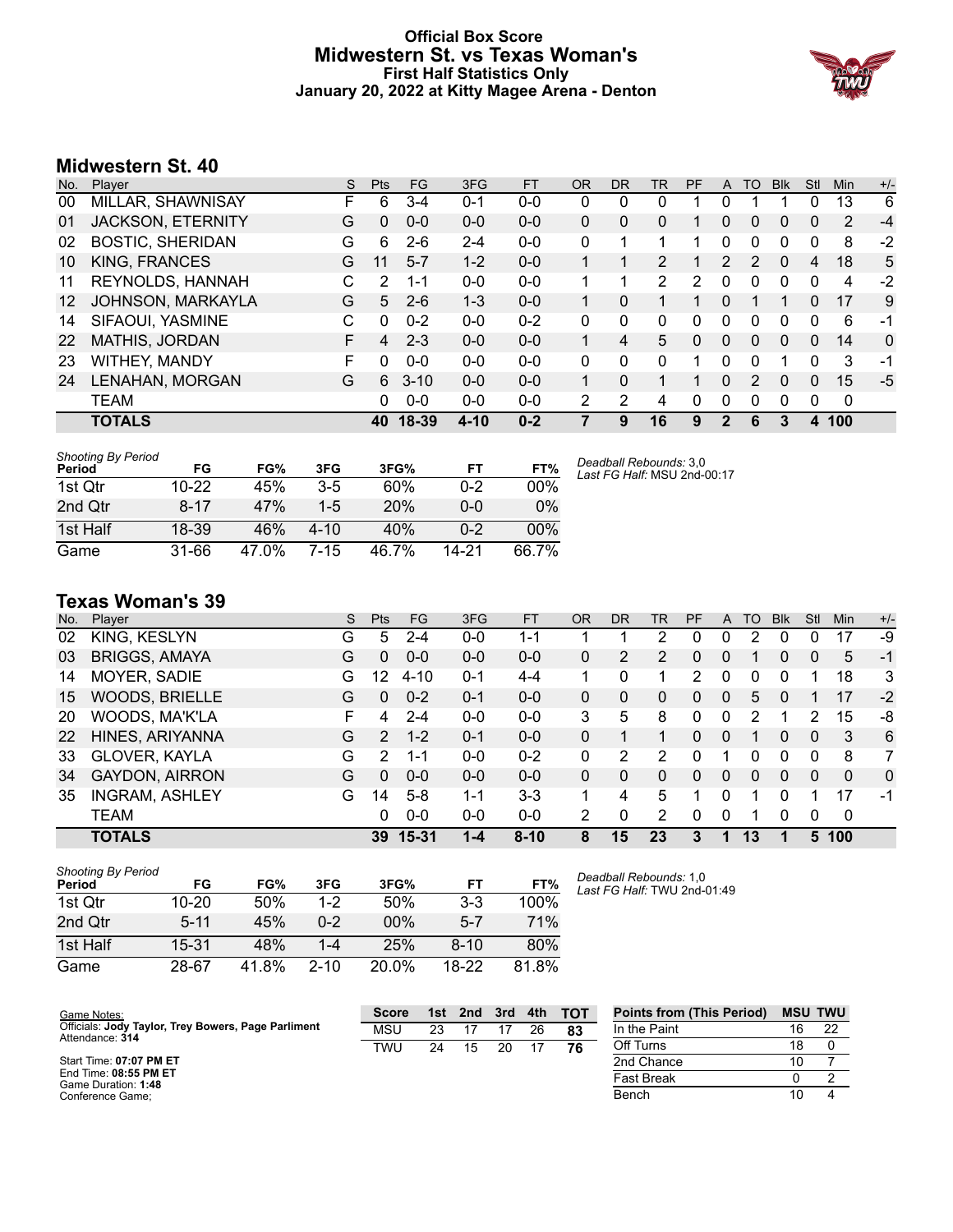# **Official Box Score Midwestern St. vs Texas Woman's First Quarter Statistics Only January 20, 2022 at Kitty Magee Arena - Denton**



# **Midwestern St. 23**

| No. | Plaver                   | S | <b>Pts</b>      | <b>FG</b> | 3FG     | <b>FT</b> | 0R           | <b>DR</b> | TR             | <b>PF</b> | A        | TO       | <b>B</b> lk | Stl      | Min | $+/-$ |
|-----|--------------------------|---|-----------------|-----------|---------|-----------|--------------|-----------|----------------|-----------|----------|----------|-------------|----------|-----|-------|
| 00  | MILLAR, SHAWNISAY        | F | 2               | 1-1       | $0 - 0$ | $0 - 0$   | 0            | 0         | 0              | 0         | 0        |          |             | 0        | 6   |       |
| 10  | KING, FRANCES            | G | 8               | $4 - 4$   | $0 - 0$ | $0 - 0$   | $\mathbf{1}$ |           | $\overline{2}$ | $\Omega$  |          |          | 0           |          | 10  | $-1$  |
| 11  | REYNOLDS, HANNAH         | C | 2               | $1 - 1$   | $0 - 0$ | $0 - 0$   | 1            |           | 2              | 2         | 0        | 0        | 0           | 0        | 4   | $-2$  |
| 12  | JOHNSON, MARKAYLA        | G | 5               | $2 - 4$   | $1 - 2$ | $0 - 0$   | 1            | 0         | 1.             | $\Omega$  | $\Omega$ | $\Omega$ | 0           | $\Omega$ | 9   | 6     |
| 24  | LENAHAN, MORGAN          | G | 0               | $0 - 5$   | $0 - 0$ | $0 - 0$   | 0            | 0         | 0              | 0         | 0        |          | 0           | 0        | 5   | $-7$  |
| 01  | <b>JACKSON, ETERNITY</b> | G | $\mathbf{0}$    | $0 - 0$   | $0 - 0$ | $0 - 0$   | 0            | 0         | 0              | $\Omega$  | 0        | 0        | 0           | $\Omega$ | 0   | 0     |
| 02  | <b>BOSTIC, SHERIDAN</b>  | G | 6               | $2 - 5$   | $2 - 3$ | $0 - 0$   | 0            |           |                | 1         | $\Omega$ | 0        | 0           | 0        | 6   | -1    |
| 14  | SIFAOUI, YASMINE         | C | 0               | $0 - 1$   | $0 - 0$ | $0 - 2$   | 0            | 0         | 0              | 0         | $\Omega$ | 0        | 0           | 0        | 6   | 1     |
| 22  | MATHIS, JORDAN           | F | 0               | $0 - 1$   | $0 - 0$ | $0 - 0$   | 1            | 1         | 2              | 0         | 0        | 0        | 0           | 0        | 4   | $-2$  |
| 23  | <b>WITHEY, MANDY</b>     | F | 0               | $0 - 0$   | $0 - 0$ | $0 - 0$   | $\Omega$     | 0         | 0              | $\Omega$  | $\Omega$ | 0        | $\Omega$    | 0        | 0   | 0     |
|     | <b>TEAM</b>              |   |                 |           |         |           |              | 0         | 1              | $\Omega$  |          | 0        |             |          |     |       |
|     | <b>TOTALS</b>            |   | 23 <sub>2</sub> | $10 - 22$ | $3 - 5$ | $0 - 2$   | 5            | 4         | 9              | 3         |          | 2        |             |          | 50  |       |
|     |                          |   |                 |           |         |           |              |           |                |           |          |          |             |          |     |       |

| <b>Shooting By Period</b><br>Period | FG        | FG%   | 3FG      | 3FG%       | FT        | FT%   | Deadball Rebounds: 3,0 |
|-------------------------------------|-----------|-------|----------|------------|-----------|-------|------------------------|
| 1st Qtr                             | $10 - 22$ | 45%   | $3-5$    | 60%        | $0 - 2$   | 00%   |                        |
| 2nd Qtr                             | $8 - 17$  | 47%   | $1-5$    | <b>20%</b> | $0 - 0$   | 0%    |                        |
| 1st Half                            | $10 - 22$ | 45%   | $3 - 5$  | 60%        | 0-2       | 00%   |                        |
| 1st Half                            | 18-39     | 46%   | $4 - 10$ | 40%        | $0 - 2$   | 00%   |                        |
| Game                                | 31-66     | 47.0% | 7-15     | 46.7%      | $14 - 21$ | 66.7% |                        |

# **Texas Woman's 24**

| No. | Plaver                | S. | Pts           | <b>FG</b> | 3FG     | <b>FT</b> | OR | <b>DR</b> | TR           | PF | A              | TO       | <b>Blk</b> | Stl      | Min | $+/-$        |
|-----|-----------------------|----|---------------|-----------|---------|-----------|----|-----------|--------------|----|----------------|----------|------------|----------|-----|--------------|
| 02  | KING, KESLYN          | G  | 3             | $1 - 3$   | $0 - 0$ | $1 - 1$   | 0  |           |              | 0  | 0              |          | 0          | 0        | 9   | -6           |
| 14  | MOYER, SADIE          | G  | 2             | $1 - 3$   | $0 - 0$ | $0-0$     |    | 0         |              |    | 0              | $\Omega$ | 0          | 0        | 10  | $\mathbf{1}$ |
| 15  | <b>WOODS, BRIELLE</b> | G  | 0             | $0 - 2$   | $0 - 1$ | $0-0$     | 0  | 0         | $\mathbf{0}$ | 0  | 0              | 3        | 0          |          | 10  | 1.           |
| 20  | WOODS, MA'K'LA        | F. | 4             | $2 - 3$   | $0 - 0$ | $0-0$     | 3  | 4         | 7            | 0  | $\mathbf{0}$   |          | 0          | $\Omega$ | 9   | -6           |
| 35  | <b>INGRAM, ASHLEY</b> | G  | 11            | $4 - 7$   | $1 - 1$ | $2 - 2$   |    |           | 2            | 0  | 0              |          | 0          | 0        | 10  | 1            |
| 03  | <b>BRIGGS, AMAYA</b>  | G  | 0             | $0 - 0$   | $0 - 0$ | $0 - 0$   | 0  | 0         | 0            | 0  | $\overline{0}$ | $\Omega$ | 0          | $\Omega$ | 0   | $\mathbf{0}$ |
| 22  | HINES, ARIYANNA       | G  | $\mathcal{P}$ | 1-1       | $0 - 0$ | $0-0$     | 0  |           | 1.           | 0  | 0              |          | 0          | 0        |     | 7            |
| 33  | <b>GLOVER, KAYLA</b>  | G  | 2             | 1-1       | $0 - 0$ | $0 - 0$   | 0  |           |              | 0  |                | $\Omega$ | 0          | $\Omega$ |     | 7            |
| 34  | <b>GAYDON, AIRRON</b> | G  | 0             | $0 - 0$   | $0 - 0$ | $0-0$     | 0  | 0         | $\Omega$     | 0  | $\Omega$       | 0        | 0          | 0        | 0   | $\mathbf{0}$ |
|     | TEAM                  |    |               |           |         |           |    | 0         | 1.           | 0  |                | 0        |            |          |     |              |
|     | <b>TOTALS</b>         |    | 24            | $10 - 20$ | $1 - 2$ | $3 - 3$   | 6  | 8         | 14           |    |                | 6        | 0          |          | 50  |              |

| <b>Shooting By Period</b><br>Period | FG        | FG%   | 3FG      | 3FG%   | FT       | FT%   | Deadball Re |
|-------------------------------------|-----------|-------|----------|--------|----------|-------|-------------|
| 1st Qtr                             | $10 - 20$ | 50%   | $1-2$    | 50%    | $3-3$    | 100%  |             |
| 2nd Qtr                             | $5 - 11$  | 45%   | $0 - 2$  | $00\%$ | $5 - 7$  | 71%   |             |
| 1st Half                            | $10 - 20$ | 50%   | $1 - 2$  | 50%    | $3 - 3$  | 100%  |             |
| 1st Half                            | 15-31     | 48%   | $1 - 4$  | 25%    | $8 - 10$ | 80%   |             |
| Game                                | 28-67     | 41.8% | $2 - 10$ | 20.0%  | $18-22$  | 81.8% |             |

Game Notes: Officials: **Jody Taylor, Trey Bowers, Page Parliment** Attendance: **314** Start Time: **07:07 PM ET** End Time: **08:55 PM ET** Game Duration: **1:48** Conference Game; **Score 1st 2nd 3rd 4th TOT** MSU 23 17 17 26 **83** TWU 24 15 20 17 **76 Points (This Period) MSU TWU**<br>In the Paint 8 16 In the Paint Off Turns 11 0 2nd Chance 6 5 Fast Break 0 0 0 Bench 6 4 Per Poss 1.150<br>10/20 1.143 12/21

*Deadball Rebounds:* 1,0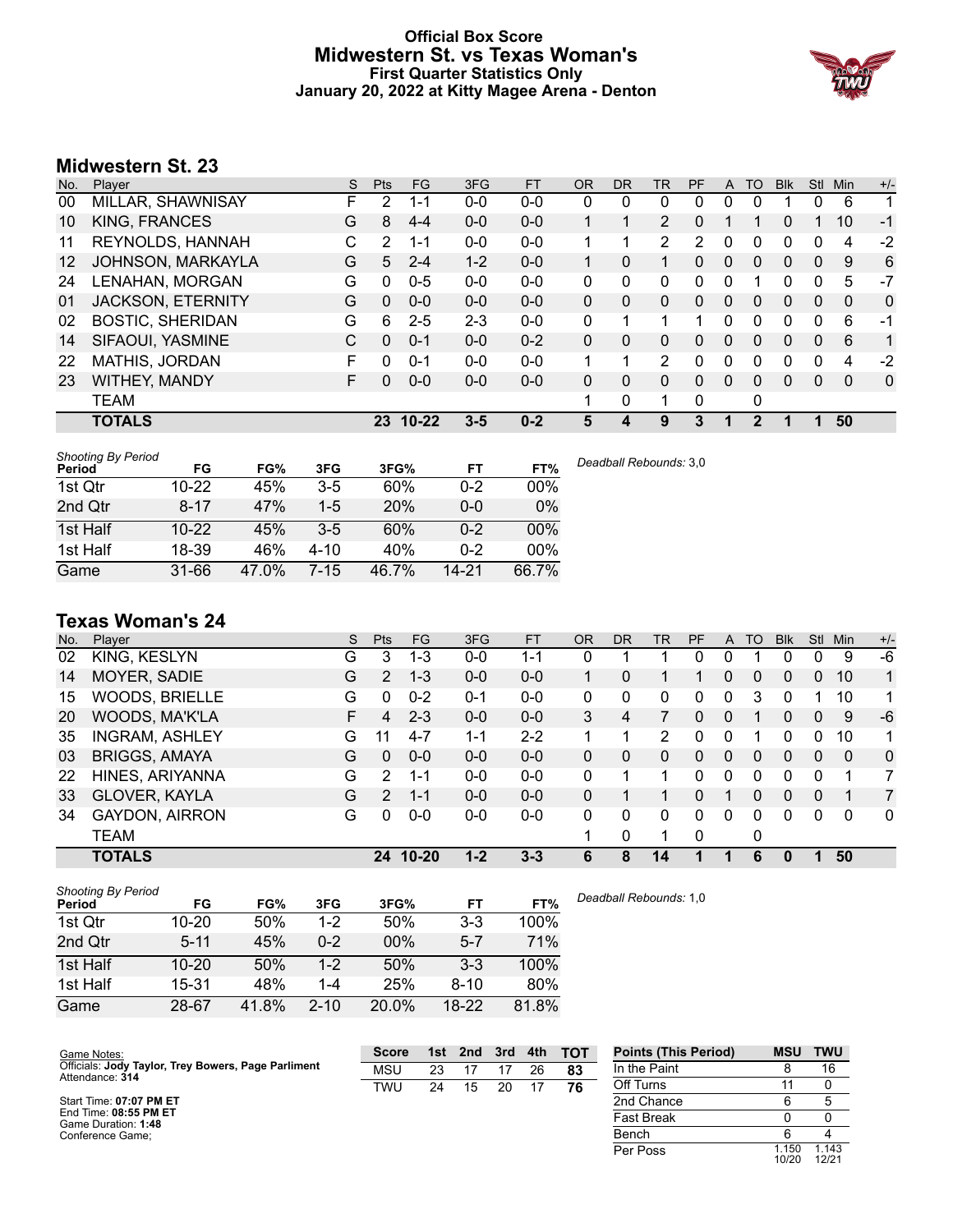# **Official Play-By-Play Midwestern St. vs Texas Woman's First Quarter January 20, 2022 at Kitty Magee Arena - Denton**



#### **Period 1**

<mark>Starters:</mark><br>Midwestern St.: 0 MILLAR,SHAWNISAY (F); 10 KING,FRANCES (G); 11 REYNOLDS,HANNAH (C); 12 JOHNSON,MARKAYLA (G); 24 LENAHAN,MORGAN (G);<br>Texas Woman's: 2 KING,KESLYN (G); 14 MOYER,SADIE (G); 15 WOODS,BRIELLE (G); 2

| Time           | VISITORS: Midwestern St.                                         | <b>Score</b> | <b>Margin</b>                    | <b>HOME: Texas Woman's</b>            |
|----------------|------------------------------------------------------------------|--------------|----------------------------------|---------------------------------------|
| 09:27          |                                                                  | $2 - 0$      | H <sub>2</sub>                   | GOOD! LAYUP by INGRAM, ASHLEY         |
| 09:22          | MISSED JUMPER by LENAHAN, MORGAN                                 |              |                                  |                                       |
| 09:17          |                                                                  |              |                                  | REBOUND (DEF) by WOODS, MA'K'LA       |
| 09:14          |                                                                  |              |                                  | MISSED JUMPER by INGRAM, ASHLEY       |
| 09:10          |                                                                  |              |                                  | REBOUND (OFF) by WOODS, MA'K'LA       |
| 09:08          |                                                                  |              |                                  | MISSED JUMPER by WOODS, MA'K'LA       |
| 09:03          | REBOUND (DEF) by REYNOLDS, HANNAH                                |              |                                  |                                       |
| 08:53          | MISSED JUMPER by LENAHAN, MORGAN                                 |              |                                  |                                       |
| 08:49          |                                                                  |              |                                  | REBOUND (DEF) by WOODS, MA'K'LA       |
| 08:37          |                                                                  |              |                                  | TURNOVER (TRAVEL) by WOODS, BRIELLE   |
| 08:19          | GOOD! LAYUP by MILLAR, SHAWNISAY                                 | $2 - 2$      | T                                |                                       |
| 08:02          | FOUL (PERSONAL) by REYNOLDS, HANNAH                              |              |                                  |                                       |
| 08:02          |                                                                  | $3 - 2$      | H <sub>1</sub><br>H <sub>2</sub> | GOOD! FT by INGRAM, ASHLEY            |
| 08:02<br>07:59 | TURNOVER (LOSTBALL) by KING, FRANCES                             | $4 - 2$      |                                  | GOOD! FT by INGRAM, ASHLEY            |
| 07:59          |                                                                  |              |                                  | STEAL by WOODS, BRIELLE               |
| 07:57          |                                                                  |              |                                  | TURNOVER (TRAVEL) by WOODS, BRIELLE   |
| 07:40          | MISSED 3PTR by JOHNSON, MARKAYLA                                 |              |                                  |                                       |
| 07:35          | REBOUND (OFF) by KING, FRANCES                                   |              |                                  |                                       |
| 07:33          | GOOD! JUMPER by KING, FRANCES                                    | $4 - 4$      | T                                |                                       |
| 07:23          |                                                                  |              |                                  | TURNOVER (BADPASS) by WOODS, MA'K'LA  |
| 07:06          | MISSED JUMPER by LENAHAN, MORGAN                                 |              |                                  |                                       |
| 06:58          | REBOUND (OFF) by REYNOLDS, HANNAH                                |              |                                  |                                       |
| 06:58          | GOOD! LAYUP by REYNOLDS, HANNAH                                  | $4 - 6$      | V <sub>2</sub>                   |                                       |
| 06:53          |                                                                  | $6-6$        | T                                | GOOD! LAYUP by INGRAM, ASHLEY         |
| 06:40          | TURNOVER (BADPASS) by LENAHAN, MORGAN                            |              |                                  |                                       |
| 06:30          |                                                                  |              |                                  | TURNOVER (LOSTBALL) by WOODS, BRIELLE |
| 06:17          | MISSED LAYUP by LENAHAN, MORGAN                                  |              |                                  |                                       |
| 06:16          | REBOUND (OFF) by TEAM                                            |              |                                  |                                       |
| 06:16          | SUB OUT: LENAHAN, MORGAN                                         |              |                                  |                                       |
| 06:16          | SUB IN: BOSTIC, SHERIDAN                                         |              |                                  |                                       |
| 06:12          | MISSED LAYUP by BOSTIC, SHERIDAN                                 |              |                                  |                                       |
| 06:09          |                                                                  |              |                                  | REBOUND (DEF) by WOODS, MA'K'LA       |
| 06:00          |                                                                  |              |                                  | MISSED 3PTR by WOODS, BRIELLE         |
| 05:55          |                                                                  |              |                                  | REBOUND (OFF) by WOODS, MA'K'LA       |
| 05:53          |                                                                  | $8-6$        | H <sub>2</sub>                   | GOOD! JUMPER by KING, KESLYN          |
| 05:52<br>05:52 | FOUL (PERSONAL) by REYNOLDS, HANNAH<br>SUB OUT: REYNOLDS, HANNAH |              |                                  |                                       |
| 05:52          | SUB IN: SIFAOUI, YASMINE                                         |              |                                  |                                       |
| 05:52          |                                                                  | $9-6$        | $H_3$                            | GOOD! FT by KING, KESLYN              |
| 05:42          | GOOD! JUMPER by KING, FRANCES                                    | $9 - 8$      | H <sub>1</sub>                   |                                       |
| 05:30          |                                                                  | $11 - 8$     | $H_3$                            | GOOD! JUMPER by WOODS, MA'K'LA [PNT]  |
| 05:15          | MISSED JUMPER by SIFAOUI, YASMINE                                |              |                                  |                                       |
| 05:11          |                                                                  |              |                                  | REBOUND (DEF) by KING, KESLYN         |
| 05:11          |                                                                  |              |                                  | TURNOVER (LOSTBALL) by KING, KESLYN   |
| 05:08          | GOOD! 3PTR by BOSTIC, SHERIDAN                                   | $11 - 11$    | T                                |                                       |
| 05:08          | ASSIST by KING, FRANCES                                          |              |                                  |                                       |
| 04:54          |                                                                  |              |                                  | MISSED LAYUP by MOYER, SADIE          |
| 04:54          |                                                                  |              |                                  | REBOUND (OFF) by TEAM                 |
| 04:54          | BLOCK by MILLAR, SHAWNISAY                                       |              |                                  |                                       |
| 04:53          |                                                                  |              |                                  |                                       |
| 04:50          |                                                                  |              |                                  | MISSED JUMPER by INGRAM, ASHLEY       |
| 04:45          |                                                                  |              |                                  | REBOUND (OFF) by INGRAM, ASHLEY       |
| 04:43          |                                                                  |              |                                  | MISSED JUMPER by INGRAM, ASHLEY       |
| 04:40          | REBOUND (DEF) by BOSTIC, SHERIDAN                                |              |                                  |                                       |
| 04:39          | GOOD! JUMPER by KING, FRANCES                                    | $11 - 13$    | V <sub>2</sub>                   |                                       |
| 04:29          |                                                                  | $13 - 13$    | Τ                                | GOOD! JUMPER by INGRAM, ASHLEY        |
| 04:07          | GOOD! 3PTR by BOSTIC, SHERIDAN                                   | $13 - 16$    | $V_3$                            |                                       |
| 03:53          |                                                                  |              |                                  | MISSED JUMPER by WOODS, BRIELLE       |
| 03:46          |                                                                  |              |                                  | REBOUND (OFF) by WOODS, MA'K'LA       |
| 03:44<br>03:40 |                                                                  | $15 - 16$    | V <sub>1</sub>                   | GOOD! JUMPER by WOODS, MA'K'LA [PNT]  |
| 03:40          | SUB OUT: MILLAR, SHAWNISAY<br>SUB IN: MATHIS, JORDAN             |              |                                  |                                       |
| 03:29          | GOOD! 3PTR by JOHNSON, MARKAYLA                                  | $15-19$      | V <sub>4</sub>                   |                                       |
| 03:19          |                                                                  |              |                                  | MISSED JUMPER by MOYER, SADIE         |
|                |                                                                  |              |                                  |                                       |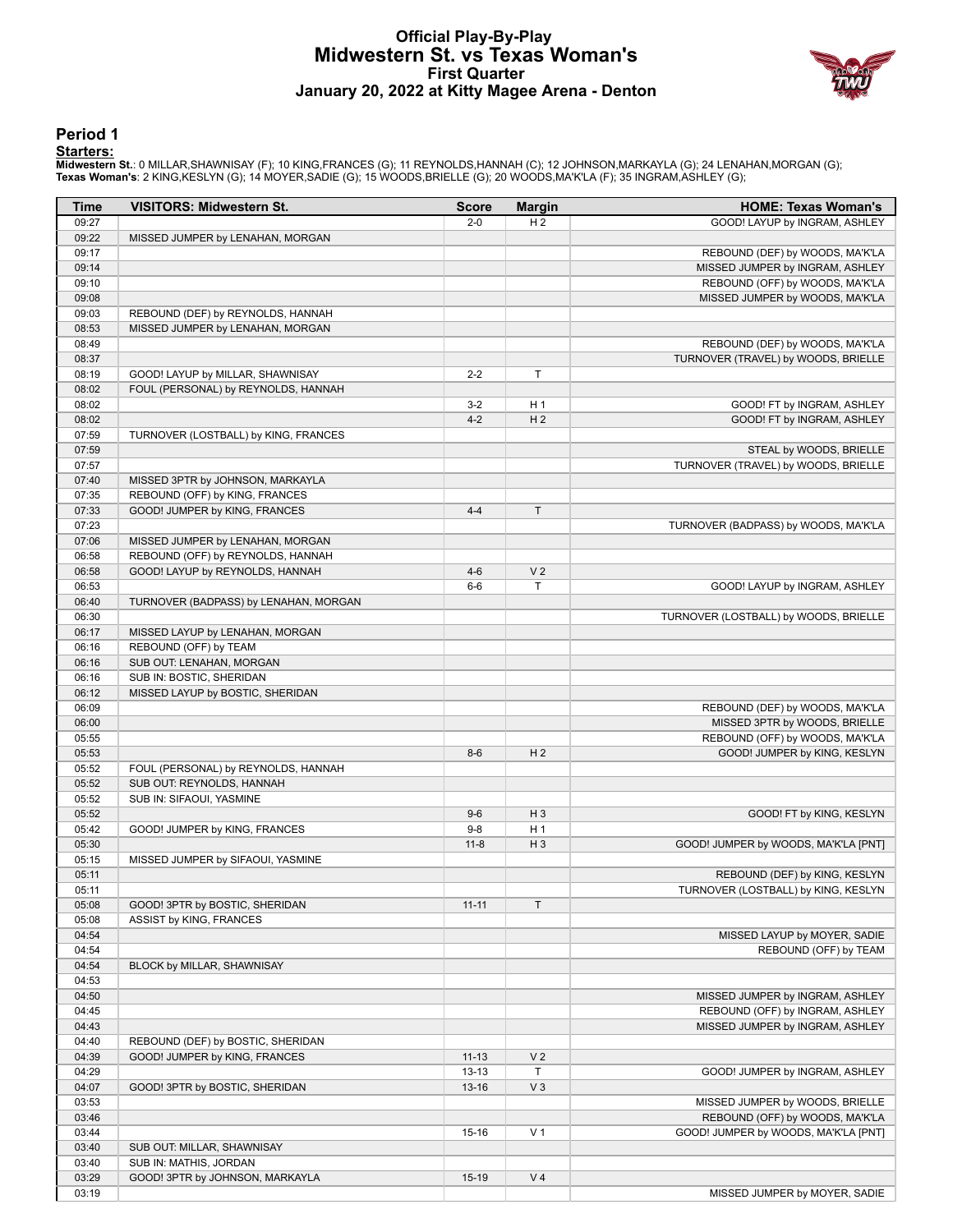| <b>Time</b> | <b>VISITORS: Midwestern St.</b>     | <b>Score</b> | <b>Margin</b>  | <b>HOME: Texas Woman's</b>           |
|-------------|-------------------------------------|--------------|----------------|--------------------------------------|
| 03:15       | REBOUND (DEF) by KING, FRANCES      |              |                |                                      |
| 03:02       | MISSED LAYUP by BOSTIC, SHERIDAN    |              |                |                                      |
| 02:58       | REBOUND (OFF) by MATHIS, JORDAN     |              |                |                                      |
| 02:56       | MISSED JUMPER by MATHIS, JORDAN     |              |                |                                      |
| 02:53       |                                     |              |                | REBOUND (DEF) by WOODS, MA'K'LA      |
| 02:47       |                                     | 17-19        | V <sub>2</sub> | GOOD! JUMPER by MOYER, SADIE [PNT]   |
| 02:29       | GOOD! JUMPER by KING, FRANCES       | $17 - 21$    | V <sub>4</sub> |                                      |
| 02:16       |                                     |              |                | TURNOVER (BADPASS) by INGRAM, ASHLEY |
| 02:16       | STEAL by KING, FRANCES              |              |                |                                      |
| 02:09       | MISSED JUMPER by JOHNSON, MARKAYLA  |              |                |                                      |
| 02:02       | REBOUND (OFF) by JOHNSON, MARKAYLA  |              |                |                                      |
| 02:02       | GOOD! LAYUP by JOHNSON, MARKAYLA    | $17 - 23$    | $V_6$          |                                      |
| 01:57       |                                     |              |                | MISSED JUMPER by KING, KESLYN        |
| 01:54       |                                     |              |                | REBOUND (OFF) by MOYER, SADIE        |
| 01:43       |                                     |              |                | MISSED JUMPER by KING, KESLYN        |
| 01:39       | REBOUND (DEF) by MATHIS, JORDAN     |              |                |                                      |
| 01:24       |                                     |              |                | FOUL (PERSONAL) by MOYER, SADIE      |
| 01:24       |                                     |              |                | SUB OUT: KING, KESLYN                |
| 01:24       |                                     |              |                | SUB OUT: WOODS, MA'K'LA              |
| 01:24       |                                     |              |                | SUB IN: HINES, ARIYANNA              |
| 01:24       |                                     |              |                | SUB IN: GLOVER, KAYLA                |
| 01:24       | SUB OUT: JOHNSON, MARKAYLA          |              |                |                                      |
| 01:24       | SUB IN: LENAHAN, MORGAN             |              |                |                                      |
| 01:24       | MISSED FT by SIFAOUI, YASMINE       |              |                |                                      |
| 01:24       | REBOUND (OFF) by TEAM               |              |                |                                      |
| 01:24       | MISSED FT by SIFAOUI, YASMINE       |              |                |                                      |
| 01:24       |                                     |              |                | REBOUND (DEF) by HINES, ARIYANNA     |
| 01:24       | FOUL (PERSONAL) by BOSTIC, SHERIDAN |              |                |                                      |
| 01:02       |                                     | $20 - 23$    | $V_3$          | GOOD! 3PTR by INGRAM, ASHLEY         |
| 01:02       |                                     |              |                | ASSIST by GLOVER, KAYLA              |
| 00:43       | MISSED 3PTR by BOSTIC, SHERIDAN     |              |                |                                      |
| 00:39       |                                     |              |                | REBOUND (DEF) by INGRAM, ASHLEY      |
| 00:26       |                                     | 22-23        | V <sub>1</sub> | GOOD! JUMPER by HINES, ARIYANNA      |
| 00:09       | MISSED JUMPER by LENAHAN, MORGAN    |              |                |                                      |
| 00:06       |                                     |              |                | REBOUND (DEF) by GLOVER, KAYLA       |
| 00:02       |                                     | 24-23        | H <sub>1</sub> | GOOD! JUMPER by GLOVER, KAYLA        |

# **Midwestern St. 23, Texas Woman's 24**

| <b>Points (This Period)</b> | <b>MSU</b>     | <b>TWU</b>     |
|-----------------------------|----------------|----------------|
| In the Paint                |                | 16             |
| Off Turns                   | 11             |                |
| 2nd Chance                  |                |                |
| <b>Fast Break</b>           |                |                |
| Bench                       |                |                |
| Per Poss                    | 1.150<br>10/20 | 1.143<br>12/21 |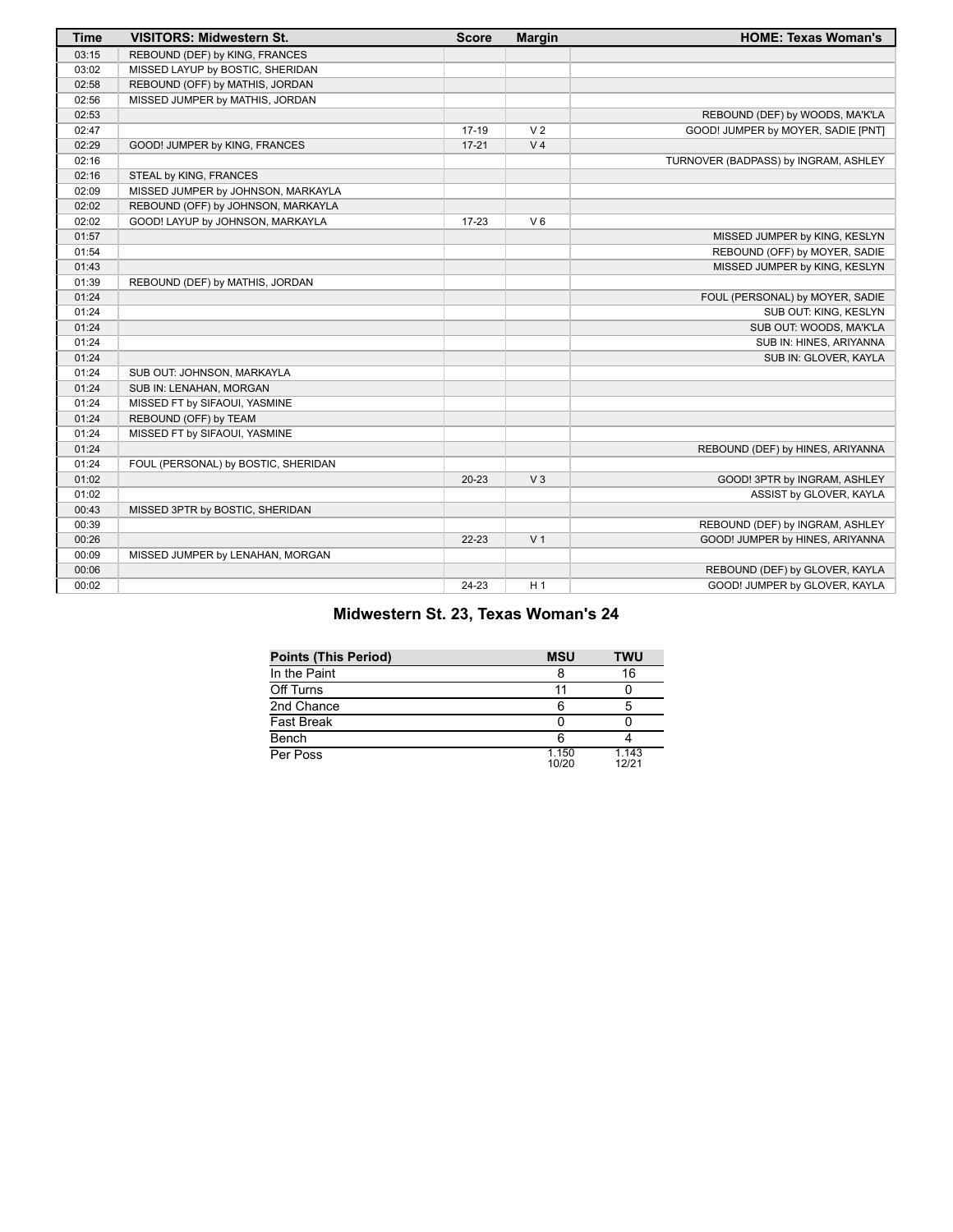# **Official Box Score Midwestern St. vs Texas Woman's Second Quarter Statistics Only January 20, 2022 at Kitty Magee Arena - Denton**



# **Midwestern St. 17**

| No. | Plaver                   | S | <b>Pts</b> | <b>FG</b> | 3FG     | <b>FT</b> | 0R           | DR       | TR | <b>PF</b> | A        | TO | <b>Blk</b> | Stl      | Min | $+/-$ |
|-----|--------------------------|---|------------|-----------|---------|-----------|--------------|----------|----|-----------|----------|----|------------|----------|-----|-------|
| 00  | MILLAR, SHAWNISAY        | F | 4          | $2 - 3$   | $0 - 1$ | $0 - 0$   | 0            | 0        | 0  |           |          |    | 0          | 0        |     | 5     |
| 10  | KING, FRANCES            | G | 3          | $1 - 3$   | $1 - 2$ | $0 - 0$   | 0            | 0        | 0  |           |          |    | 0          | 3        | 8   | 6     |
| 11  | REYNOLDS, HANNAH         | С | 0          | $0 - 0$   | $0 - 0$ | $0 - 0$   | 0            | 0        | 0  | 0         |          | 0  | 0          | 0        | 0   | 0     |
| 12  | JOHNSON, MARKAYLA        | G | 0          | $0 - 2$   | $0 - 1$ | $0 - 0$   | 0            | 0        | 0  |           | 0        |    | 1          | $\Omega$ | 8   | 3     |
| 24  | LENAHAN, MORGAN          | G | 6          | $3 - 5$   | $0 - 0$ | $0 - 0$   | 1            | 0        |    | 1         | 0        |    | 0          | 0        | 10  | 2     |
| 01  | <b>JACKSON, ETERNITY</b> | G | $\Omega$   | $0 - 0$   | $0 - 0$ | $0 - 0$   | 0            | 0        | 0  |           | $\Omega$ | 0  | 0          | 0        | 2   | $-4$  |
| 02  | <b>BOSTIC, SHERIDAN</b>  | G | 0          | $0 - 1$   | $0 - 1$ | $0 - 0$   | 0            | $\Omega$ | 0  | 0         | 0        | 0  | 0          | $\Omega$ | 2   | -1    |
| 14  | SIFAOUI, YASMINE         | C | 0          | $0 - 1$   | $0 - 0$ | $0 - 0$   | $\Omega$     | 0        | 0  | $\Omega$  | $\Omega$ | 0  | 0          | 0        | 0   | $-2$  |
| 22  | <b>MATHIS, JORDAN</b>    | F | 4          | $2 - 2$   | $0 - 0$ | $0 - 0$   | 0            | 3        | 3  | 0         | 0        | 0  | 0          | 0        | 10  | 2     |
| 23  | <b>WITHEY, MANDY</b>     | F | 0          | $0 - 0$   | $0 - 0$ | $0 - 0$   | $\Omega$     | 0        | 0  | 1         | 0        | 0  |            | 0        | 3   | $-1$  |
|     | <b>TEAM</b>              |   |            |           |         |           | 1            | 2        | 3  | 0         |          | 0  |            |          |     |       |
|     | <b>TOTALS</b>            |   | 17         | $8 - 17$  | $1 - 5$ | $0 - 0$   | $\mathbf{2}$ | 5        |    | 6         |          | 4  | 2          | 3        | 50  |       |

| <b>Shooting By Period</b><br>Period | FG        | FG%   | 3FG     | 3FG%  | FT        | FT%   | Deadball Rebounds: 3,0 |
|-------------------------------------|-----------|-------|---------|-------|-----------|-------|------------------------|
| 3rd Qtr                             | $6 - 15$  | 40%   | $1 - 2$ | 50%   | $4-5$     | 80%   |                        |
| 4th Qtr                             | $7 - 12$  | 58%   | $2 - 3$ | 67%   | $10 - 14$ | 71%   |                        |
| 2nd Half                            | $8 - 17$  | 47%   | $1-5$   | 20%   | $0 - 0$   | 0%    |                        |
| 2nd Half                            | $13 - 27$ | 48%   | $3-5$   | 60%   | $14 - 19$ | 74%   |                        |
| Game                                | $31 - 66$ | 47.0% | 7-15    | 46.7% | $14 - 21$ | 66.7% |                        |

# **Texas Woman's 15**

| No. | Plaver                | S  | Pts      | <b>FG</b> | 3FG     | <b>FT</b> | <b>OR</b> | DR             | TR             | PF       | A | TO | <b>Blk</b> | Stl | Min | $+/-$          |
|-----|-----------------------|----|----------|-----------|---------|-----------|-----------|----------------|----------------|----------|---|----|------------|-----|-----|----------------|
| 02  | KING, KESLYN          | G  | 2        | $1 - 1$   | $0 - 0$ | $0 - 0$   |           | 0              |                | 0        | 0 |    | 0          | 0   | 8   | $-3$           |
| 14  | MOYER, SADIE          | G  | 10       | $3 - 7$   | $0 - 1$ | $4 - 4$   | 0         | 0              | 0              |          | 0 | 0  | 0          |     | 8   | $\overline{2}$ |
| 15  | <b>WOODS, BRIELLE</b> | G  | $\Omega$ | $0 - 0$   | $0 - 0$ | $0-0$     | $\Omega$  | 0              | 0              | $\Omega$ | 0 | 2  | 0          | 0   | 7   | -3             |
| 20  | WOODS, MA'K'LA        | F. | 0        | $0 - 1$   | $0 - 0$ | $0 - 0$   | 0         |                |                | 0        | 0 |    |            | 2   | 6   | $-2$           |
| 35  | <b>INGRAM, ASHLEY</b> | G  | 3        | 1-1       | $0 - 0$ | 1-1       | 0         | 3              | 3              |          | 0 |    |            |     |     | $-2$           |
| 03  | <b>BRIGGS, AMAYA</b>  | G  | 0        | $0 - 0$   | $0 - 0$ | $0 - 0$   | 0         | $\overline{2}$ | $\overline{2}$ | 0        | 0 |    | 0          | 0   | 5   | $-1$           |
| 22  | HINES, ARIYANNA       | G  | 0        | $0 - 1$   | 0-1     | $0-0$     | 0         | 0              | 0              | 0        | 0 |    | 0          | 0   | 2   | -1             |
| 33  | <b>GLOVER, KAYLA</b>  | G  | $\Omega$ | $0 - 0$   | $0 - 0$ | $0 - 2$   | 0         |                |                | 0        | 0 | 0  | 0          | 0   |     | $\mathbf{0}$   |
| 34  | <b>GAYDON, AIRRON</b> | G  | $\Omega$ | $0 - 0$   | $0 - 0$ | $0-0$     | $\Omega$  | 0              | 0              | $\Omega$ | 0 | 0  | 0          | 0   | 0   | 0              |
|     | <b>TEAM</b>           |    |          |           |         |           |           | 0              | 1              | $\Omega$ |   |    |            |     |     |                |
|     | <b>TOTALS</b>         |    | 15       | 5-11      | $0 - 2$ | $5 - 7$   | 2         |                | 9              | 2        | 0 |    |            |     | 50  |                |

| <b>Shooting By Period</b><br>Period | FG       | FG%   | 3FG      | 3FG%  | FT        | FT%   | Deadball Rebounds: 1,0 |
|-------------------------------------|----------|-------|----------|-------|-----------|-------|------------------------|
| 3rd Qtr                             | $8 - 20$ | 40%   | $1 - 4$  | 25%   | $3-3$     | 100%  |                        |
| 4th Qtr                             | $5 - 16$ | 31%   | $0 - 2$  | 00%   | 7-9       | 78%   |                        |
| 2nd Half                            | $5 - 11$ | 45%   | $0 - 2$  | 00%   | $5 - 7$   | 71%   |                        |
| 2nd Half                            | 13-36    | 36%   | 1-6      | 17%   | $10 - 12$ | 83%   |                        |
| Game                                | 28-67    | 41.8% | $2 - 10$ | 20.0% | $18-22$   | 81.8% |                        |

Game Notes: Officials: **Jody Taylor, Trey Bowers, Page Parliment** Attendance: **314** Start Time: **07:07 PM ET** End Time: **08:55 PM ET** Game Duration: **1:48** Conference Game; **Score 1st 2nd 3rd 4th TOT** MSU 23 17 17 26 **83** TWU 24 15 20 17 **76 Points (This Period) MSU TWU** In the Paint Off Turns 7 0 2nd Chance 4 2 Fast Break 0 2 Bench 4 0 Per Poss 0.895<br>8/19 0.789 8/19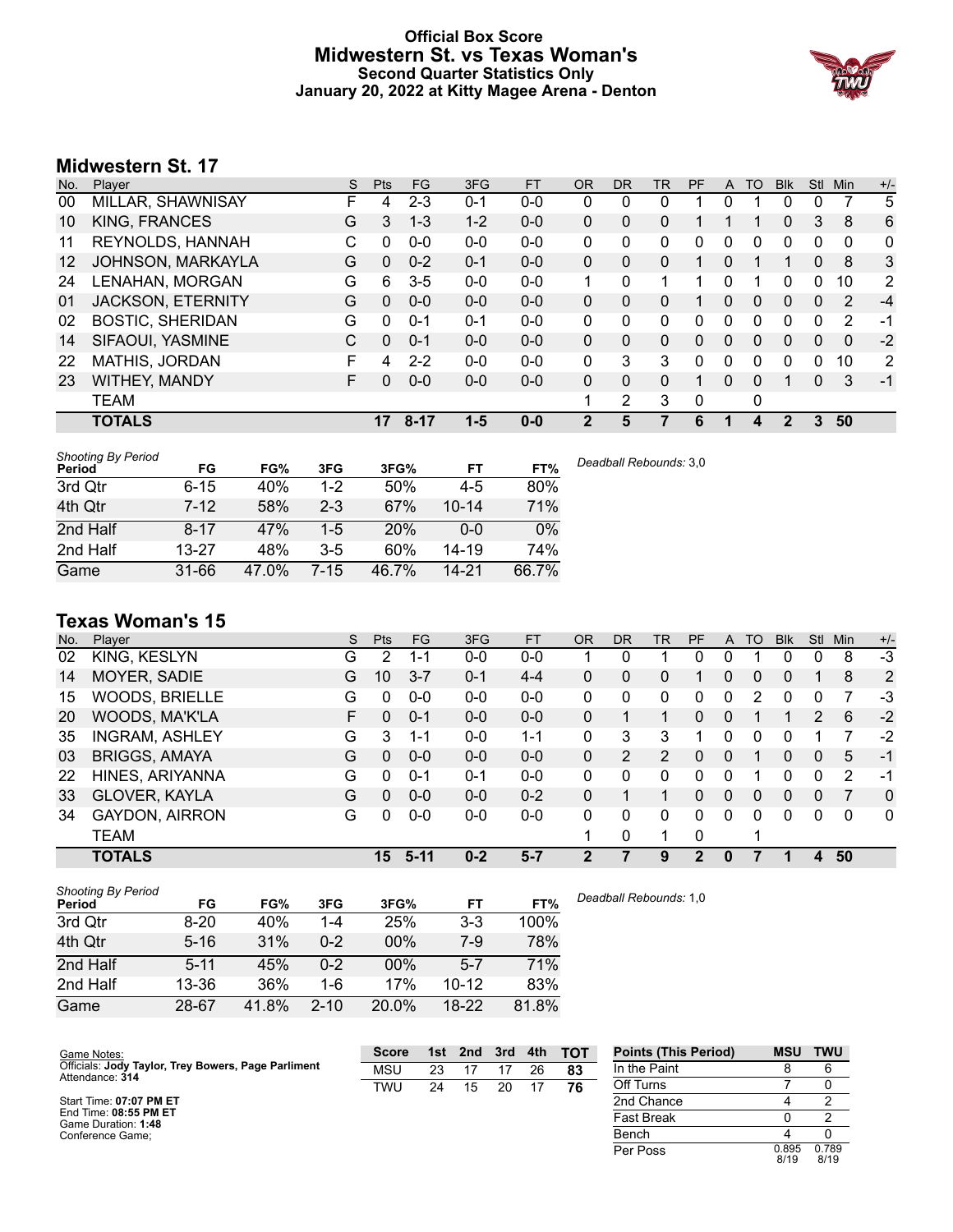# **Official Play-By-Play Midwestern St. vs Texas Woman's Second Quarter January 20, 2022 at Kitty Magee Arena - Denton**



#### **Period 2**

#### **Starters:**

**Midwestern St.**: 0 MILLAR,SHAWNISAY (F); 10 KING,FRANCES (G); 11 REYNOLDS,HANNAH (C); 12 JOHNSON,MARKAYLA (G); 24 LENAHAN,MORGAN (G);<br>**Texas Woman's**: 2 KING,KESLYN (G); 14 MOYER,SADIE (G); 15 WOODS,BRIELLE (G); 20 WOODS,

| Time           | <b>VISITORS: Midwestern St.</b>          | <b>Score</b> | <b>Margin</b>  | <b>HOME: Texas Woman's</b>                                    |
|----------------|------------------------------------------|--------------|----------------|---------------------------------------------------------------|
| 09:43          | MISSED JUMPER by SIFAOUI, YASMINE        |              |                |                                                               |
| 09:40          |                                          |              |                | REBOUND (DEF) by INGRAM, ASHLEY                               |
| 09:31          |                                          | 26-23        | H <sub>3</sub> | GOOD! LAYUP by INGRAM, ASHLEY                                 |
| 09:31          | FOUL (PERSONAL) by LENAHAN, MORGAN       |              |                |                                                               |
| 09:31          | SUB OUT: SIFAOUI, YASMINE                |              |                |                                                               |
| 09:31          | SUB IN: WITHEY, MANDY                    |              |                |                                                               |
| 09:31          |                                          | 27-23        | H4             | GOOD! FT by INGRAM, ASHLEY                                    |
| 09:19          | TURNOVER (BADPASS) by KING, FRANCES      |              |                |                                                               |
| 09:19          |                                          |              |                | STEAL by INGRAM, ASHLEY                                       |
| 09:02          |                                          |              |                | TURNOVER (BADPASS) by HINES, ARIYANNA                         |
| 09:02          | STEAL by KING, FRANCES                   |              |                |                                                               |
| 08:57          | MISSED 3PTR by BOSTIC, SHERIDAN          |              |                |                                                               |
| 08:51          | REBOUND (OFF) by LENAHAN, MORGAN         |              |                |                                                               |
| 08:51          | GOOD! LAYUP by LENAHAN, MORGAN           | $27 - 25$    | H <sub>2</sub> |                                                               |
| 08:39          | FOUL (PERSONAL) by WITHEY, MANDY         |              |                |                                                               |
| 08:39          |                                          |              |                | SUB OUT: INGRAM, ASHLEY                                       |
| 08:39          |                                          |              |                | SUB IN: WOODS, MA'K'LA                                        |
| 08:39          |                                          | 28-25        | $H_3$          | GOOD! FT by MOYER, SADIE                                      |
| 08:39          |                                          | 29-25        | H4             | GOOD! FT by MOYER, SADIE                                      |
| 08:23          | GOOD! LAYUP by MATHIS, JORDAN            | 29-27        | H <sub>2</sub> |                                                               |
| 08:01          |                                          |              |                | MISSED JUMPER by MOYER, SADIE                                 |
| 08:01          | BLOCK by WITHEY, MANDY                   |              |                |                                                               |
| 08:01          |                                          |              |                | REBOUND (OFF) by TEAM                                         |
| 08:01          | SUB OUT: BOSTIC, SHERIDAN                |              |                |                                                               |
| 08:01          | SUB IN: JOHNSON, MARKAYLA                |              |                |                                                               |
| 08:01          |                                          |              |                | SUB OUT: MOYER, SADIE                                         |
| 08:01          |                                          |              |                | SUB IN: KING, KESLYN                                          |
| 08:00          |                                          |              |                | TURNOVER (OTHER) by WOODS, BRIELLE                            |
| 08:00          |                                          |              |                | SUB IN: MOYER, SADIE                                          |
| 08:00          |                                          |              |                | SUB OUT: HINES, ARIYANNA                                      |
| 08:00          |                                          |              |                | SUB IN: BRIGGS, AMAYA                                         |
| 08:00          |                                          |              |                | SUB OUT: WOODS, BRIELLE                                       |
| 07:47          | MISSED JUMPER by LENAHAN, MORGAN         |              |                |                                                               |
| 07:44          |                                          |              |                | REBOUND (DEF) by BRIGGS, AMAYA                                |
| 07:22          |                                          |              |                | MISSED JUMPER by WOODS, MA'K'LA                               |
| 07:16<br>07:14 |                                          | $31 - 27$    | H4             | REBOUND (OFF) by KING, KESLYN<br>GOOD! JUMPER by KING, KESLYN |
| 07:10          |                                          |              |                | SUB OUT: MOYER, SADIE                                         |
| 07:10          |                                          |              |                | SUB IN: WOODS, BRIELLE                                        |
| 06:54          | MISSED 3PTR by KING, FRANCES             |              |                |                                                               |
| 06:49          |                                          |              |                | REBOUND (DEF) by BRIGGS, AMAYA                                |
| 06:48          |                                          |              |                | TURNOVER (DRIBBLING) by BRIGGS, AMAYA                         |
| 06:48          | SUB OUT: WITHEY, MANDY                   |              |                |                                                               |
| 06:48          | SUB IN: MILLAR, SHAWNISAY                |              |                |                                                               |
| 06:48          | TURNOVER (LOSTBALL) by MILLAR, SHAWNISAY |              |                |                                                               |
| 06:48          |                                          |              |                | STEAL by WOODS, MA'K'LA                                       |
| 06:36          |                                          |              |                | TURNOVER (LOSTBALL) by WOODS, BRIELLE                         |
| 06:36          | STEAL by KING, FRANCES                   |              |                |                                                               |
| 06:23          | MISSED 3PTR by JOHNSON, MARKAYLA         |              |                |                                                               |
| 06:19          |                                          |              |                | REBOUND (DEF) by WOODS, MA'K'LA                               |
| 06:19          | FOUL (PERSONAL) by MILLAR, SHAWNISAY     |              |                |                                                               |
| 05:58          |                                          |              |                | TURNOVER (BADPASS) by KING, KESLYN                            |
| 05:58          | STEAL by KING, FRANCES                   |              |                |                                                               |
| 05:43          | GOOD! LAYUP by MATHIS, JORDAN            | 31-29        | H <sub>2</sub> |                                                               |
| 05:43          | ASSIST by KING, FRANCES                  |              |                |                                                               |
| 05:38          | FOUL (PERSONAL) by KING, FRANCES         |              |                |                                                               |
| 05:38          |                                          |              |                | SUB OUT: WOODS, BRIELLE                                       |
| 05:38          |                                          |              |                | SUB OUT: WOODS, MA'K'LA                                       |
| 05:38          |                                          |              |                | SUB IN: MOYER, SADIE                                          |
| 05:38          |                                          |              |                | SUB IN: INGRAM, ASHLEY                                        |
| 05:38          | SUB OUT: KING, FRANCES                   |              |                |                                                               |
| 05:38          | SUB IN: JACKSON, ETERNITY                |              |                |                                                               |
| 05:14          |                                          | 33-29        | H 4            | GOOD! LAYUP by MOYER, SADIE                                   |
| 04:58          | TURNOVER (BADPASS) by LENAHAN, MORGAN    |              |                |                                                               |
| 04:58          |                                          |              |                | STEAL by MOYER, SADIE                                         |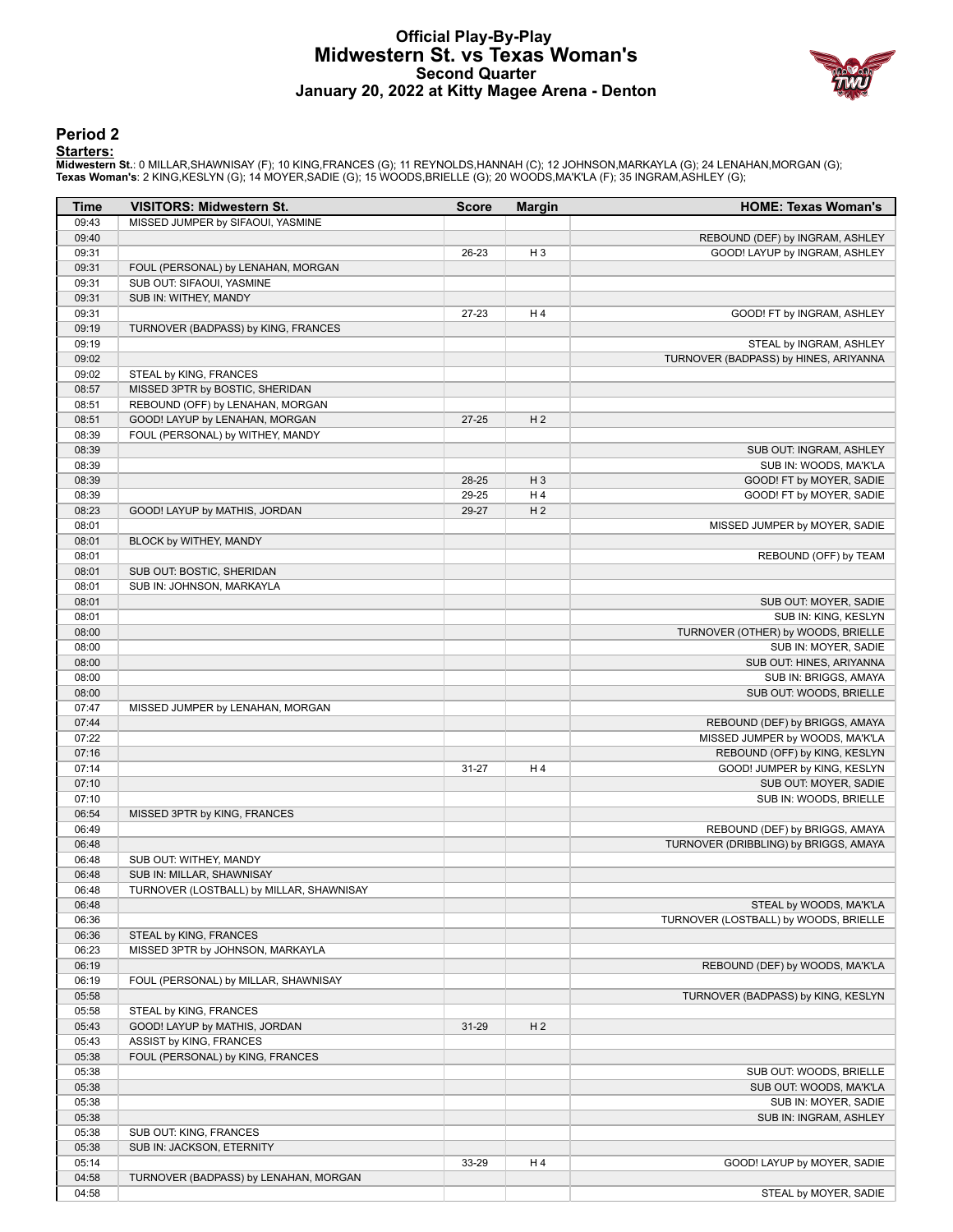| Time           | <b>VISITORS: Midwestern St.</b>          | <b>Score</b> | <b>Margin</b>  | <b>HOME: Texas Woman's</b>                                      |
|----------------|------------------------------------------|--------------|----------------|-----------------------------------------------------------------|
| 04:47          | FOUL (PERSONAL) by JACKSON, ETERNITY     |              |                |                                                                 |
| 04:47          |                                          |              |                |                                                                 |
| 04:47          |                                          |              |                | MISSED FT by GLOVER, KAYLA                                      |
| 04:47          |                                          |              |                | REBOUND (OFF) by TEAM                                           |
| 04:47          |                                          |              |                | MISSED FT by GLOVER, KAYLA                                      |
| 04:44          | REBOUND (DEF) by MATHIS, JORDAN          |              |                |                                                                 |
| 04:25          | MISSED 3PTR by MILLAR, SHAWNISAY         |              |                |                                                                 |
| 04:22          |                                          |              |                | REBOUND (DEF) by GLOVER, KAYLA                                  |
| 03:58          |                                          | 35-29        | H <sub>6</sub> | GOOD! JUMPER by MOYER, SADIE                                    |
| 03:36          | MISSED JUMPER by JOHNSON, MARKAYLA       |              |                |                                                                 |
| 03:33          |                                          |              |                | REBOUND (DEF) by INGRAM, ASHLEY                                 |
| 03:24          |                                          |              |                | MISSED JUMPER by MOYER, SADIE                                   |
| 03:24          | REBOUND (DEF) by TEAM                    |              |                |                                                                 |
| 03:24          | BLOCK by JOHNSON, MARKAYLA               |              |                |                                                                 |
| 03:24          | SUB OUT: JACKSON, ETERNITY               |              |                |                                                                 |
| 03:24          | SUB IN: KING, FRANCES                    |              |                |                                                                 |
| 03:10          | GOOD! JUMPER by MILLAR, SHAWNISAY [PNT]  | $35 - 31$    | H4             |                                                                 |
| 03:08          | GOOD! 3PTR by KING, FRANCES              | 35-34        | H <sub>1</sub> |                                                                 |
| 03:08          |                                          |              |                | TURNOVER (5SEC) by TEAM                                         |
| 02:59          |                                          |              |                | SUB OUT: BRIGGS, AMAYA                                          |
| 02:59          |                                          |              |                | SUB OUT: GLOVER, KAYLA                                          |
| 02:59          |                                          |              |                | SUB IN: WOODS, BRIELLE                                          |
| 02:59          |                                          |              |                | SUB IN: WOODS, MA'K'LA                                          |
| 02:50          |                                          |              |                | MISSED JUMPER by MOYER, SADIE                                   |
| 02:47          | REBOUND (DEF) by MATHIS, JORDAN          |              |                |                                                                 |
| 02:42          | TURNOVER (LOSTBALL) by JOHNSON, MARKAYLA |              |                |                                                                 |
| 02:42          |                                          |              |                | STEAL by WOODS, MA'K'LA                                         |
| 02:41          |                                          |              |                | TURNOVER (TRAVEL) by WOODS, MA'K'LA                             |
| 02:01          | MISSED JUMPER by KING, FRANCES           |              |                |                                                                 |
| 01:57<br>01:49 |                                          | 37-34        | $H_3$          | REBOUND (DEF) by INGRAM, ASHLEY<br>GOOD! JUMPER by MOYER, SADIE |
| 01:30          |                                          |              |                |                                                                 |
| 01:27          | GOOD! JUMPER by LENAHAN, MORGAN          | 37-36        | H <sub>1</sub> | FOUL (PERSONAL) by INGRAM, ASHLEY                               |
| 01:22          |                                          |              |                | MISSED 3PTR by MOYER, SADIE                                     |
| 01:18          | REBOUND (DEF) by MATHIS, JORDAN          |              |                |                                                                 |
| 00:58          | GOOD! JUMPER by MILLAR, SHAWNISAY        | 37-38        | V <sub>1</sub> |                                                                 |
| 00:52          | FOUL (PERSONAL) by JOHNSON, MARKAYLA     |              |                |                                                                 |
| 00:52          |                                          | 38-38        | T.             | GOOD! FT by MOYER, SADIE [FB]                                   |
| 00:52          |                                          | 39-38        | H <sub>1</sub> | GOOD! FT by MOYER, SADIE [FB]                                   |
| 00:27          | MISSED JUMPER by LENAHAN, MORGAN         |              |                |                                                                 |
| 00:27          | REBOUND (OFF) by TEAM                    |              |                |                                                                 |
| 00:27          |                                          |              |                | BLOCK by WOODS, MA'K'LA                                         |
| 00:20          |                                          |              |                | FOUL (PERSONAL) by MOYER, SADIE                                 |
| 00:20          |                                          |              |                | SUB OUT: MOYER, SADIE                                           |
| 00:20          |                                          |              |                | SUB IN: HINES, ARIYANNA                                         |
| 00:17          | GOOD! JUMPER by LENAHAN, MORGAN          | 39-40        | V <sub>1</sub> |                                                                 |
| 00:07          |                                          |              |                | MISSED 3PTR by HINES, ARIYANNA                                  |
| 00:02          | REBOUND (DEF) by TEAM                    |              |                |                                                                 |
|                |                                          |              |                |                                                                 |

# **Midwestern St. 40, Texas Woman's 39**

| <b>Points (This Period)</b> | <b>MSU</b>    | <b>TWU</b>    |
|-----------------------------|---------------|---------------|
| In the Paint                |               |               |
| Off Turns                   |               |               |
| 2nd Chance                  |               |               |
| <b>Fast Break</b>           |               |               |
| Bench                       |               |               |
| Per Poss                    | 0.895<br>8/19 | 0.789<br>8/19 |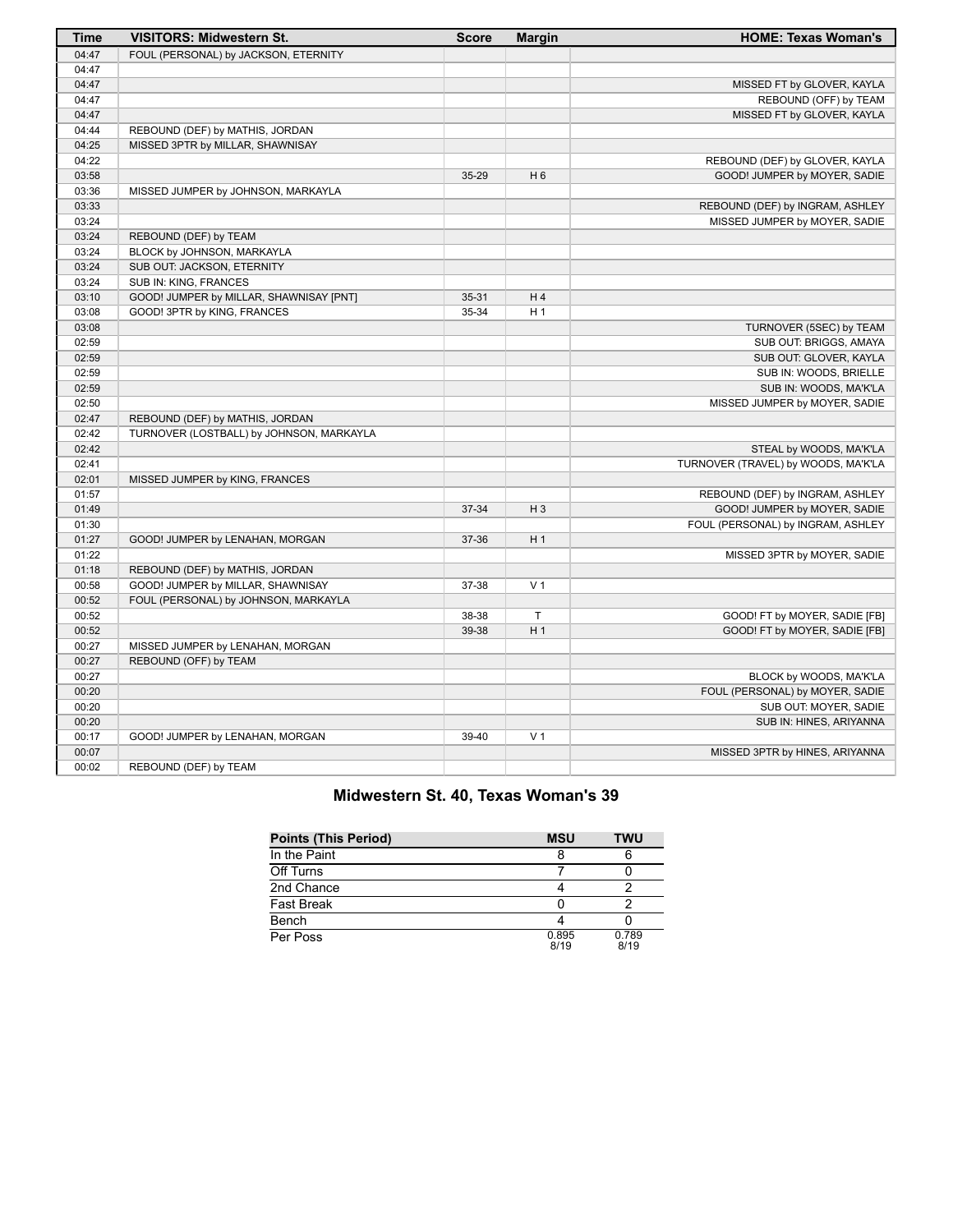# **Official Box Score Midwestern St. vs Texas Woman's Second Half Statistics Only January 20, 2022 at Kitty Magee Arena - Denton**



# **Midwestern St. 43**

| No. | Plaver                   | S  | <b>Pts</b>      | <b>FG</b> | 3FG     | <b>FT</b> | <b>OR</b> | <b>DR</b> | TR | <b>PF</b>     | A | TO            | <b>B</b> lk | Stl | <b>Min</b>  | $+/-$ |
|-----|--------------------------|----|-----------------|-----------|---------|-----------|-----------|-----------|----|---------------|---|---------------|-------------|-----|-------------|-------|
| 00  | MILLAR, SHAWNISAY        | F  | 6               | $1 - 2$   | 1-2     | $3-4$     | 0         |           |    | 2             | 0 | 0             | 0           | 0   | 16          | 11    |
| 01  | <b>JACKSON, ETERNITY</b> | G  | $\overline{2}$  | 1-1       | $0 - 0$ | $0 - 0$   | 0         | 0         | 0  | 0             |   |               | 0           | 0   | 4           | $-4$  |
| 02  | <b>BOSTIC, SHERIDAN</b>  | G  | 0               | $0-0$     | $0 - 0$ | $0 - 0$   | 0         | 0         | 0  | 0             | 0 | 0             | 0           | 0   | 0           | 0     |
| 10  | KING, FRANCES            | G  | 10              | $1 - 3$   | $0 - 0$ | $8 - 10$  | 1         | 4         | 5  | 2             |   | 1             | 0           | 2   | 16          | 10    |
| 11  | REYNOLDS, HANNAH         | C  |                 | $2 - 4$   | $0 - 0$ | $3 - 3$   |           | 3         | 4  | 2             | 0 | 3             | 2           | 1   | 15          | 11    |
| 12  | JOHNSON, MARKAYLA        | G  | $\mathcal{P}$   | $1 - 1$   | $0 - 0$ | $0 - 0$   | 1         | 5         | 6  | 1             | 0 | $\mathcal{P}$ |             | 1   | 20          | 6     |
| 14  | SIFAOUI, YASMINE         | C  | 2               | $1 - 2$   | $0 - 0$ | $0 - 0$   | 0         | 0         | 0  | $\mathcal{P}$ | 0 | 0             |             | 0   | 4           | -5    |
| 22  | <b>MATHIS, JORDAN</b>    | F. | $\mathcal{P}$   | $1 - 1$   | $0 - 0$ | $0 - 0$   | 0         | $\Omega$  | 0  | 0             | 0 |               | 0           | 1   | 5           | $-5$  |
| 23  | WITHEY, MANDY            | F  | 0               | $0 - 0$   | $0 - 0$ | $0 - 0$   | 0         | 0         | 0  | 0             | 0 | 0             | 0           | 0   | 0           | 0     |
| 24  | LENAHAN, MORGAN          | G  | 12 <sup>°</sup> | $5 - 13$  | $2 - 3$ | $0 - 2$   | 0         | 5         | 5  | 2             |   | 3             |             |     | 20          | 6     |
|     | TEAM                     |    | 0               | $0 - 0$   | $0 - 0$ | $0 - 0$   |           | 1         | 2  | 0             | 0 | 0             | 0           | 0   | $\mathbf 0$ |       |
|     | TOTALS                   |    | 43              | $13 - 27$ | $3 - 5$ | 14-19     | 4         | 19        | 23 | 11            | 3 | 11            | 5           | 6   | 100         |       |

| <b>Shooting By Period</b><br>Period | FG        | FG%   | 3FG     | 3FG%  | FT        | FT%   | Deadball Rebounds: 3,0<br>Last FG Half: MSU 4th-01:04 |
|-------------------------------------|-----------|-------|---------|-------|-----------|-------|-------------------------------------------------------|
| 3rd Qtr                             | 6-15      | 40%   | $1-2$   | 50%   | 4-5       | 80%   |                                                       |
| 4th Qtr                             | 7-12      | 58%   | $2 - 3$ | 67%   | $10 - 14$ | 71%   |                                                       |
| 2nd Half                            | $13 - 27$ | 48%   | $3-5$   | 60%   | $14 - 19$ | 74%   |                                                       |
| Game                                | 31-66     | 47.0% | 7-15    | 46.7% | 14-21     | 66.7% |                                                       |

# **Texas Woman's 37**

| No. | Plaver                | S  | <b>Pts</b> | FG        | 3FG     | <b>FT</b> | <b>OR</b>    | <b>DR</b> | TR             | PF            | A        | TO | <b>Blk</b>   | Stl      | Min | $+/-$       |
|-----|-----------------------|----|------------|-----------|---------|-----------|--------------|-----------|----------------|---------------|----------|----|--------------|----------|-----|-------------|
| 02  | KING, KESLYN          | G  | 0          | $0 - 1$   | 0-1     | $0-0$     | 0            | 0         | 0              | 2             | 0        |    |              | 0        | 12  | -9          |
| 03  | <b>BRIGGS, AMAYA</b>  | G  | 0          | $0 - 0$   | $0-0$   | $0 - 0$   | 0            | 0         | 0              | 0             | 0        | 0  | 0            | 0        | 0   | $\mathbf 0$ |
| 14  | MOYER, SADIE          | G  |            | $3 - 10$  | 1-2     | $0 - 0$   | 0            | 0         | 0              | 2             | 2        |    | 0            | 3        | 16  | -4          |
| 15  | WOODS, BRIELLE        | G  | 0          | $0 - 4$   | $0 - 1$ | $0 - 0$   | $\Omega$     | 2         | $\overline{2}$ | 3             | $\Omega$ | 0  | $\Omega$     |          | 13  | $-9$        |
| 20  | WOODS, MA'K'LA        | F. | 10         | $5 - 7$   | $0 - 0$ | $0 - 0$   | $\mathbf{0}$ | 3         | 3              | 3             |          |    | 0            | 0        | 18  | -3          |
| 22  | HINES, ARIYANNA       | G  | 4          | $1 - 2$   | $0 - 1$ | $2 - 2$   | 0            | 0         | 0              |               |          | 0  | $\Omega$     | 0        | 10  | $-4$        |
| 33  | <b>GLOVER, KAYLA</b>  | G  | 0          | $0 - 2$   | $0 - 0$ | $0 - 0$   | 0            |           |                |               | 0        | 2  | 0            |          | 11  | 1           |
| 34  | <b>GAYDON, AIRRON</b> | G  | 0          | $0 - 1$   | $0 - 1$ | $0 - 0$   | 0            | 0         | 0              | 0             | 0        | 0  | $\mathbf{0}$ | $\Omega$ | 1   | 4           |
| 35  | <b>INGRAM, ASHLEY</b> | G  | 16         | $4-9$     | $0 - 0$ | $8 - 10$  | 2            | 6         | 8              | $\mathcal{P}$ | 1        | 2  |              |          | 20  | -6          |
|     | <b>TEAM</b>           |    | 0          | $0 - 0$   | $0 - 0$ | $0 - 0$   | 4            | 1         | 5              | 0             | 0        | 0  | 0            | 0        | 0   |             |
|     | <b>TOTALS</b>         |    | 37         | $13 - 36$ | 1-6     | $10 - 12$ | 6            | 13        | 19             | 14            | 5        |    |              | 6        | 100 |             |

| <b>Shooting By Period</b><br>Period | FG        | FG%   | 3FG      | 3FG%   | FT        | FT%   |
|-------------------------------------|-----------|-------|----------|--------|-----------|-------|
| 3rd Otr                             | $8 - 20$  | 40%   | 1-4      | 25%    | $3-3$     | 100%  |
| 4th Qtr                             | $5 - 16$  | 31%   | $0 - 2$  | $00\%$ | 7-9       | 78%   |
| 2nd Half                            | $13 - 36$ | 36%   | 1-6      | 17%    | $10 - 12$ | 83%   |
| Game                                | 28-67     | 41.8% | $2 - 10$ | 20.0%  | $18-22$   | 81.8% |

*Deadball Rebounds:* 1,0 *Last FG Half:* TWU 4th-00:15

| Game Notes:                                                            | <b>Score</b> | 1st. | 2nd | 3rd | 4th | <b>TOT</b> | <b>Points from (This Period)</b> |    | <b>MSU TWU</b> |
|------------------------------------------------------------------------|--------------|------|-----|-----|-----|------------|----------------------------------|----|----------------|
| Officials: Jody Taylor, Trey Bowers, Page Parliment<br>Attendance: 314 | <b>MSL</b>   | 23   |     |     | 26  | 83         | In the Paint                     | 16 | 16             |
|                                                                        | <b>TWU</b>   | 24   | 15  | 20  |     | 76         | Off Turns                        |    |                |
| Start Time: 07:07 PM ET                                                |              |      |     |     |     |            | 2nd Chance                       |    |                |
| End Time: 08:55 PM ET<br>Game Duration: 1:48                           |              |      |     |     |     |            | <b>Fast Break</b>                |    |                |
| Conference Game:                                                       |              |      |     |     |     |            | Bench                            |    |                |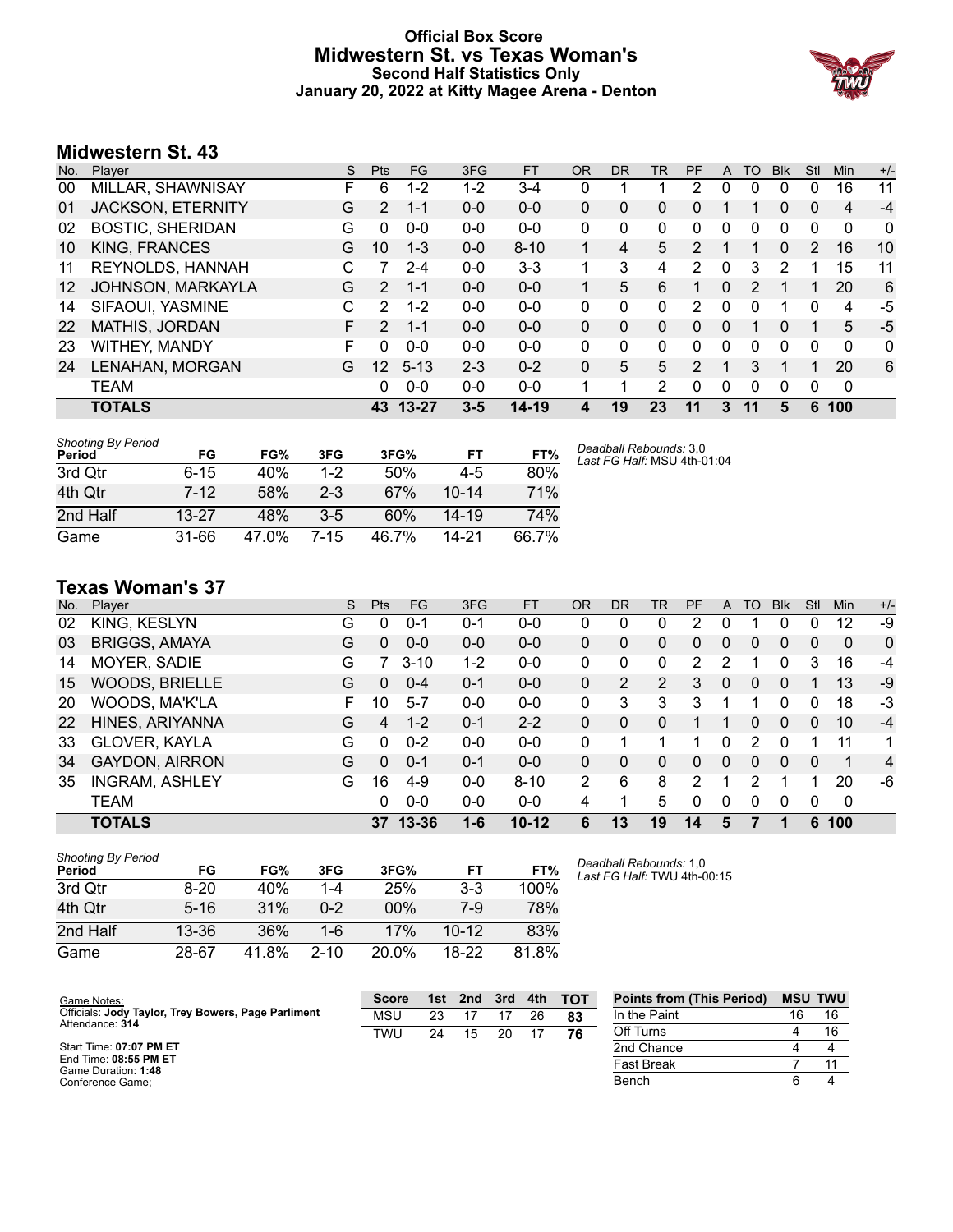# **Official Box Score Midwestern St. vs Texas Woman's Third Quarter Statistics Only January 20, 2022 at Kitty Magee Arena - Denton**



# **Midwestern St. 43**

| No.               | Player                   | S | <b>Pts</b>     | FG       | 3FG     | <b>FT</b> | <b>OR</b> | DR             | TR            | <b>PF</b>     | A              | TO | <b>Blk</b> | <b>Stl</b>       | Min | $+/-$          |
|-------------------|--------------------------|---|----------------|----------|---------|-----------|-----------|----------------|---------------|---------------|----------------|----|------------|------------------|-----|----------------|
| 00                | MILLAR, SHAWNISAY        | F | 0              | $0 - 0$  | $0-0$   | $0 - 0$   | 0         |                |               | 0             | $\Omega$       | 0  | 0          | 0                | 6   | $\overline{2}$ |
| 10                | KING, FRANCES            | G | 3              | $0 - 1$  | $0 - 0$ | $3 - 4$   | 0         |                |               | 2             | 0              |    | 0          |                  | 6   | $\mathbf 1$    |
| 11                | REYNOLDS, HANNAH         | C | 3              | 1-3      | $0 - 0$ | $1 - 1$   |           |                | 2             | 0             | 0              | 0  | 1          | 0                | 5   | 0              |
| $12 \overline{ }$ | JOHNSON, MARKAYLA        | G | $\Omega$       | $0 - 0$  | $0 - 0$ | $0 - 0$   | 0         | $\overline{2}$ | $\mathcal{P}$ | $\Omega$      | $\Omega$       |    |            | 0                | 10  | $-3$           |
| 24                | LENAHAN, MORGAN          | G | 5              | $2 - 7$  | $1 - 2$ | $0 - 0$   | 0         | 4              | 4             |               |                | 2  | 0          | 0                | 10  | $-3$           |
| 01                | <b>JACKSON, ETERNITY</b> | G | $\overline{2}$ | $1 - 1$  | $0 - 0$ | $0 - 0$   | 0         | 0              | 0             | 0             |                |    | 0          | 0                | 4   | $-4$           |
| 02                | <b>BOSTIC, SHERIDAN</b>  | G | 0              | $0 - 0$  | $0 - 0$ | $0 - 0$   | 0         | 0              | 0             | 0             | 0              | 0  | 0          | 0                | 0   | 0              |
| 14                | SIFAOUI, YASMINE         | C | $\mathcal{P}$  | $1 - 2$  | $0 - 0$ | $0 - 0$   | $\Omega$  | 0              | 0             | $\mathcal{P}$ | 0              | 0  |            | 0                | 4   | -5             |
| 22                | MATHIS, JORDAN           | F | 2              | $1 - 1$  | $0 - 0$ | $0 - 0$   | 0         | 0              | 0             | 0             | 0              |    | 0          |                  | 5   | $-3$           |
| 23                | WITHEY, MANDY            | F | 0              | $0 - 0$  | $0 - 0$ | $0 - 0$   | $\Omega$  | $\Omega$       | 0             | $\Omega$      | $\Omega$       | 0  | 0          | 0                | 0   | 0              |
|                   | <b>TEAM</b>              |   |                |          |         |           |           | 0              | 1             | 0             |                | 0  |            |                  |     |                |
|                   | <b>TOTALS</b>            |   | 17             | $6 - 15$ | $1 - 2$ | $4 - 5$   | 2         | 9              | 11            | 5             | $\overline{2}$ | 6  | 3          | $\boldsymbol{P}$ | 50  |                |
|                   |                          |   |                |          |         |           |           |                |               |               |                |    |            |                  |     |                |

| <b>Shooting By Period</b><br>Period | FG    | FG%   | 3FG      | 3FG%  |       | FT%   | Deadball Rebounds: 3,0 |
|-------------------------------------|-------|-------|----------|-------|-------|-------|------------------------|
| 2nd Half                            | 0-0   | 0%    | 0-0      | $0\%$ | 0-0   | 0%    |                        |
| Game                                | 31-66 | 47.0% | $7 - 15$ | 46.7% | 14-21 | 66.7% |                        |

# **Texas Woman's 37**

| No. | Player                | S | Pts            | FG       | 3FG     | <b>FT</b> | 0R           | DR       | TR | PF | A        | TO       | <b>B</b> lk | Stl      | Min | $+/-$          |
|-----|-----------------------|---|----------------|----------|---------|-----------|--------------|----------|----|----|----------|----------|-------------|----------|-----|----------------|
| 02  | KING, KESLYN          | G | 0              | $0 - 0$  | $0-0$   | $0-0$     | 0            | 0        | 0  |    |          | 0        | 0           | 0        | 6   | $-2$           |
| 14  | MOYER, SADIE          | G | 5              | $2 - 7$  | $1 - 2$ | $0 - 0$   | 0            | 0        | 0  | 0  | $\Omega$ | 0        | 0           | 2        | 8   | $\overline{4}$ |
| 15  | <b>WOODS, BRIELLE</b> | G | 0              | $0 - 2$  | $0 - 1$ | $0-0$     | 0            |          |    | 2  | 0        | 0        | 0           | 0        | 5   | 0              |
| 20  | WOODS, MA'K'LA        | F | 6              | $3 - 3$  | $0 - 0$ | $0 - 0$   | $\mathbf{0}$ | 2        | 2  | 2  |          | 0        | 0           | 0        | 9   | 5              |
| 35  | <b>INGRAM, ASHLEY</b> | G |                | $2 - 5$  | $0 - 0$ | $3 - 3$   | 0            | 3        | 3  | 0  |          |          | 0           | 0        | 10  | 3              |
| 03  | <b>BRIGGS, AMAYA</b>  | G | 0              | $0 - 0$  | $0 - 0$ | $0 - 0$   | $\Omega$     | $\Omega$ | 0  | 0  | $\Omega$ | $\Omega$ | 0           | 0        | 0   | 0              |
| 22  | HINES, ARIYANNA       | G | $\overline{2}$ | $1 - 2$  | $0 - 1$ | $0 - 0$   | $\Omega$     | $\Omega$ | 0  | 0  |          | 0        | 0           | $\Omega$ | 5   | 3              |
| 33  | <b>GLOVER, KAYLA</b>  | G | 0              | $0 - 1$  | $0 - 0$ | $0 - 0$   | $\Omega$     |          |    | 0  | $\Omega$ |          | 0           |          |     | 2              |
| 34  | <b>GAYDON, AIRRON</b> | G | 0              | $0 - 0$  | $0-0$   | $0-0$     | $\Omega$     | 0        | 0  | 0  | $\Omega$ | 0        | 0           | $\Omega$ | 0   | 0              |
|     | <b>TEAM</b>           |   |                |          |         |           | 3            | 1        | 4  | 0  |          | 0        |             |          |     |                |
|     | <b>TOTALS</b>         |   | 20             | $8 - 20$ | $1 - 4$ | $3 - 3$   | 3            | 8        | 11 | 5  | 3        | 2        | 0           | 3        | 50  |                |
|     |                       |   |                |          |         |           |              |          |    |    |          |          |             |          |     |                |

| <b>Shooting By Period</b><br>Period | FG    | FG%   | 3FG      | 3FG%  | ET        | FT%   | Deadball R |
|-------------------------------------|-------|-------|----------|-------|-----------|-------|------------|
| 2nd Half                            | 0-0   | $2\%$ | 0-0      | 2%    | 0-0       | 0%    |            |
| Game                                | 28-67 | 41.8% | $2 - 10$ | 20.0% | $18 - 22$ | 81.8% |            |

*Deadball Rebounds:* 1,0

| Game Notes:                                                            | <b>Score</b> | 1st | 2nd | 3rd | 4th | тот | <b>Points (This Period)</b> | <b>MSU</b>    | <b>TWU</b>     |
|------------------------------------------------------------------------|--------------|-----|-----|-----|-----|-----|-----------------------------|---------------|----------------|
| Officials: Jody Taylor, Trey Bowers, Page Parliment<br>Attendance: 314 | <b>MSU</b>   | 23  |     |     | 26  | 83  | In the Paint                |               | 10             |
|                                                                        | TWU          | 24  | 15  | 20  |     | 76  | Off Turns                   |               | 9              |
| Start Time: 07:07 PM ET                                                |              |     |     |     |     |     | 2nd Chance                  |               |                |
| End Time: 08:55 PM ET<br>Game Duration: 1:48                           |              |     |     |     |     |     | Fast Break                  |               |                |
| Conference Game;                                                       |              |     |     |     |     |     | Bench                       |               |                |
|                                                                        |              |     |     |     |     |     | Per Poss                    | 0.810<br>8/21 | 1.000<br>10/20 |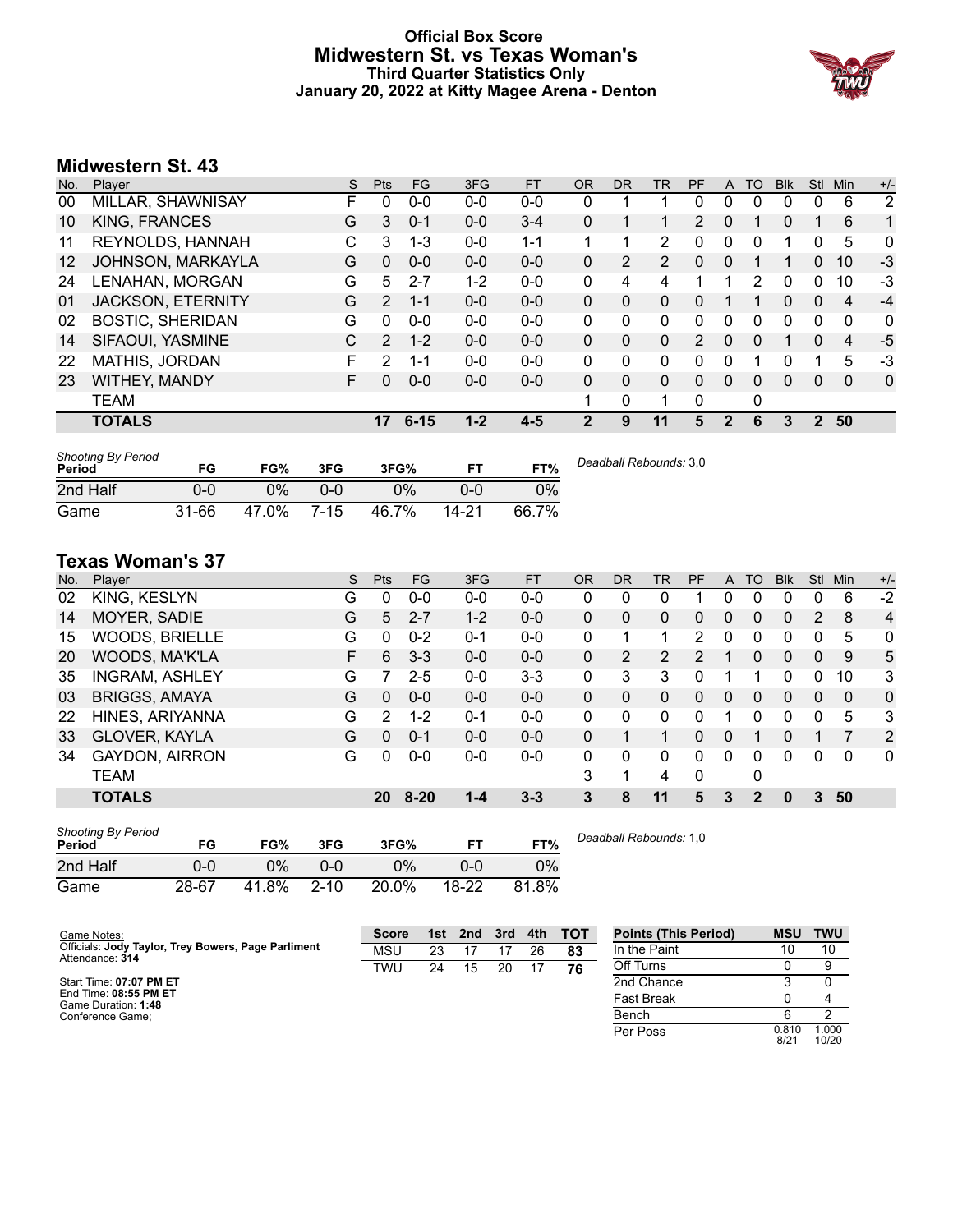# **Official Play-By-Play Midwestern St. vs Texas Woman's Third Quarter January 20, 2022 at Kitty Magee Arena - Denton**



#### **Period 3**

<mark>Starters:</mark><br>Midwestern St.: 0 MILLAR,SHAWNISAY (F); 10 KING,FRANCES (G); 11 REYNOLDS,HANNAH (C); 12 JOHNSON,MARKAYLA (G); 24 LENAHAN,MORGAN (G);<br>Texas Woman's: 2 KING,KESLYN (G); 14 MOYER,SADIE (G); 15 WOODS,BRIELLE (G); 2

| <b>Time</b>    | <b>VISITORS: Midwestern St.</b>         | <b>Score</b> | <b>Margin</b>  | <b>HOME: Texas Woman's</b>                                        |
|----------------|-----------------------------------------|--------------|----------------|-------------------------------------------------------------------|
| 10:00          |                                         |              |                | SUB OUT: HINES, ARIYANNA                                          |
| 10:00          |                                         |              |                | SUB IN: MOYER, SADIE                                              |
| 10:00          | SUB OUT: MATHIS, JORDAN                 |              |                |                                                                   |
| 10:00          | SUB IN: REYNOLDS, HANNAH                |              |                |                                                                   |
| 09:53          | MISSED JUMPER by LENAHAN, MORGAN        |              |                |                                                                   |
| 09:47          |                                         |              |                | REBOUND (DEF) by INGRAM, ASHLEY                                   |
| 09:46          |                                         | 41-40        | H <sub>1</sub> | GOOD! JUMPER by WOODS, MA'K'LA [PNT]                              |
| 09:46          |                                         |              |                | ASSIST by INGRAM, ASHLEY                                          |
| 09:26<br>09:23 | MISSED JUMPER by LENAHAN, MORGAN        |              |                |                                                                   |
| 09:09          |                                         | 43-40        | $H_3$          | REBOUND (DEF) by WOODS, MA'K'LA<br>GOOD! JUMPER by INGRAM, ASHLEY |
| 08:51          | GOOD! 3PTR by LENAHAN, MORGAN           | 43-43        | $\top$         |                                                                   |
| 08:34          |                                         |              |                | TURNOVER (BADPASS) by INGRAM, ASHLEY                              |
| 08:34          | STEAL by KING, FRANCES                  |              |                |                                                                   |
| 08:18          | MISSED 3PTR by LENAHAN, MORGAN          |              |                |                                                                   |
| 08:15          |                                         |              |                | REBOUND (DEF) by WOODS, MA'K'LA                                   |
| 08:01          |                                         |              |                | MISSED JUMPER by WOODS, BRIELLE                                   |
| 07:58          | REBOUND (DEF) by JOHNSON, MARKAYLA      |              |                |                                                                   |
| 07:48          | MISSED JUMPER by REYNOLDS, HANNAH       |              |                |                                                                   |
| 07:42          |                                         |              |                | REBOUND (DEF) by INGRAM, ASHLEY                                   |
| 07:39          |                                         |              |                | MISSED JUMPER by MOYER, SADIE                                     |
| 07:36          | REBOUND (DEF) by MILLAR, SHAWNISAY      |              |                |                                                                   |
| 07:23          | MISSED JUMPER by LENAHAN, MORGAN        |              |                |                                                                   |
| 07:19          |                                         |              |                | REBOUND (DEF) by WOODS, BRIELLE                                   |
| 07:12          | FOUL (PERSONAL) by KING, FRANCES        |              |                |                                                                   |
| 07:05          |                                         |              |                | MISSED JUMPER by INGRAM, ASHLEY                                   |
| 07:05          | BLOCK by REYNOLDS, HANNAH               |              |                |                                                                   |
| 06:58          | REBOUND (DEF) by REYNOLDS, HANNAH       |              |                |                                                                   |
| 06:56          | MISSED JUMPER by REYNOLDS, HANNAH       |              |                |                                                                   |
| 06:53          | REBOUND (OFF) by REYNOLDS, HANNAH       |              |                |                                                                   |
| 06:50          |                                         |              |                | SUB OUT: MOYER, SADIE                                             |
| 06:50          |                                         |              |                | SUB IN: GLOVER, KAYLA                                             |
| 06:47          |                                         |              | V <sub>2</sub> | FOUL (PERSONAL) by KING, KESLYN                                   |
| 06:35          | GOOD! JUMPER by REYNOLDS, HANNAH        | 43-45        |                |                                                                   |
| 06:35<br>06:35 |                                         | 43-46        | $V_3$          | FOUL (PERSONAL) by WOODS, BRIELLE                                 |
| 06:18          | GOOD! FT by REYNOLDS, HANNAH            |              |                | MISSED 3PTR by WOODS, BRIELLE                                     |
| 06:15          | REBOUND (DEF) by KING, FRANCES          |              |                |                                                                   |
| 06:09          |                                         |              |                | FOUL (PERSONAL) by WOODS, MA'K'LA                                 |
| 06:04          | FOUL (OFF) by LENAHAN, MORGAN           |              |                |                                                                   |
| 06:04          | TURNOVER (OFFENSIVE) by LENAHAN, MORGAN |              |                |                                                                   |
| 05:43          |                                         | 45-46        | V <sub>1</sub> | GOOD! LAYUP by WOODS, MA'K'LA [PNT]                               |
| 05:26          |                                         |              |                | FOUL (PERSONAL) by WOODS, MA'K'LA                                 |
| 05:26          | SUB OUT: REYNOLDS, HANNAH               |              |                |                                                                   |
| 05:26          | SUB IN: SIFAOUI, YASMINE                |              |                |                                                                   |
| 05:26          | GOOD! FT by KING, FRANCES               | 45-47        | V <sub>2</sub> |                                                                   |
| 05:26          | GOOD! FT by KING, FRANCES               | 45-48        | $V_3$          |                                                                   |
| 05:00          | FOUL (PERSONAL) by SIFAOUI, YASMINE     |              |                |                                                                   |
| 05:00          |                                         | 46-48        | V <sub>2</sub> | GOOD! FT by INGRAM, ASHLEY                                        |
| 05:00          |                                         | 47-48        | V <sub>1</sub> | GOOD! FT by INGRAM, ASHLEY                                        |
| 05:00          | SUB OUT: MILLAR, SHAWNISAY              |              |                |                                                                   |
| 05:00          | SUB IN: MATHIS, JORDAN                  |              |                |                                                                   |
| 04:47          |                                         |              |                | FOUL (PERSONAL) by WOODS, BRIELLE                                 |
| 04:47          |                                         |              |                |                                                                   |
| 04:47          |                                         |              |                | SUB OUT: KING, KESLYN                                             |
| 04:47          |                                         |              |                | SUB OUT: WOODS, BRIELLE                                           |
| 04:47          |                                         |              |                | SUB IN: MOYER, SADIE                                              |
| 04:47          |                                         |              |                | SUB IN: HINES, ARIYANNA                                           |
| 04:47          | GOOD! FT by KING, FRANCES               | 47-49        | V <sub>2</sub> |                                                                   |
| 04:47          | MISSED FT by KING, FRANCES              |              |                |                                                                   |
| 04:47          |                                         |              |                | REBOUND (DEF) by TEAM                                             |
| 04:28<br>04:25 | REBOUND (DEF) by LENAHAN, MORGAN        |              |                | MISSED 3PTR by HINES, ARIYANNA                                    |
| 04:23          | FOUL (OFF) by KING, FRANCES             |              |                |                                                                   |
| 04:23          | TURNOVER (OFFENSIVE) by KING, FRANCES   |              |                |                                                                   |
|                |                                         |              |                |                                                                   |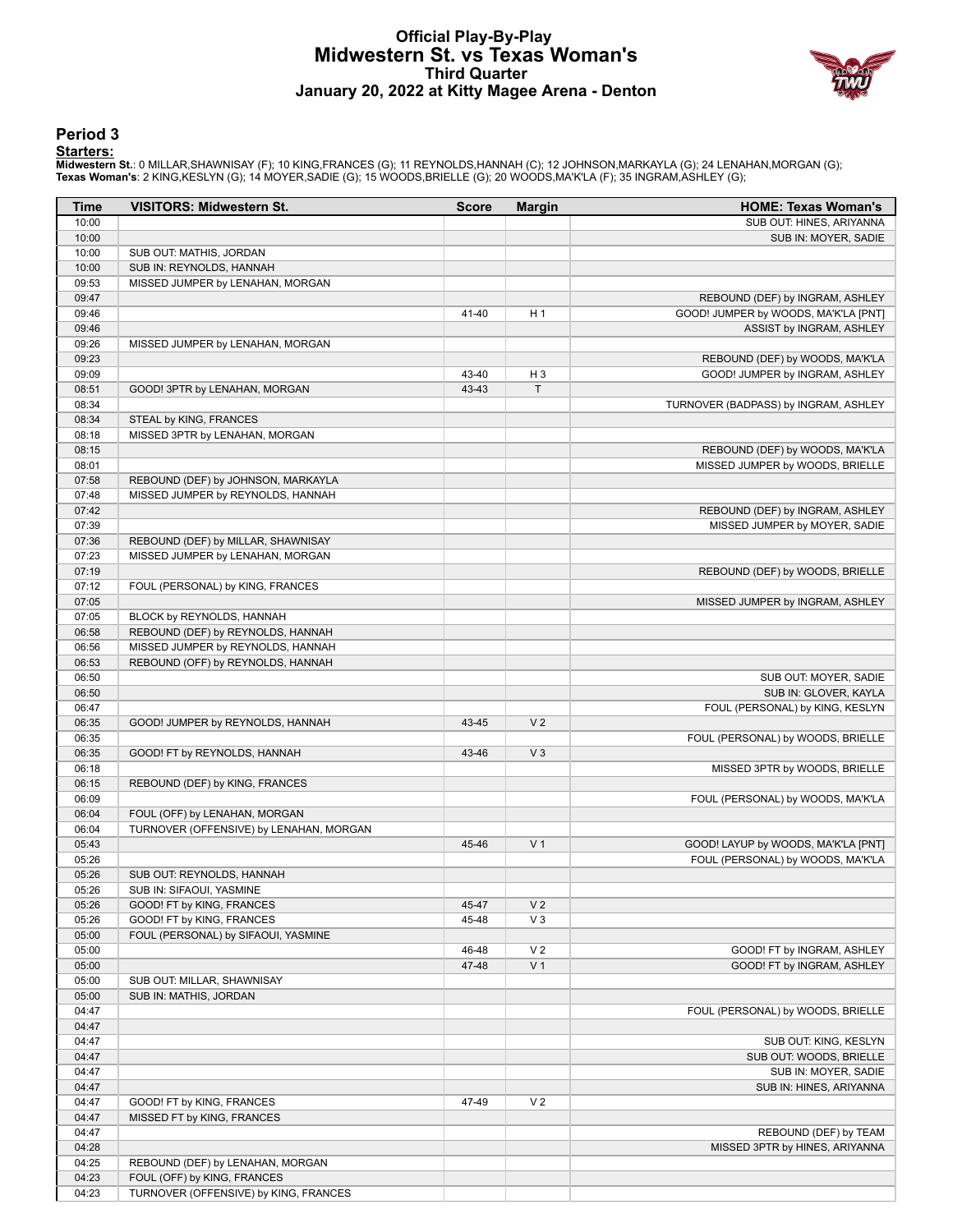| Time  | <b>VISITORS: Midwestern St.</b>         | <b>Score</b> | <b>Margin</b>  | <b>HOME: Texas Woman's</b>           |
|-------|-----------------------------------------|--------------|----------------|--------------------------------------|
| 04:08 |                                         |              |                | MISSED JUMPER by INGRAM, ASHLEY      |
| 04:05 | REBOUND (DEF) by LENAHAN, MORGAN        |              |                |                                      |
| 04:00 | MISSED JUMPER by KING, FRANCES          |              |                |                                      |
| 03:57 |                                         |              |                | REBOUND (DEF) by GLOVER, KAYLA       |
| 03:52 |                                         |              |                | TURNOVER (LOSTBALL) by GLOVER, KAYLA |
| 03:52 | STEAL by MATHIS, JORDAN                 |              |                |                                      |
| 03:46 | TURNOVER (LOSTBALL) by MATHIS, JORDAN   |              |                |                                      |
| 03:46 |                                         |              |                | STEAL by GLOVER, KAYLA               |
| 03:46 | SUB OUT: KING, FRANCES                  |              |                |                                      |
| 03:46 | SUB IN: JACKSON, ETERNITY               |              |                |                                      |
| 03:42 |                                         | 49-49        | T              | GOOD! JUMPER by INGRAM, ASHLEY       |
| 03:41 | FOUL (PERSONAL) by SIFAOUI, YASMINE     |              |                |                                      |
| 03:41 |                                         | 50-49        | H <sub>1</sub> | GOOD! FT by INGRAM, ASHLEY           |
| 03:22 | MISSED JUMPER by SIFAOUI, YASMINE       |              |                |                                      |
| 03:20 | REBOUND (OFF) by TEAM                   |              |                |                                      |
| 03:19 | TURNOVER (BADPASS) by JACKSON, ETERNITY |              |                |                                      |
| 03:19 |                                         |              |                | STEAL by MOYER, SADIE                |
| 03:12 |                                         | 52-49        | $H_3$          | GOOD! JUMPER by MOYER, SADIE [FB]    |
| 02:58 | GOOD! JUMPER by MATHIS, JORDAN          | $52 - 51$    | H <sub>1</sub> |                                      |
| 02:58 | ASSIST by JACKSON, ETERNITY             |              |                |                                      |
| 02:51 |                                         |              |                | MISSED JUMPER by GLOVER, KAYLA       |
| 02:51 | BLOCK by SIFAOUI, YASMINE               |              |                |                                      |
| 02:46 | REBOUND (DEF) by LENAHAN, MORGAN        |              |                |                                      |
| 02:37 | GOOD! LAYUP by SIFAOUI, YASMINE         | 52-53        | V <sub>1</sub> |                                      |
| 02:37 | ASSIST by LENAHAN, MORGAN               |              |                |                                      |
| 02:25 |                                         | 54-53        | H <sub>1</sub> | GOOD! LAYUP by WOODS, MA'K'LA        |
| 02:25 |                                         |              |                | ASSIST by HINES, ARIYANNA            |
| 01:59 | TURNOVER (BADPASS) by LENAHAN, MORGAN   |              |                |                                      |
| 01:59 |                                         |              |                | STEAL by MOYER, SADIE                |
| 01:54 |                                         | 56-53        | $H_3$          | GOOD! JUMPER by HINES, ARIYANNA [FB] |
| 01:32 | GOOD! LAYUP by JACKSON, ETERNITY        | 56-55        | H <sub>1</sub> |                                      |
| 01:21 |                                         | 59-55        | H4             | GOOD! 3PTR by MOYER, SADIE           |
| 01:21 |                                         |              |                | ASSIST by WOODS, MA'K'LA             |
| 01:16 | TIMEOUT 30SEC                           |              |                |                                      |
| 01:16 |                                         |              |                | SUB OUT: WOODS, MA'K'LA              |
| 01:16 |                                         |              |                | SUB IN: KING, KESLYN                 |
| 01:16 | SUB OUT: SIFAOUI, YASMINE               |              |                |                                      |
| 01:16 | SUB IN: MILLAR, SHAWNISAY               |              |                |                                      |
| 01:03 | GOOD! LAYUP by LENAHAN, MORGAN [PNT]    | 59-57        | H <sub>2</sub> |                                      |
| 00:49 |                                         |              |                | MISSED JUMPER by MOYER, SADIE        |
| 00:45 | REBOUND (DEF) by LENAHAN, MORGAN        |              |                |                                      |
| 00:28 | MISSED JUMPER by LENAHAN, MORGAN        |              |                |                                      |
| 00:25 |                                         |              |                | REBOUND (DEF) by INGRAM, ASHLEY      |
| 00:09 |                                         |              |                | MISSED LAYUP by MOYER, SADIE         |
| 00:09 |                                         |              |                | REBOUND (OFF) by TEAM                |
| 00:09 | BLOCK by JOHNSON, MARKAYLA              |              |                |                                      |
| 00:08 |                                         |              |                | MISSED JUMPER by MOYER, SADIE        |
| 00:05 | REBOUND (DEF) by JOHNSON, MARKAYLA      |              |                |                                      |
| 00:05 | TURNOVER (TRAVEL) by JOHNSON, MARKAYLA  |              |                |                                      |
| 00:02 |                                         |              |                | MISSED JUMPER by INGRAM, ASHLEY      |
| 00:00 |                                         |              |                | REBOUND (OFF) by TEAM                |
| 00:00 |                                         |              |                | MISSED 3PTR by MOYER, SADIE          |
| 00:00 |                                         |              |                | REBOUND (OFF) by TEAM                |

# **Midwestern St. 57, Texas Woman's 59**

| <b>Points (This Period)</b> | <b>MSU</b>    | <b>TWU</b>     |
|-----------------------------|---------------|----------------|
| In the Paint                | 10            | 10             |
| Off Turns                   |               |                |
| 2nd Chance                  |               |                |
| <b>Fast Break</b>           |               |                |
| Bench                       |               |                |
| Per Poss                    | 0.810<br>8/21 | 1.000<br>10/20 |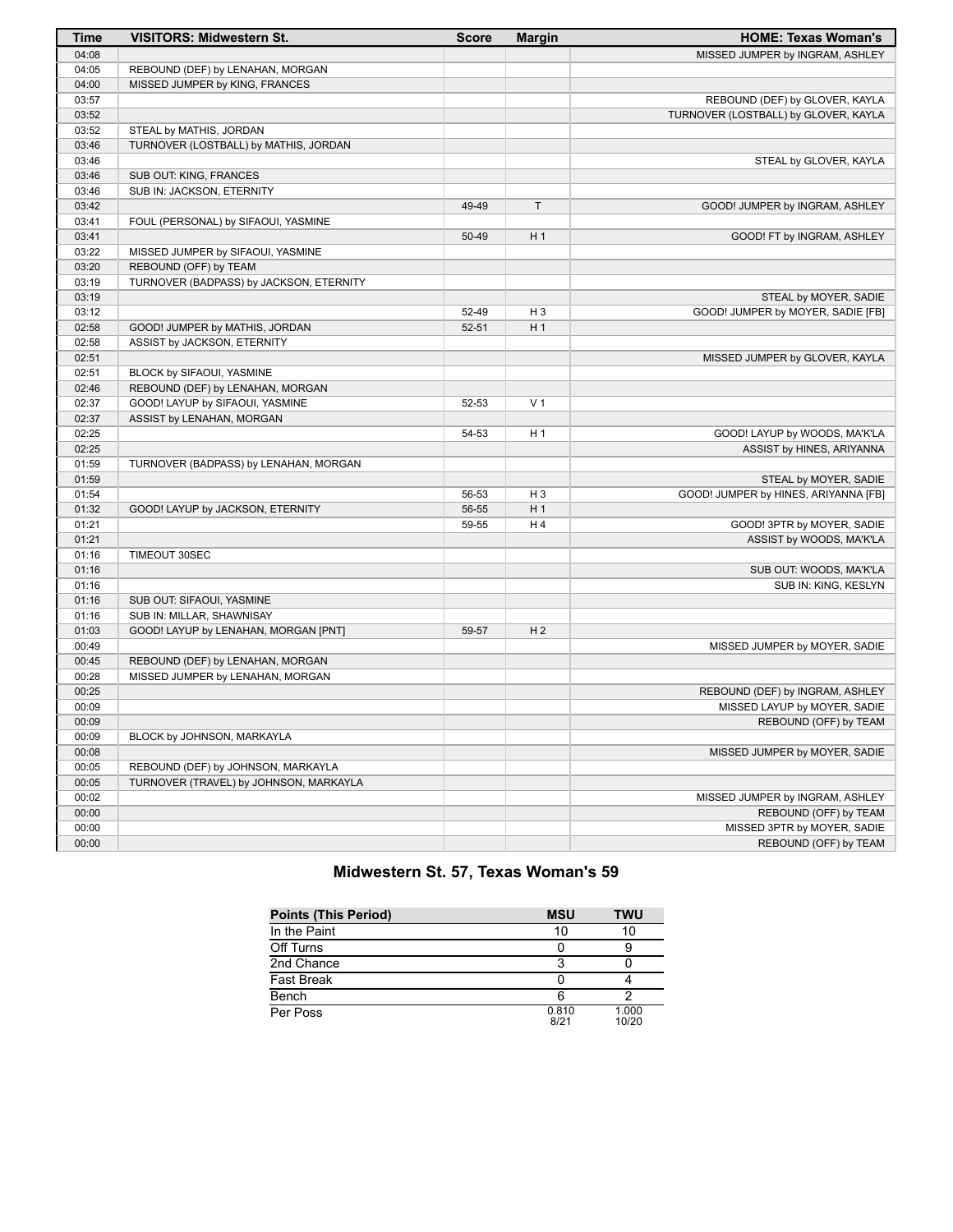# **Official Box Score Midwestern St. vs Texas Woman's Fourth Quarter Statistics Only January 20, 2022 at Kitty Magee Arena - Denton**



# **Midwestern St. 26**

| No. | Player                   | S | <b>Pts</b>    | FG.      | 3FG     | <b>FT</b> | <b>OR</b>    | D <sub>R</sub> | TR | <b>PF</b> | A | TO | <b>Blk</b> | Stl          | Min      | $+/-$ |
|-----|--------------------------|---|---------------|----------|---------|-----------|--------------|----------------|----|-----------|---|----|------------|--------------|----------|-------|
| 00  | MILLAR, SHAWNISAY        | F | 6             | 1-2      | 1-2     | $3 - 4$   | 0            | 0              | 0  | 2         | 0 | 0  | 0          | 0            | 10       | 9     |
| 10  | <b>KING, FRANCES</b>     | G |               | $1 - 2$  | $0 - 0$ | $5-6$     | $\mathbf 1$  | 3              | 4  | $\Omega$  |   | 0  | 0          |              | 10       | 9     |
| 11  | REYNOLDS, HANNAH         | С | 4             | 1-1      | $0 - 0$ | $2 - 2$   | $\mathbf{0}$ | 2              | 2  | 2         | 0 | 3  |            |              | 10       | 11    |
| 12  | JOHNSON, MARKAYLA        | G | $\mathcal{P}$ | $1 - 1$  | $0 - 0$ | $0 - 0$   | 1            | 3              | 4  | 1         | 0 |    | 0          |              | 10       | 9     |
| 24  | LENAHAN, MORGAN          | G |               | $3-6$    | $1 - 1$ | $0 - 2$   | $\mathbf{0}$ |                |    |           | 0 |    |            |              | 10       | 9     |
| 01  | <b>JACKSON, ETERNITY</b> | G | 0             | $0 - 0$  | $0 - 0$ | $0 - 0$   | $\Omega$     | 0              | 0  | $\Omega$  | 0 | 0  | 0          | 0            | $\Omega$ | 0     |
| 02  | <b>BOSTIC, SHERIDAN</b>  | G | 0             | $0 - 0$  | $0 - 0$ | $0 - 0$   | $\Omega$     | 0              | 0  | $\Omega$  | 0 | 0  | 0          | 0            | 0        | 0     |
| 14  | SIFAOUI, YASMINE         | C | 0             | $0 - 0$  | $0 - 0$ | $0 - 0$   | $\Omega$     | $\Omega$       | 0  | $\Omega$  | 0 | 0  | 0          | 0            | $\Omega$ | 0     |
| 22  | <b>MATHIS, JORDAN</b>    | F | 0             | $0 - 0$  | $0 - 0$ | $0 - 0$   | $\Omega$     | $\Omega$       | 0  | 0         | 0 | 0  | 0          | 0            | 0        | $-2$  |
| 23  | <b>WITHEY, MANDY</b>     | F | 0             | $0 - 0$  | $0 - 0$ | $0 - 0$   | $\Omega$     | 0              | 0  | $\Omega$  | 0 | 0  | 0          | 0            | 0        | 0     |
|     | <b>TEAM</b>              |   |               |          |         |           | 0            | 1              |    | 0         |   | 0  |            |              |          |       |
|     | <b>TOTALS</b>            |   | 26            | $7 - 12$ | $2 - 3$ | $10 - 14$ | $\mathbf{2}$ | 10             | 12 | 6         |   | 5  | 2          | $\mathbf{A}$ | 50       |       |
|     |                          |   |               |          |         |           |              |                |    |           |   |    |            |              |          |       |

| <b>Shooting By Period</b><br>Period | FG        | FG%   | 3FG      | 3FG%  |       | FT%   | Deadball Rebounds: 3,0 |
|-------------------------------------|-----------|-------|----------|-------|-------|-------|------------------------|
| Game                                | $31 - 66$ | 47.0% | $7 - 15$ | 46.7% | 14-21 | 66.7% |                        |

# **Texas Woman's 17**

| No. | Plaver                | S  | <b>Pts</b>     | <b>FG</b> | 3FG     | <b>FT</b> | 0R | <b>DR</b> | <b>TR</b> | <b>PF</b> | A        | TO           | <b>B</b> lk | Stl      | Min | $+/-$        |
|-----|-----------------------|----|----------------|-----------|---------|-----------|----|-----------|-----------|-----------|----------|--------------|-------------|----------|-----|--------------|
| 02  | KING, KESLYN          | G  | 0              | 0-1       | 0-1     | $0-0$     | 0  | 0         | 0         |           | 0        |              | 0           | 0        | 6   | $-7$         |
| 14  | MOYER, SADIE          | G  | $\overline{2}$ | $1 - 3$   | $0 - 0$ | $0 - 0$   | 0  | 0         | 0         | 2         | 2        |              | 0           |          | 8   | -8           |
| 15  | <b>WOODS, BRIELLE</b> | G  | <sup>0</sup>   | $0 - 2$   | $0 - 0$ | $0-0$     | 0  |           | 4         |           |          |              | 0           |          | 8   | -9           |
| 20  | WOODS, MA'K'LA        | F. | 4              | $2 - 4$   | $0 - 0$ | $0 - 0$   | 0  |           |           |           | 0        |              | 0           | 0        | 9   | -8           |
| 35  | <b>INGRAM, ASHLEY</b> | G  | 9              | $2 - 4$   | $0 - 0$ | $5 - 7$   | 2  | 3         | 5         | 2         | 0        |              |             |          | 10  | -9           |
| 03  | <b>BRIGGS, AMAYA</b>  | G  | $\Omega$       | $0 - 0$   | $0 - 0$ | $0 - 0$   | 0  | 0         | 0         | 0         | $\Omega$ | $\Omega$     | $\Omega$    | $\Omega$ | 0   | $\mathbf{0}$ |
| 22  | HINES, ARIYANNA       | G  | 2              | $0 - 0$   | $0 - 0$ | $2 - 2$   | 0  | 0         | 0         |           | 0        | 0            | 0           | 0        | 5   | -7           |
| 33  | <b>GLOVER, KAYLA</b>  | G  | 0              | $0 - 1$   | $0 - 0$ | $0 - 0$   | 0  | 0         | 0         |           | 0        |              | 0           | $\Omega$ | 4   | $-1$         |
| 34  | <b>GAYDON, AIRRON</b> | G  | U              | $0 - 1$   | 0-1     | $0-0$     | 0  | 0         | $\Omega$  | 0         | 0        | <sup>0</sup> | 0           | $\Omega$ |     | 4            |
|     | <b>TEAM</b>           |    |                |           |         |           |    | 0         | 1         | 0         |          | 0            |             |          |     |              |
|     | <b>TOTALS</b>         |    | 17             | $5 - 16$  | $0 - 2$ | 7-9       | 3  | 5         | 8         | 9         | 2        | 5            | 1           | 3        | 50  |              |

| <b>Shooting By Period</b><br>Dea |       |       |          |       |         |       |  |  |  |  |  |
|----------------------------------|-------|-------|----------|-------|---------|-------|--|--|--|--|--|
| Period                           | FG    | FG%   | 3FG      | 3FG%  | FТ      | FT%   |  |  |  |  |  |
| Game                             | 28-67 | 41.8% | $2 - 10$ | 20.0% | $18-22$ | 81.8% |  |  |  |  |  |

*Deadball Rebounds:* 1,0

| Game Notes:                                                            | <b>Score</b> |    | 1st 2nd | 3rd |    | 4th TOT | <b>Points (This Period)</b> | <b>MSU</b>    | <b>TWU</b>    |
|------------------------------------------------------------------------|--------------|----|---------|-----|----|---------|-----------------------------|---------------|---------------|
| Officials: Jody Taylor, Trey Bowers, Page Parliment<br>Attendance: 314 | MSU          | 23 |         |     | 26 | 83      | In the Paint                |               |               |
|                                                                        | <b>TWU</b>   | 24 | 15      | 20  |    | 76      | Off Turns                   |               |               |
| Start Time: 07:07 PM ET                                                |              |    |         |     |    |         | 2nd Chance                  |               |               |
| End Time: 08:55 PM ET<br>Game Duration: 1:48                           |              |    |         |     |    |         | <b>Fast Break</b>           |               |               |
| Conference Game;                                                       |              |    |         |     |    |         | Bench                       |               |               |
|                                                                        |              |    |         |     |    |         | Per Poss                    | .238<br>12/21 | 0.773<br>9/22 |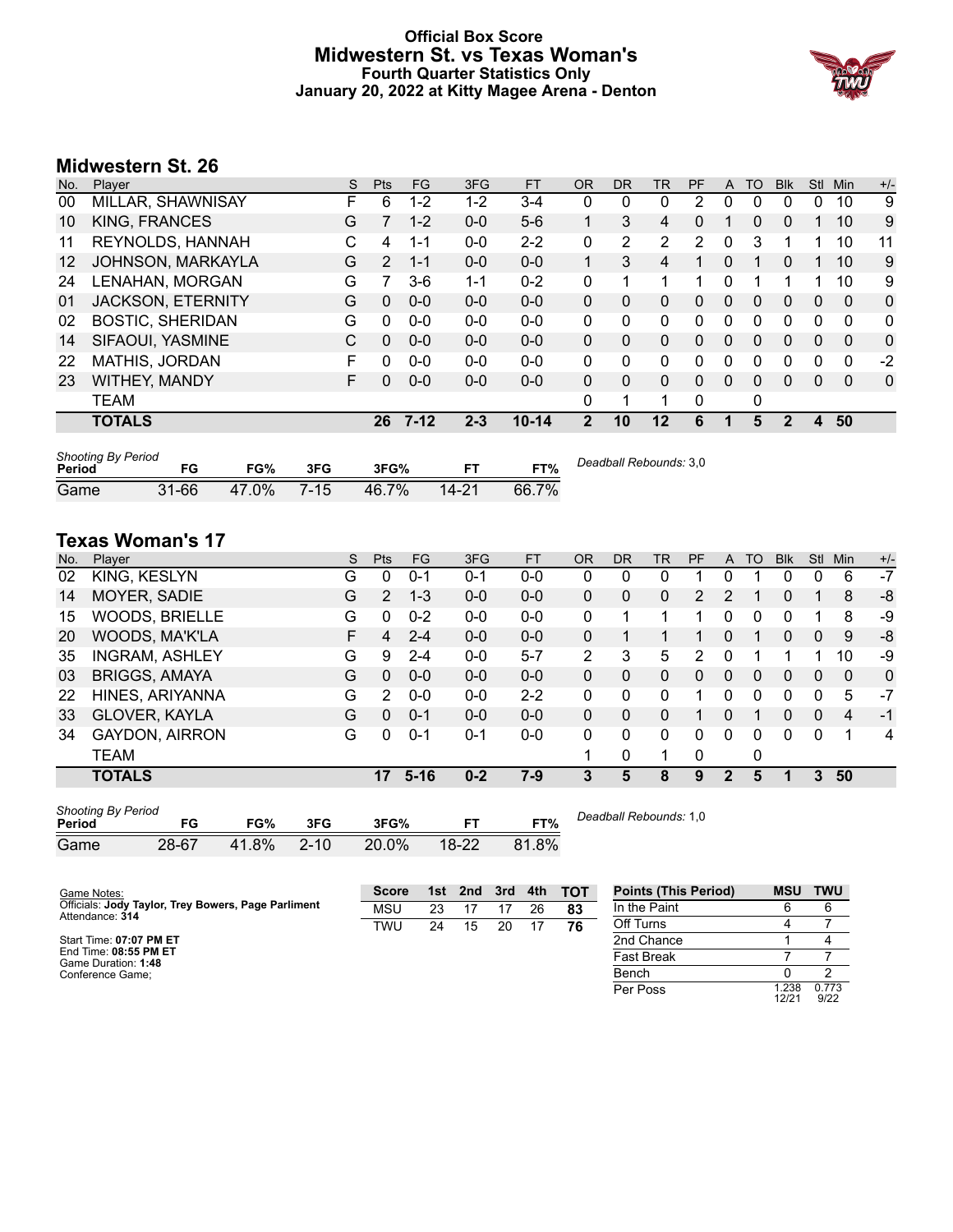# **Official Play-By-Play Midwestern St. vs Texas Woman's Fourth Quarter January 20, 2022 at Kitty Magee Arena - Denton**



#### **Period 4**

<mark>Starters:</mark><br>Midwestern St.: 0 MILLAR,SHAWNISAY (F); 10 KING,FRANCES (G); 11 REYNOLDS,HANNAH (C); 12 JOHNSON,MARKAYLA (G); 24 LENAHAN,MORGAN (G);<br>Texas Woman's: 2 KING,KESLYN (G); 14 MOYER,SADIE (G); 15 WOODS,BRIELLE (G); 2

| Time  | <b>VISITORS: Midwestern St.</b>          | <b>Score</b> | <b>Margin</b>  | <b>HOME: Texas Woman's</b>           |
|-------|------------------------------------------|--------------|----------------|--------------------------------------|
| 10:00 |                                          |              |                | SUB OUT: HINES, ARIYANNA             |
| 10:00 |                                          |              |                | SUB IN: WOODS, BRIELLE               |
| 10:00 | SUB OUT: JACKSON, ETERNITY               |              |                |                                      |
| 10:00 | SUB OUT: MATHIS, JORDAN                  |              |                |                                      |
| 10:00 | SUB IN: KING, FRANCES                    |              |                |                                      |
| 10:00 | SUB IN: REYNOLDS, HANNAH                 |              |                |                                      |
| 09:45 |                                          |              |                | FOUL (PERSONAL) by INGRAM, ASHLEY    |
| 09:45 |                                          |              |                | SUB OUT: GLOVER, KAYLA               |
| 09:45 |                                          |              |                | SUB IN: WOODS, MA'K'LA               |
| 09:45 | GOOD! FT by MILLAR, SHAWNISAY            | 59-58        | H <sub>1</sub> |                                      |
| 09:45 | GOOD! FT by MILLAR, SHAWNISAY            | 59-59        | $\mathsf T$    |                                      |
| 09:18 |                                          |              |                | MISSED LAYUP by WOODS, BRIELLE       |
| 09:13 | REBOUND (DEF) by REYNOLDS, HANNAH        |              |                |                                      |
| 09:12 | TURNOVER (LOSTBALL) by REYNOLDS, HANNAH  |              |                |                                      |
| 09:12 |                                          |              |                | STEAL by WOODS, BRIELLE              |
| 09:11 |                                          |              |                | MISSED LAYUP by WOODS, BRIELLE       |
| 09:11 |                                          |              |                | REBOUND (OFF) by TEAM                |
| 09:05 |                                          | 61-59        | H <sub>2</sub> | GOOD! JUMPER by MOYER, SADIE [PNT]   |
| 08:47 | MISSED JUMPER by KING, FRANCES           |              |                |                                      |
| 08:39 |                                          |              |                | REBOUND (DEF) by INGRAM, ASHLEY      |
| 08:30 |                                          |              |                | TURNOVER (BADPASS) by WOODS, MA'K'LA |
| 08:30 | STEAL by JOHNSON, MARKAYLA               |              |                |                                      |
| 08:25 | TURNOVER (LOSTBALL) by LENAHAN, MORGAN   |              |                |                                      |
| 08:16 |                                          | 63-59        | H4             | GOOD! JUMPER by WOODS, MA'K'LA       |
| 08:16 |                                          |              |                | ASSIST by MOYER, SADIE               |
| 07:57 | GOOD! JUMPER by LENAHAN, MORGAN          | 63-61        | H <sub>2</sub> |                                      |
| 07:43 |                                          |              |                | MISSED JUMPER by INGRAM, ASHLEY      |
| 07:40 |                                          |              |                | REBOUND (OFF) by INGRAM, ASHLEY      |
| 07:39 |                                          |              |                | MISSED JUMPER by INGRAM, ASHLEY      |
| 07:35 | REBOUND (DEF) by JOHNSON, MARKAYLA       |              |                |                                      |
| 07:26 | GOOD! JUMPER by LENAHAN, MORGAN          | 63-63        | T              |                                      |
| 07:07 |                                          |              |                | SUB OUT: KING, KESLYN                |
| 07:07 |                                          |              |                | SUB IN: HINES, ARIYANNA              |
| 07:07 |                                          |              |                | TURNOVER (BADPASS) by MOYER, SADIE   |
| 06:43 | MISSED JUMPER by LENAHAN, MORGAN         |              |                |                                      |
| 06:43 |                                          |              |                | BLOCK by INGRAM, ASHLEY              |
| 06:36 |                                          |              |                | REBOUND (DEF) by INGRAM, ASHLEY      |
| 06:32 |                                          |              |                | MISSED JUMPER by MOYER, SADIE        |
| 06:27 | REBOUND (DEF) by KING, FRANCES           |              |                |                                      |
| 06:06 | GOOD! 3PTR by LENAHAN, MORGAN            | 63-66        | $V_3$          |                                      |
| 05:56 |                                          |              |                | MISSED LAYUP by WOODS, MA'K'LA       |
| 05:54 | REBOUND (DEF) by JOHNSON, MARKAYLA       |              |                |                                      |
| 05:54 | TURNOVER (LOSTBALL) by JOHNSON, MARKAYLA |              |                |                                      |
| 05:52 | FOUL (PERSONAL) by REYNOLDS, HANNAH      |              |                |                                      |
| 05:52 |                                          | 64-66        | V <sub>2</sub> | GOOD! FT by INGRAM, ASHLEY [FB]      |
| 05:52 |                                          |              |                | MISSED FT by INGRAM, ASHLEY          |
| 05:49 | REBOUND (DEF) by REYNOLDS, HANNAH        |              |                |                                      |
| 05:25 | MISSED JUMPER by LENAHAN, MORGAN         |              |                |                                      |
| 05:22 |                                          |              |                | REBOUND (DEF) by INGRAM, ASHLEY      |
| 05:06 |                                          |              |                | MISSED JUMPER by MOYER, SADIE        |
| 05:06 | BLOCK by LENAHAN, MORGAN                 |              |                |                                      |
| 05:00 | REBOUND (DEF) by LENAHAN, MORGAN         |              |                |                                      |
| 04:57 | MISSED JUMPER by LENAHAN, MORGAN         |              |                |                                      |
| 04:54 | REBOUND (OFF) by JOHNSON, MARKAYLA       |              |                |                                      |
| 04:46 |                                          |              |                | FOUL (PERSONAL) by MOYER, SADIE      |
| 04:46 |                                          |              |                |                                      |
| 04:46 | GOOD! FT by MILLAR, SHAWNISAY            | 64-67        | $V_3$          |                                      |
| 04:45 | MISSED FT by MILLAR, SHAWNISAY           |              |                |                                      |
| 04:44 |                                          |              |                | REBOUND (DEF) by WOODS, MA'K'LA      |
| 04:44 | FOUL (PERSONAL) by JOHNSON, MARKAYLA     |              |                |                                      |
| 04:34 |                                          |              |                | MISSED JUMPER by WOODS, MA'K'LA      |
| 04:34 | BLOCK by REYNOLDS, HANNAH                |              |                |                                      |
| 04:27 | REBOUND (DEF) by JOHNSON, MARKAYLA       |              |                |                                      |
| 04:10 | GOOD! 3PTR by MILLAR, SHAWNISAY          | 64-70        | $V_6$          |                                      |
| 04:10 | ASSIST by KING, FRANCES                  |              |                |                                      |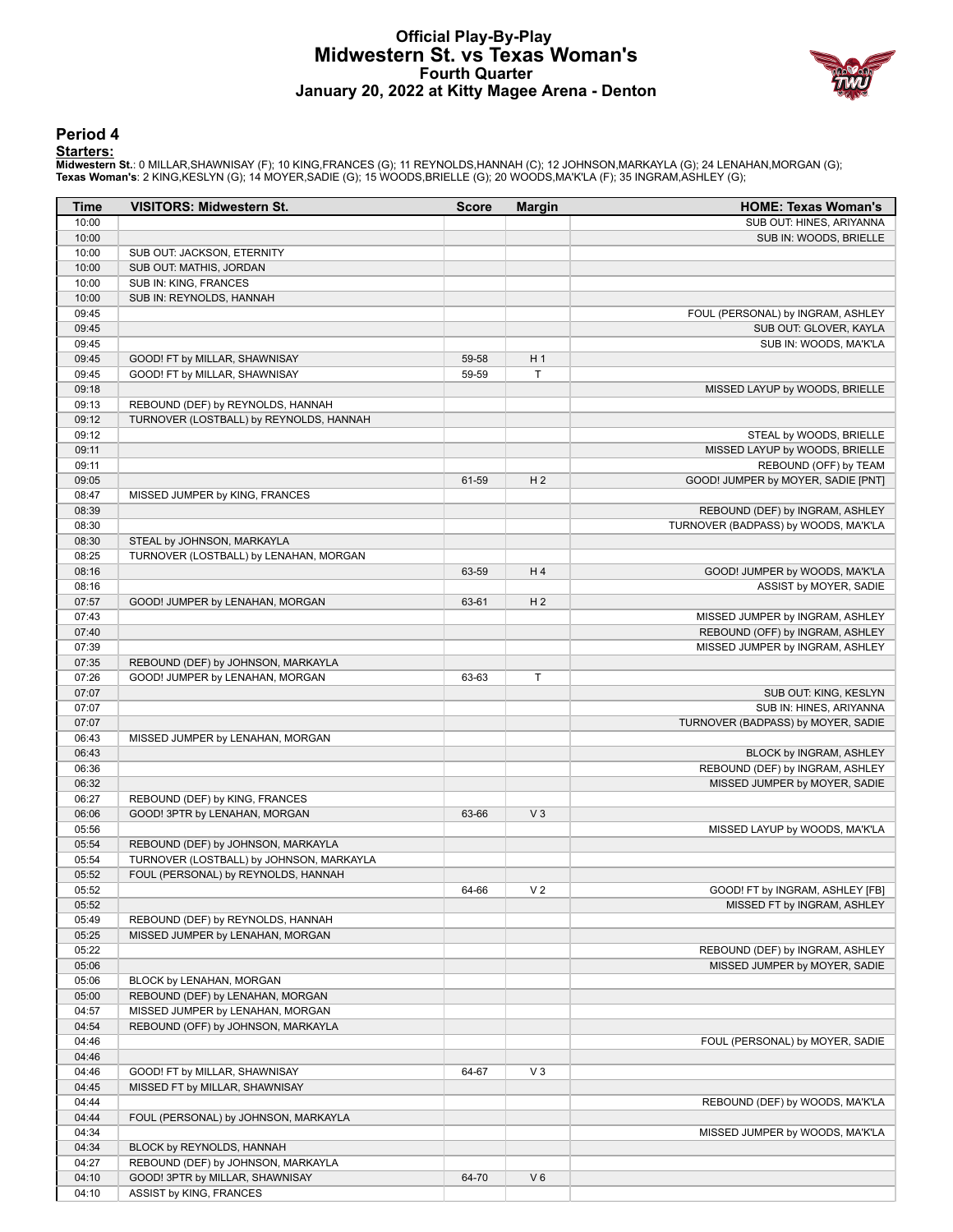| <b>Time</b>    | <b>VISITORS: Midwestern St.</b>                              | <b>Score</b>   | <b>Margin</b>  | <b>HOME: Texas Woman's</b>                                        |
|----------------|--------------------------------------------------------------|----------------|----------------|-------------------------------------------------------------------|
| 03:56          |                                                              | 66-70          | V <sub>4</sub> | GOOD! LAYUP by WOODS, MA'K'LA [PNT]                               |
| 03:56          |                                                              |                |                | ASSIST by MOYER, SADIE                                            |
| 03:32          | GOOD! JUMPER by REYNOLDS, HANNAH [PNT]                       | 66-72          | $V_6$          |                                                                   |
| 03:26<br>03:26 |                                                              |                |                | <b>TIMEOUT TEAM</b><br>SUB OUT: WOODS, BRIELLE                    |
| 03:26          |                                                              |                |                | SUB OUT: HINES, ARIYANNA                                          |
| 03:26          |                                                              |                |                | SUB IN: KING, KESLYN                                              |
| 03:26          |                                                              |                |                | SUB IN: GLOVER, KAYLA                                             |
| 03:04          |                                                              |                |                | MISSED 3PTR by KING, KESLYN                                       |
| 03:01          | REBOUND (DEF) by KING, FRANCES                               |                |                |                                                                   |
| 02:36          | MISSED 3PTR by MILLAR, SHAWNISAY                             |                |                |                                                                   |
| 02:33<br>02:32 | REBOUND (OFF) by KING, FRANCES                               |                |                | FOUL (PERSONAL) by MOYER, SADIE                                   |
| 02:28          | TURNOVER (BADPASS) by REYNOLDS, HANNAH                       |                |                |                                                                   |
| 02:28          |                                                              |                |                | STEAL by INGRAM, ASHLEY                                           |
| 02:19          |                                                              |                |                | TURNOVER (LOSTBALL) by INGRAM, ASHLEY                             |
| 02:19          | STEAL by LENAHAN, MORGAN                                     |                |                |                                                                   |
| 02:00          | TURNOVER (BADPASS) by REYNOLDS, HANNAH                       |                |                |                                                                   |
| 02:00          |                                                              |                |                | STEAL by MOYER, SADIE                                             |
| 01:53<br>01:53 |                                                              |                |                | MISSED JUMPER by GLOVER, KAYLA<br>REBOUND (OFF) by INGRAM, ASHLEY |
| 01:53          | FOUL (PERSONAL) by REYNOLDS, HANNAH                          |                |                |                                                                   |
| 01:53          |                                                              |                |                | SUB OUT: MOYER, SADIE                                             |
| 01:53          |                                                              |                |                | SUB IN: WOODS, BRIELLE                                            |
| 01:53          |                                                              | 67-72          | V <sub>5</sub> | GOOD! FT by INGRAM, ASHLEY [FB]                                   |
| 01:53          |                                                              | 68-72          | V <sub>4</sub> | GOOD! FT by INGRAM, ASHLEY [FB]                                   |
| 01:26          | GOOD! LAYUP by JOHNSON, MARKAYLA                             | 68-74          | $V_6$          |                                                                   |
| 01:17          |                                                              |                |                | TIMEOUT 30SEC                                                     |
| 01:11<br>01:11 | STEAL by KING, FRANCES                                       |                |                | TURNOVER (LOSTBALL) by GLOVER, KAYLA                              |
| 01:04          | GOOD! JUMPER by KING, FRANCES [FB/PNT]                       | 68-76          | V8             |                                                                   |
| 00:55          |                                                              | 70-76          | $V_6$          | GOOD! JUMPER by INGRAM, ASHLEY                                    |
| 00:54          | FOUL (PERSONAL) by MILLAR, SHAWNISAY                         |                |                |                                                                   |
| 00:54          |                                                              |                |                | SUB OUT: WOODS, MA'K'LA                                           |
| 00:54          |                                                              |                |                | SUB IN: HINES, ARIYANNA                                           |
| 00:54          |                                                              |                |                | MISSED FT by INGRAM, ASHLEY                                       |
| 00:54<br>00:53 | REBOUND (DEF) by TEAM<br>TIMEOUT 30SEC                       |                |                |                                                                   |
| 00:51          |                                                              |                |                | FOUL (PERSONAL) by KING, KESLYN                                   |
| 00:48          |                                                              |                |                | FOUL (PERSONAL) by WOODS, BRIELLE                                 |
| 00:48          | GOOD! FT by KING, FRANCES [FB]                               | 70-77          | V <sub>7</sub> |                                                                   |
| 00:48          | GOOD! FT by KING, FRANCES [FB]                               | 70-78          | V 8            |                                                                   |
| 00:48          |                                                              |                |                | TIMEOUT 30SEC                                                     |
| 00:48          |                                                              |                |                | SUB OUT: HINES, ARIYANNA                                          |
| 00:48<br>00:47 |                                                              |                |                | SUB IN: WOODS, MA'K'LA<br>TURNOVER (BADPASS) by KING, KESLYN      |
| 00:47          | STEAL by REYNOLDS, HANNAH                                    |                |                |                                                                   |
| 00:47          |                                                              |                |                | FOUL (PERSONAL) by WOODS, MA'K'LA                                 |
| 00:47          | GOOD! FT by KING, FRANCES [FB]                               | 70-79          | V <sub>9</sub> |                                                                   |
| 00:47          | GOOD! FT by KING, FRANCES [FB]                               | 70-80          | $V$ 10         |                                                                   |
| 00:47          |                                                              |                |                | TIMEOUT 30SEC                                                     |
| 00:47          |                                                              |                |                | SUB OUT: KING, KESLYN                                             |
| 00:47          |                                                              |                |                | SUB IN: GAYDON, AIRRON                                            |
| 00:46<br>00:46 | FOUL (PERSONAL) by MILLAR, SHAWNISAY                         | 71-80          | V <sub>9</sub> | GOOD! FT by INGRAM, ASHLEY [FB]                                   |
| 00:46          |                                                              | 72-80          | V8             | GOOD! FT by INGRAM, ASHLEY [FB]                                   |
| 00:46          | TIMEOUT 30SEC                                                |                |                |                                                                   |
| 00:46          |                                                              |                |                | SUB OUT: WOODS, MA'K'LA                                           |
| 00:46          |                                                              |                |                | SUB OUT: GAYDON, AIRRON                                           |
| 00:46          |                                                              |                |                | SUB IN: KING, KESLYN                                              |
| 00:46          |                                                              |                |                | SUB IN: HINES, ARIYANNA                                           |
| 00:44<br>00:44 | MISSED FT by KING, FRANCES                                   |                |                | FOUL (PERSONAL) by INGRAM, ASHLEY                                 |
| 00:44          | REBOUND (OFF) by TEAM                                        |                |                |                                                                   |
| 00:44          | GOOD! FT by KING, FRANCES [FB]                               | 72-81          | V <sub>9</sub> |                                                                   |
| 00:44          |                                                              |                |                | SUB OUT: KING, KESLYN                                             |
| 00:44          |                                                              |                |                | SUB IN: GAYDON, AIRRON                                            |
| 00:37          | FOUL (PERSONAL) by LENAHAN, MORGAN                           |                |                |                                                                   |
| 00:37          |                                                              | 73-81          | V8             | GOOD! FT by HINES, ARIYANNA [FB]                                  |
| 00:37          |                                                              | 74-81          | V <sub>7</sub> | GOOD! FT by HINES, ARIYANNA [FB]                                  |
| 00:29          |                                                              |                | V8             | FOUL (PERSONAL) by GLOVER, KAYLA                                  |
| 00:29<br>00:29 | GOOD! FT by REYNOLDS, HANNAH<br>GOOD! FT by REYNOLDS, HANNAH | 74-82<br>74-83 | V <sub>9</sub> |                                                                   |
| 00:29          | SUB OUT: REYNOLDS, HANNAH                                    |                |                |                                                                   |
| 00:29          | SUB IN: MATHIS, JORDAN                                       |                |                |                                                                   |
| 00:15          |                                                              | 76-83          | V <sub>7</sub> | GOOD! JUMPER by INGRAM, ASHLEY                                    |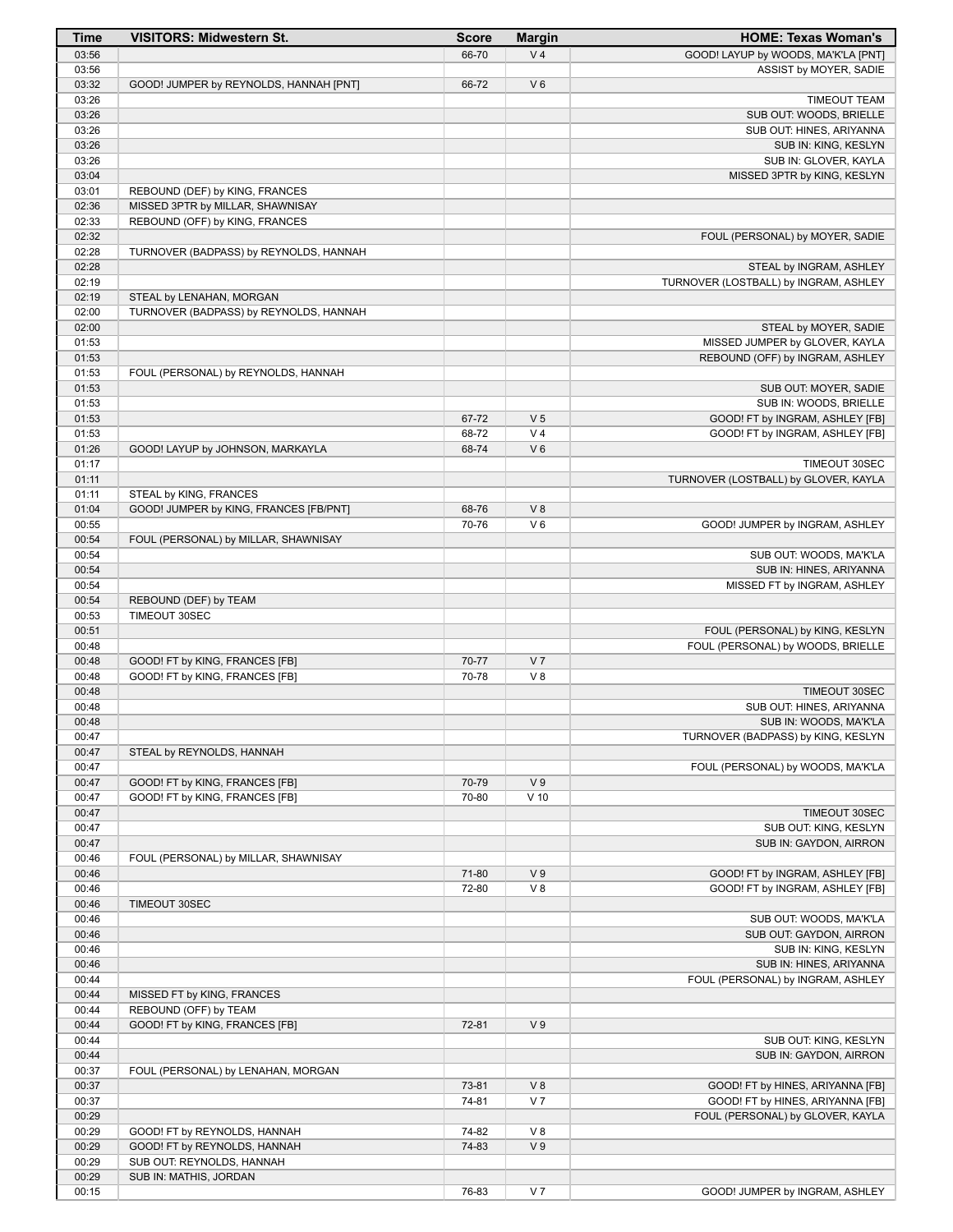| <b>Time</b> | <b>VISITORS: Midwestern St.</b> | <b>Score</b> | <b>Margin</b> | <b>HOME: Texas Woman's</b>         |
|-------------|---------------------------------|--------------|---------------|------------------------------------|
| 00:10       |                                 |              |               | FOUL (PERSONAL) by HINES, ARIYANNA |
| 00:10       | SUB OUT: JOHNSON, MARKAYLA      |              |               |                                    |
| 00:10       | SUB IN: BOSTIC, SHERIDAN        |              |               |                                    |
| 00:10       | MISSED FT by LENAHAN, MORGAN    |              |               |                                    |
| 00:10       | REBOUND (OFF) by TEAM           |              |               |                                    |
| 00:09       | MISSED FT by LENAHAN, MORGAN    |              |               |                                    |
| 00:06       |                                 |              |               | REBOUND (DEF) by WOODS, BRIELLE    |
| 00:01       |                                 |              |               | MISSED 3PTR by GAYDON, AIRRON      |
| 00:00       | REBOUND (DEF) by KING, FRANCES  |              |               |                                    |

# **Midwestern St. 83, Texas Woman's 76**

| <b>Points (This Period)</b> | <b>MSU</b>     | TWU           |
|-----------------------------|----------------|---------------|
| In the Paint                |                |               |
| Off Turns                   |                |               |
| 2nd Chance                  |                |               |
| <b>Fast Break</b>           |                |               |
| Bench                       |                |               |
| Per Poss                    | 1.238<br>12/21 | 0.773<br>9/22 |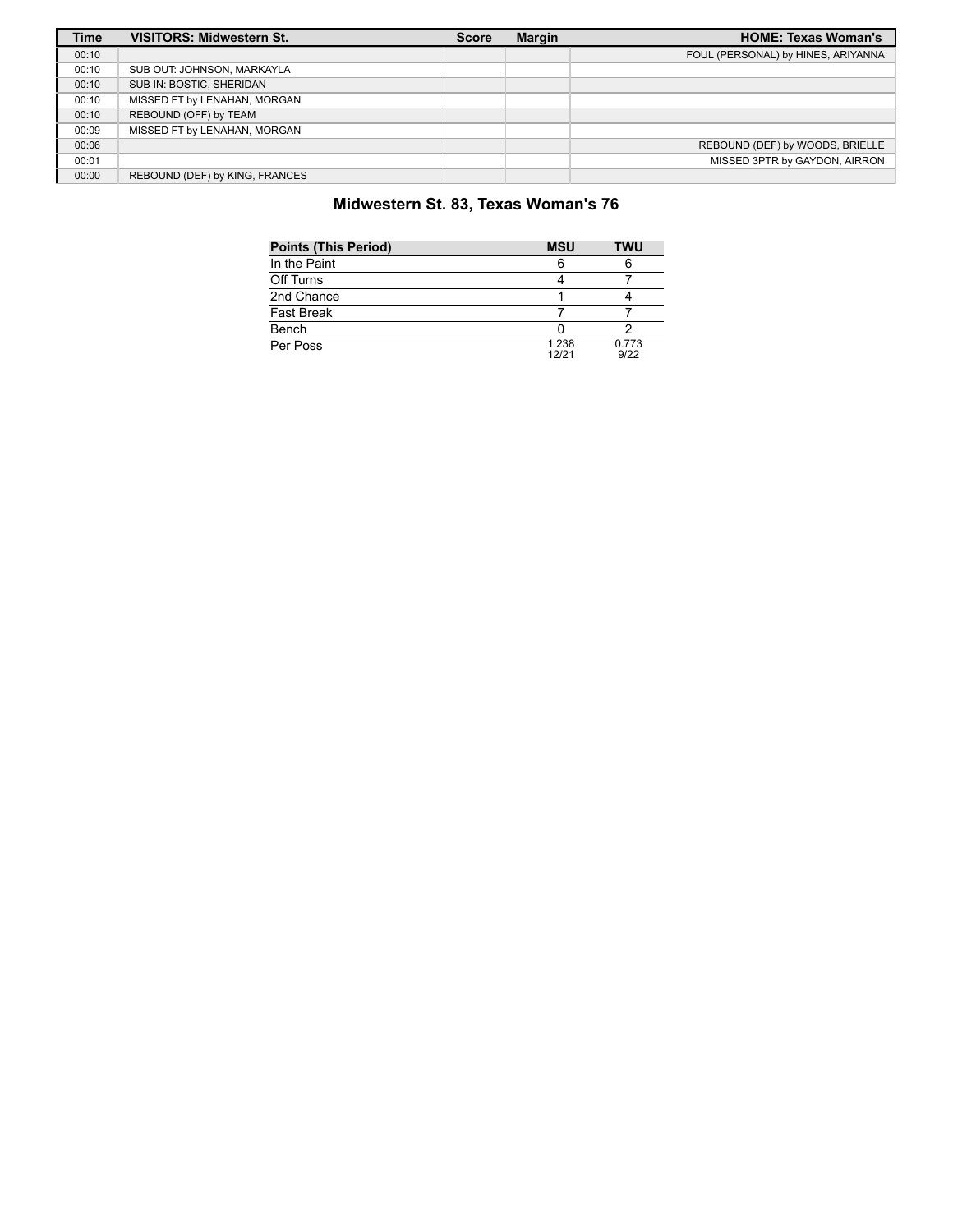#### **Official Scoring/Possession Reference Chart Midwestern St. vs Texas Woman's Period 1 January 20, 2022 at Kitty Magee Arena - Denton**



**Period 1**

#### **Starters:**

**Midwestern St.**: 0 MILLAR,SHAWNISAY (F); 10 KING,FRANCES (G); 11 REYNOLDS,HANNAH (C); 12 JOHNSON,MARKAYLA (G); 24 LENAHAN,MORGAN (G);<br>**Texas Woman's**: 2 KING,KESLYN (G); 14 MOYER,SADIE (G); 15 WOODS,BRIELLE (G); 20 WOODS,

| <b>Time</b> | <b>VISITORS: Midwestern St.</b>  | <b>Score</b> | <b>Margin</b>  | <b>HOME: Texas Woman's</b>           |
|-------------|----------------------------------|--------------|----------------|--------------------------------------|
| 09:27       |                                  | $2 - 0$      | H <sub>2</sub> | GOOD! LAYUP by INGRAM, ASHLEY        |
| 08:19       | GOOD! LAYUP by MILLAR, SHAWNISAY | $2 - 2$      | $\mathsf{T}$   |                                      |
| 08:02       |                                  | $3 - 2$      | H <sub>1</sub> | GOOD! FT by INGRAM, ASHLEY           |
| 08:02       |                                  | $4 - 2$      | H <sub>2</sub> | GOOD! FT by INGRAM, ASHLEY           |
| 07:33       | GOOD! JUMPER by KING, FRANCES    | $4 - 4$      | T.             |                                      |
| 06:58       | GOOD! LAYUP by REYNOLDS, HANNAH  | $4-6$        | V <sub>2</sub> |                                      |
| 06:53       |                                  | $6-6$        | T              | GOOD! LAYUP by INGRAM, ASHLEY        |
| 05:53       |                                  | $8-6$        | H <sub>2</sub> | GOOD! JUMPER by KING, KESLYN         |
| 05:52       |                                  | $9-6$        | $H_3$          | GOOD! FT by KING, KESLYN             |
| 05:42       | GOOD! JUMPER by KING, FRANCES    | $9-8$        | H <sub>1</sub> |                                      |
| 05:30       |                                  | $11 - 8$     | $H_3$          | GOOD! JUMPER by WOODS, MA'K'LA [PNT] |
| 05:08       | GOOD! 3PTR by BOSTIC, SHERIDAN   | $11 - 11$    | T              |                                      |
| 04:39       | GOOD! JUMPER by KING, FRANCES    | $11 - 13$    | V <sub>2</sub> |                                      |
| 04:29       |                                  | $13 - 13$    | $\mathsf{T}$   | GOOD! JUMPER by INGRAM, ASHLEY       |
| 04:07       | GOOD! 3PTR by BOSTIC, SHERIDAN   | $13 - 16$    | $V_3$          |                                      |
| 03:44       |                                  | $15 - 16$    | V <sub>1</sub> | GOOD! JUMPER by WOODS, MA'K'LA [PNT] |
| 03:29       | GOOD! 3PTR by JOHNSON, MARKAYLA  | $15 - 19$    | V <sub>4</sub> |                                      |
| 02:47       |                                  | $17-19$      | V <sub>2</sub> | GOOD! JUMPER by MOYER, SADIE [PNT]   |
| 02:29       | GOOD! JUMPER by KING, FRANCES    | $17 - 21$    | V <sub>4</sub> |                                      |
| 02:02       | GOOD! LAYUP by JOHNSON, MARKAYLA | $17-23$      | $V_6$          |                                      |
| 01:02       |                                  | 20-23        | V <sub>3</sub> | GOOD! 3PTR by INGRAM, ASHLEY         |
| 00:26       |                                  | 22-23        | V <sub>1</sub> | GOOD! JUMPER by HINES, ARIYANNA      |
| 00:02       |                                  | 24-23        | H <sub>1</sub> | GOOD! JUMPER by GLOVER, KAYLA        |

**Midwestern St. 23, Texas Woman's 24**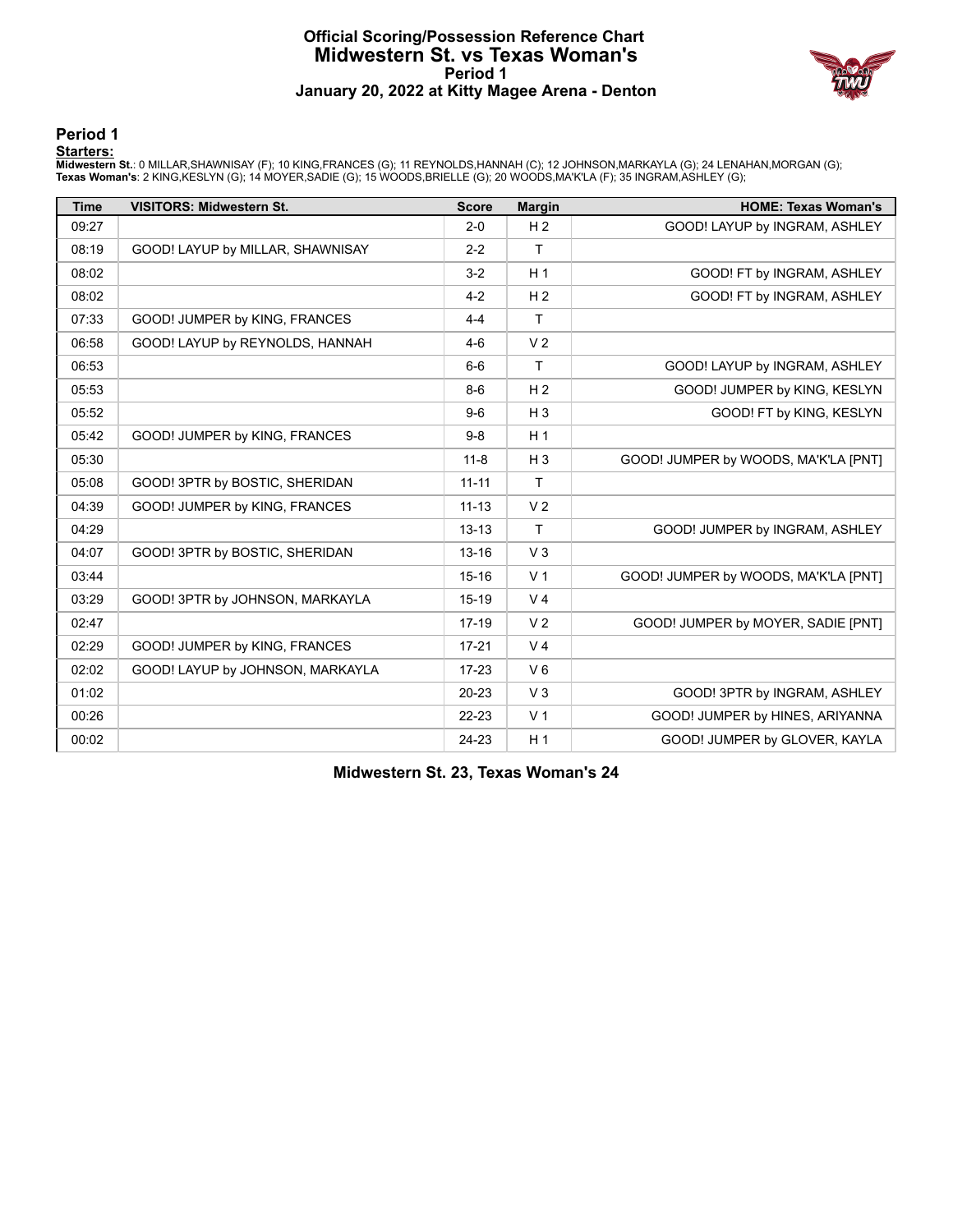#### **Official Scoring/Possession Reference Chart Midwestern St. vs Texas Woman's Period 2 January 20, 2022 at Kitty Magee Arena - Denton**



**Period 2**

#### **Starters:**

**Midwestern St.**: 0 MILLAR,SHAWNISAY (F); 10 KING,FRANCES (G); 11 REYNOLDS,HANNAH (C); 12 JOHNSON,MARKAYLA (G); 24 LENAHAN,MORGAN (G);<br>**Texas Woman's**: 2 KING,KESLYN (G); 14 MOYER,SADIE (G); 15 WOODS,BRIELLE (G); 20 WOODS,

| <b>Time</b> | <b>VISITORS: Midwestern St.</b>         | <b>Score</b> | <b>Margin</b>  | <b>HOME: Texas Woman's</b>    |
|-------------|-----------------------------------------|--------------|----------------|-------------------------------|
| 09:31       |                                         | 26-23        | $H_3$          | GOOD! LAYUP by INGRAM, ASHLEY |
| 09:31       |                                         | $27-23$      | H <sub>4</sub> | GOOD! FT by INGRAM, ASHLEY    |
| 08:51       | GOOD! LAYUP by LENAHAN, MORGAN          | $27 - 25$    | H <sub>2</sub> |                               |
| 08:39       |                                         | 28-25        | $H_3$          | GOOD! FT by MOYER, SADIE      |
| 08:39       |                                         | 29-25        | H <sub>4</sub> | GOOD! FT by MOYER, SADIE      |
| 08:23       | GOOD! LAYUP by MATHIS, JORDAN           | 29-27        | H <sub>2</sub> |                               |
| 07:14       |                                         | $31 - 27$    | H <sub>4</sub> | GOOD! JUMPER by KING, KESLYN  |
| 05:43       | GOOD! LAYUP by MATHIS, JORDAN           | $31 - 29$    | H <sub>2</sub> |                               |
| 05:14       |                                         | 33-29        | H <sub>4</sub> | GOOD! LAYUP by MOYER, SADIE   |
| 03:58       |                                         | 35-29        | H <sub>6</sub> | GOOD! JUMPER by MOYER, SADIE  |
| 03:10       | GOOD! JUMPER by MILLAR, SHAWNISAY [PNT] | 35-31        | H4             |                               |
| 03:08       | GOOD! 3PTR by KING, FRANCES             | 35-34        | H <sub>1</sub> |                               |
| 01:49       |                                         | 37-34        | $H_3$          | GOOD! JUMPER by MOYER, SADIE  |
| 01:27       | GOOD! JUMPER by LENAHAN, MORGAN         | 37-36        | H <sub>1</sub> |                               |
| 00:58       | GOOD! JUMPER by MILLAR, SHAWNISAY       | 37-38        | V <sub>1</sub> |                               |
| 00:52       |                                         | 38-38        | T              | GOOD! FT by MOYER, SADIE [FB] |
| 00:52       |                                         | 39-38        | H <sub>1</sub> | GOOD! FT by MOYER, SADIE [FB] |
| 00:17       | GOOD! JUMPER by LENAHAN, MORGAN         | 39-40        | V <sub>1</sub> |                               |

**Midwestern St. 40, Texas Woman's 39**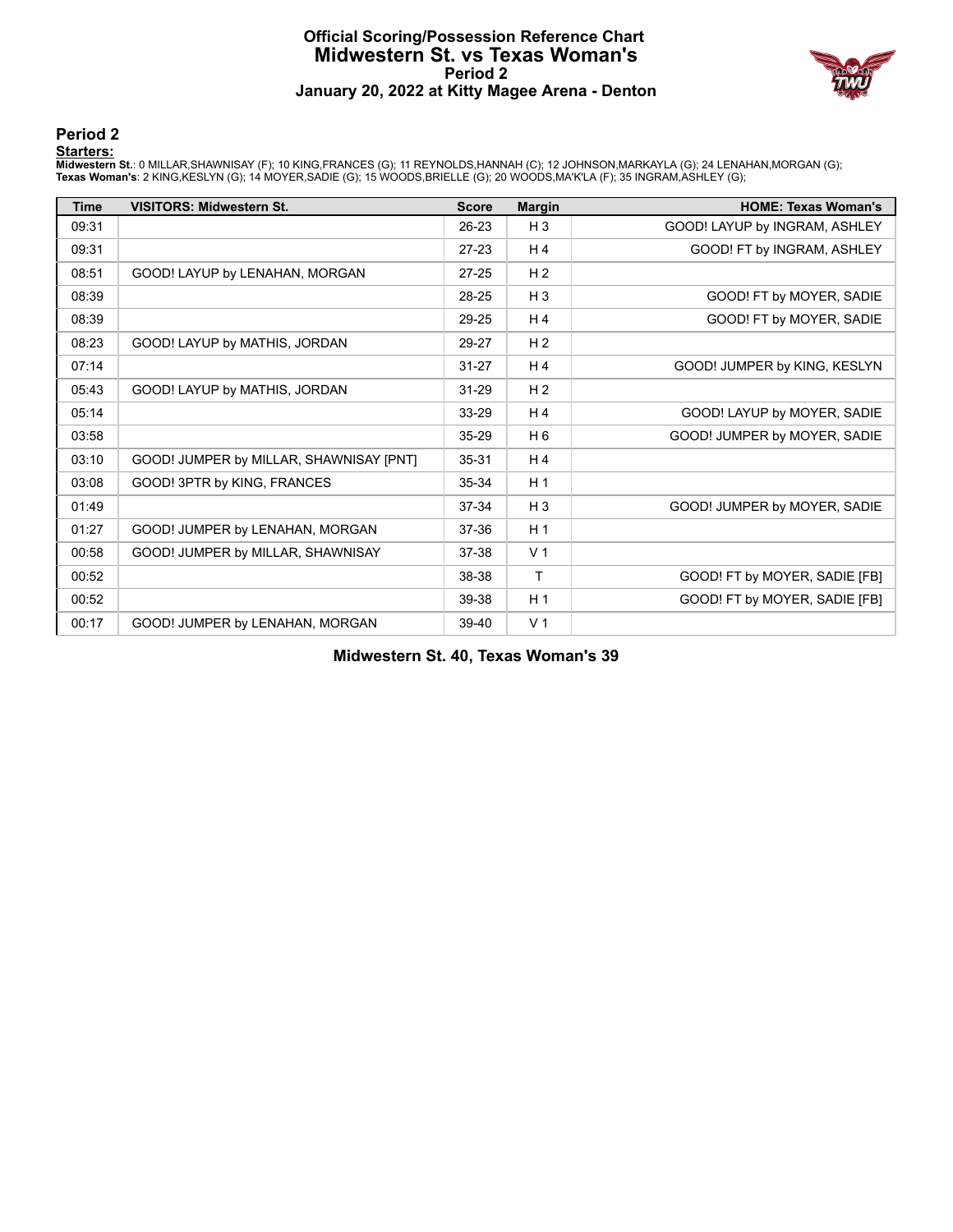#### **Official Scoring/Possession Reference Chart Midwestern St. vs Texas Woman's Period 3 January 20, 2022 at Kitty Magee Arena - Denton**



**Period 3**

#### **Starters:**

**Midwestern St.**: 0 MILLAR,SHAWNISAY (F); 10 KING,FRANCES (G); 11 REYNOLDS,HANNAH (C); 12 JOHNSON,MARKAYLA (G); 24 LENAHAN,MORGAN (G);<br>**Texas Woman's**: 2 KING,KESLYN (G); 14 MOYER,SADIE (G); 15 WOODS,BRIELLE (G); 20 WOODS,

| <b>Time</b> | <b>VISITORS: Midwestern St.</b>      | <b>Score</b> | <b>Margin</b>  | <b>HOME: Texas Woman's</b>           |
|-------------|--------------------------------------|--------------|----------------|--------------------------------------|
| 09:46       |                                      | 41-40        | H <sub>1</sub> | GOOD! JUMPER by WOODS, MA'K'LA [PNT] |
| 09:09       |                                      | 43-40        | $H_3$          | GOOD! JUMPER by INGRAM, ASHLEY       |
| 08:51       | GOOD! 3PTR by LENAHAN, MORGAN        | 43-43        | $\mathsf{T}$   |                                      |
| 06:35       | GOOD! JUMPER by REYNOLDS, HANNAH     | 43-45        | V <sub>2</sub> |                                      |
| 06:35       | GOOD! FT by REYNOLDS, HANNAH         | 43-46        | V <sub>3</sub> |                                      |
| 05:43       |                                      | 45-46        | V <sub>1</sub> | GOOD! LAYUP by WOODS, MA'K'LA [PNT]  |
| 05:26       | GOOD! FT by KING, FRANCES            | 45-47        | V <sub>2</sub> |                                      |
| 05:26       | GOOD! FT by KING, FRANCES            | 45-48        | V <sub>3</sub> |                                      |
| 05:00       |                                      | 46-48        | V <sub>2</sub> | GOOD! FT by INGRAM, ASHLEY           |
| 05:00       |                                      | 47-48        | V <sub>1</sub> | GOOD! FT by INGRAM, ASHLEY           |
| 04:47       | GOOD! FT by KING, FRANCES            | 47-49        | V <sub>2</sub> |                                      |
| 03:42       |                                      | 49-49        | T              | GOOD! JUMPER by INGRAM, ASHLEY       |
| 03:41       |                                      | 50-49        | H <sub>1</sub> | GOOD! FT by INGRAM, ASHLEY           |
| 03:12       |                                      | 52-49        | $H_3$          | GOOD! JUMPER by MOYER, SADIE [FB]    |
| 02:58       | GOOD! JUMPER by MATHIS, JORDAN       | 52-51        | H <sub>1</sub> |                                      |
| 02:37       | GOOD! LAYUP by SIFAOUI, YASMINE      | 52-53        | V <sub>1</sub> |                                      |
| 02:25       |                                      | 54-53        | H <sub>1</sub> | GOOD! LAYUP by WOODS, MA'K'LA        |
| 01:54       |                                      | 56-53        | $H_3$          | GOOD! JUMPER by HINES, ARIYANNA [FB] |
| 01:32       | GOOD! LAYUP by JACKSON, ETERNITY     | 56-55        | H <sub>1</sub> |                                      |
| 01:21       |                                      | 59-55        | H <sub>4</sub> | GOOD! 3PTR by MOYER, SADIE           |
| 01:03       | GOOD! LAYUP by LENAHAN, MORGAN [PNT] | 59-57        | H <sub>2</sub> |                                      |

**Midwestern St. 57, Texas Woman's 59**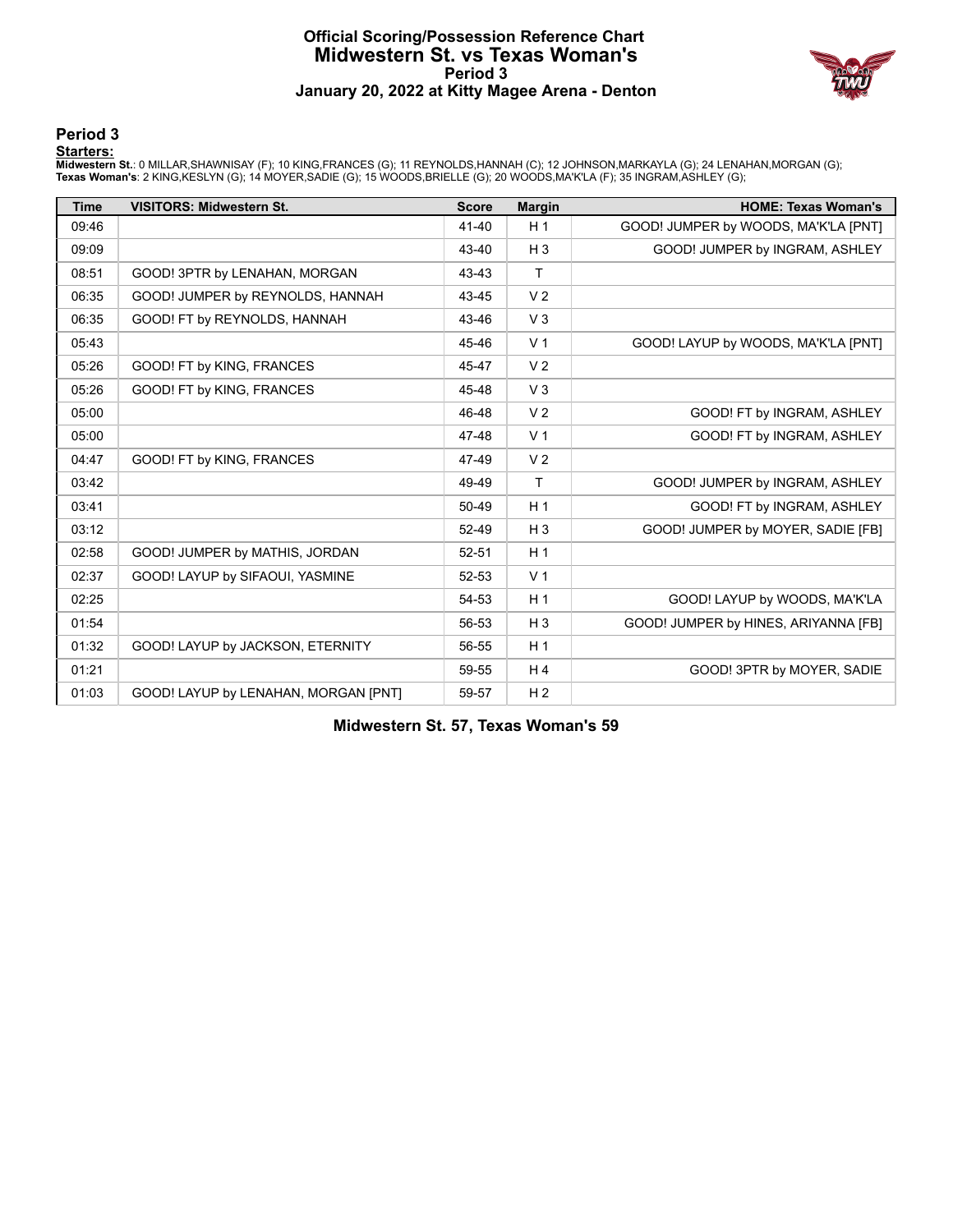#### **Official Scoring/Possession Reference Chart Midwestern St. vs Texas Woman's Period 4 January 20, 2022 at Kitty Magee Arena - Denton**



#### **Period 4**

#### **Starters:**

**Midwestern St.**: 0 MILLAR,SHAWNISAY (F); 10 KING,FRANCES (G); 11 REYNOLDS,HANNAH (C); 12 JOHNSON,MARKAYLA (G); 24 LENAHAN,MORGAN (G);<br>**Texas Woman's**: 2 KING,KESLYN (G); 14 MOYER,SADIE (G); 15 WOODS,BRIELLE (G); 20 WOODS,

| <b>Time</b> | <b>VISITORS: Midwestern St.</b>        | <b>Score</b> | <b>Margin</b>  | <b>HOME: Texas Woman's</b>          |
|-------------|----------------------------------------|--------------|----------------|-------------------------------------|
| 09:45       | GOOD! FT by MILLAR, SHAWNISAY          | 59-58        | H <sub>1</sub> |                                     |
| 09:45       | GOOD! FT by MILLAR, SHAWNISAY          | 59-59        | $\mathsf{T}$   |                                     |
| 09:05       |                                        | 61-59        | H <sub>2</sub> | GOOD! JUMPER by MOYER, SADIE [PNT]  |
| 08:16       |                                        | 63-59        | H <sub>4</sub> | GOOD! JUMPER by WOODS, MA'K'LA      |
| 07:57       | GOOD! JUMPER by LENAHAN, MORGAN        | 63-61        | H <sub>2</sub> |                                     |
| 07:26       | GOOD! JUMPER by LENAHAN, MORGAN        | 63-63        | $\mathsf{T}$   |                                     |
| 06:06       | GOOD! 3PTR by LENAHAN, MORGAN          | 63-66        | V <sub>3</sub> |                                     |
| 05:52       |                                        | 64-66        | V <sub>2</sub> | GOOD! FT by INGRAM, ASHLEY [FB]     |
| 04:46       | GOOD! FT by MILLAR, SHAWNISAY          | 64-67        | V <sub>3</sub> |                                     |
| 04:10       | GOOD! 3PTR by MILLAR, SHAWNISAY        | 64-70        | $V_6$          |                                     |
| 03:56       |                                        | 66-70        | V <sub>4</sub> | GOOD! LAYUP by WOODS, MA'K'LA [PNT] |
| 03:32       | GOOD! JUMPER by REYNOLDS, HANNAH [PNT] | 66-72        | $V_6$          |                                     |
| 01:53       |                                        | 67-72        | V <sub>5</sub> | GOOD! FT by INGRAM, ASHLEY [FB]     |
| 01:53       |                                        | 68-72        | V <sub>4</sub> | GOOD! FT by INGRAM, ASHLEY [FB]     |
| 01:26       | GOOD! LAYUP by JOHNSON, MARKAYLA       | 68-74        | $V_6$          |                                     |
| 01:04       | GOOD! JUMPER by KING, FRANCES [FB/PNT] | 68-76        | V8             |                                     |
| 00:55       |                                        | 70-76        | $V_6$          | GOOD! JUMPER by INGRAM, ASHLEY      |
| 00:48       | GOOD! FT by KING, FRANCES [FB]         | 70-77        | V <sub>7</sub> |                                     |
| 00:48       | GOOD! FT by KING, FRANCES [FB]         | 70-78        | V8             |                                     |
| 00:47       | GOOD! FT by KING, FRANCES [FB]         | 70-79        | V <sub>9</sub> |                                     |
| 00:47       | GOOD! FT by KING, FRANCES [FB]         | 70-80        | $V$ 10         |                                     |
| 00:46       |                                        | 71-80        | V <sub>9</sub> | GOOD! FT by INGRAM, ASHLEY [FB]     |
| 00:46       |                                        | 72-80        | V8             | GOOD! FT by INGRAM, ASHLEY [FB]     |
| 00:44       | GOOD! FT by KING, FRANCES [FB]         | 72-81        | V <sub>9</sub> |                                     |
| 00:37       |                                        | 73-81        | V8             | GOOD! FT by HINES, ARIYANNA [FB]    |
| 00:37       |                                        | 74-81        | V <sub>7</sub> | GOOD! FT by HINES, ARIYANNA [FB]    |
| 00:29       | GOOD! FT by REYNOLDS, HANNAH           | 74-82        | V8             |                                     |
| 00:29       | GOOD! FT by REYNOLDS, HANNAH           | 74-83        | V <sub>9</sub> |                                     |
| 00:15       |                                        | 76-83        | V <sub>7</sub> | GOOD! JUMPER by INGRAM, ASHLEY      |

**Midwestern St. 83, Texas Woman's 76**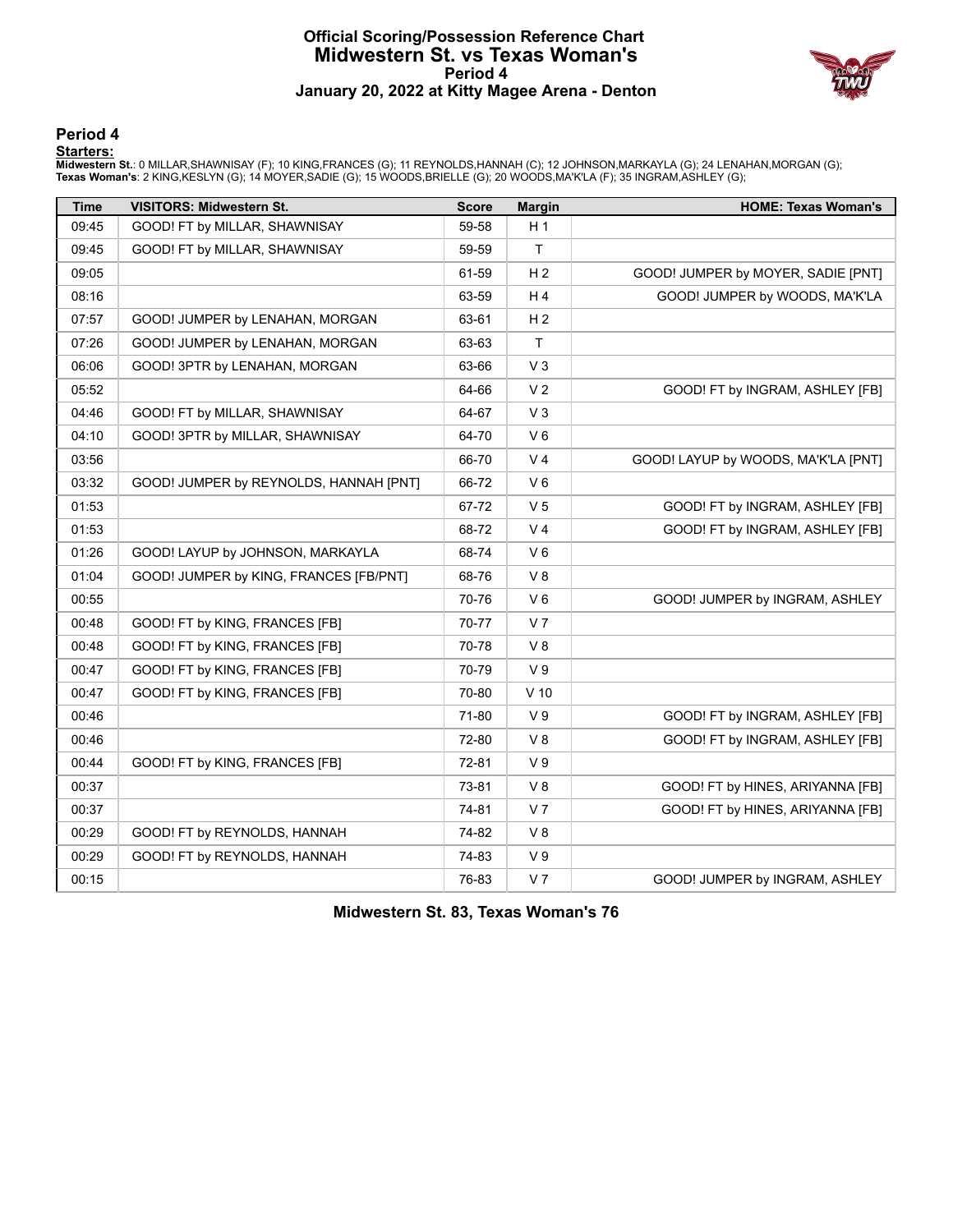# **Official Substitutions Log Midwestern St. vs Texas Woman's Period 1 January 20, 2022 at Kitty Magee Arena - Denton**



| <b>VISITORS: Midwestern St.</b> | <b>Time</b> | <b>Score</b> | <b>HOME: Texas Woman's</b> |
|---------------------------------|-------------|--------------|----------------------------|
| 0 MILLAR, SHAWNISAY             |             |              | 2 KING, KESLYN             |
| 10 KING, FRANCES                |             |              | 14 MOYER, SADIE            |
| 11 REYNOLDS, HANNAH             |             |              | 15 WOODS, BRIELLE          |
| 12 JOHNSON, MARKAYLA            |             |              | 20 WOODS, MA'K'LA          |
| 24 LENAHAN, MORGAN              |             |              | 35 INGRAM, ASHLEY          |
| SUB OUT: 24 LENAHAN, MORGAN     | 06:16       | $6 - 6$      |                            |
| SUB IN: 2 BOSTIC, SHERIDAN      | 06:16       |              |                            |
| SUB OUT: 11 REYNOLDS.HANNAH     | 05:52       | $6 - 8$      |                            |
| SUB IN: 14 SIFAOUI, YASMINE     | 05:52       |              |                            |
| SUB OUT: 0 MILLAR, SHAWNISAY    | 03:40       | $16 - 15$    |                            |
| SUB IN: 22 MATHIS, JORDAN       | 03:40       |              |                            |
|                                 | 01:24       | $23 - 17$    | SUB OUT: KING, KESLYN      |
|                                 | 01:24       |              | SUB OUT: WOODS, MA'K'LA    |
|                                 | 01:24       |              | SUB IN: HINES, ARIYANNA    |
|                                 | 01:24       |              | SUB IN: GLOVER.KAYLA       |
| SUB OUT: 12 JOHNSON, MARKAYLA   | 01:24       |              |                            |
| SUB IN: 24 LENAHAN, MORGAN      | 01:24       |              |                            |

**Midwestern St. 23, Texas Woman's 24**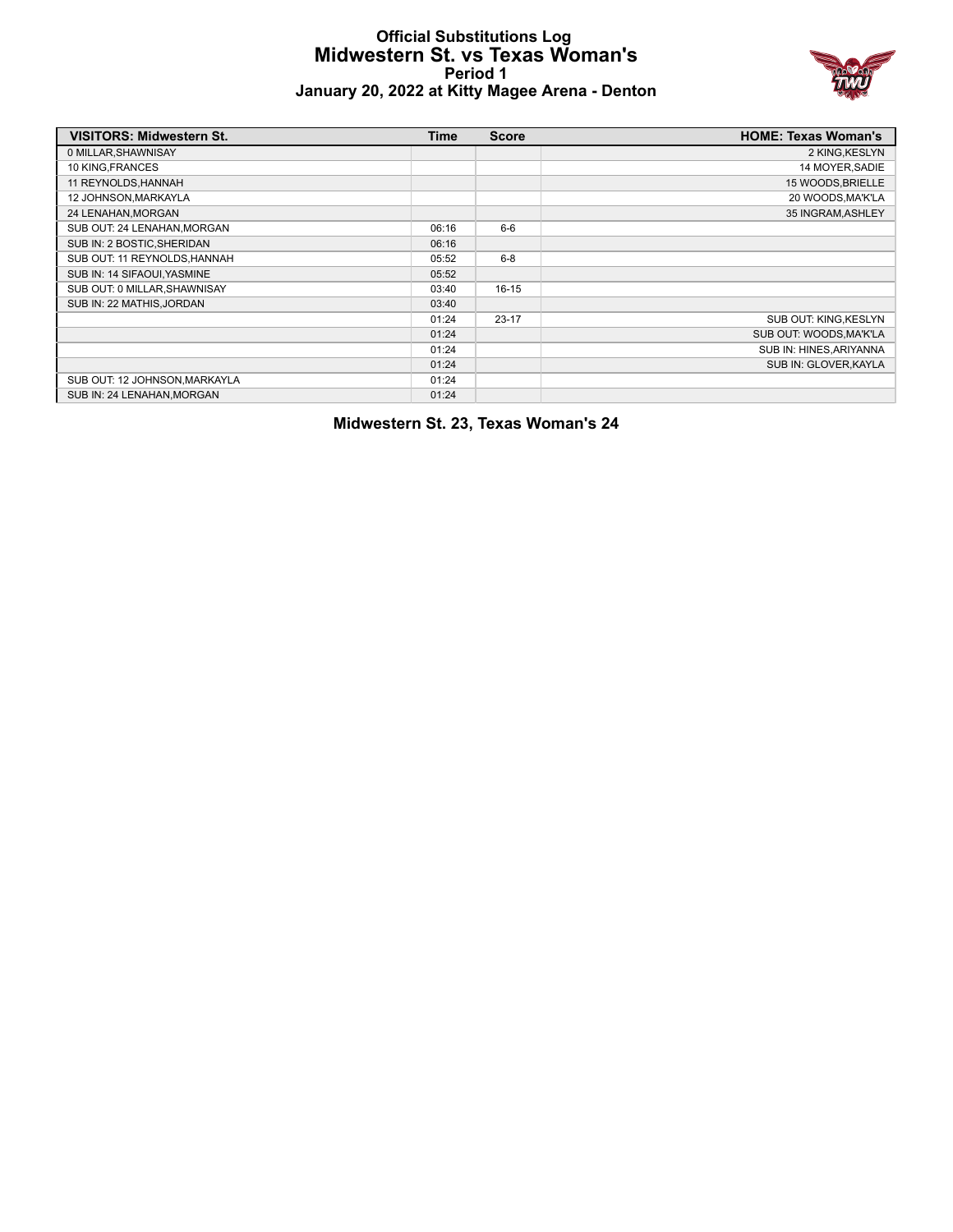# **Official Substitutions Log Midwestern St. vs Texas Woman's Period 2 January 20, 2022 at Kitty Magee Arena - Denton**



| <b>VISITORS: Midwestern St.</b> | <b>Time</b> | <b>Score</b> | <b>HOME: Texas Woman's</b> |
|---------------------------------|-------------|--------------|----------------------------|
| 0 MILLAR, SHAWNISAY             |             |              | 2 KING, KESLYN             |
| 10 KING, FRANCES                |             |              | 14 MOYER, SADIE            |
| 11 REYNOLDS, HANNAH             |             |              | 15 WOODS, BRIELLE          |
| 12 JOHNSON, MARKAYLA            |             |              | 20 WOODS, MA'K'LA          |
| 24 LENAHAN, MORGAN              |             |              | 35 INGRAM, ASHLEY          |
| SUB OUT: 14 SIFAOUI, YASMINE    | 09:31       | 23-26        |                            |
| SUB IN: 23 WITHEY, MANDY        | 09:31       |              |                            |
|                                 | 08:39       | 25-27        | SUB OUT: INGRAM, ASHLEY    |
|                                 | 08:39       |              | SUB IN: WOODS, MA'K'LA     |
| SUB OUT: 2 BOSTIC, SHERIDAN     | 08:01       | 27-29        |                            |
| SUB IN: 12 JOHNSON, MARKAYLA    | 08:01       |              |                            |
|                                 | 08:01       |              | SUB OUT: MOYER, SADIE      |
|                                 | 08:01       |              | SUB IN: KING, KESLYN       |
|                                 | 08:00       | 27-29        | SUB IN: MOYER, SADIE       |
|                                 | 08:00       |              | SUB OUT: HINES, ARIYANNA   |
|                                 | 08:00       |              | SUB IN: BRIGGS, AMAYA      |
|                                 | 08:00       |              | SUB OUT: WOODS, BRIELLE    |
|                                 | 07:10       | $27 - 31$    | SUB OUT: MOYER, SADIE      |
|                                 | 07:10       |              | SUB IN: WOODS, BRIELLE     |
| SUB OUT: 23 WITHEY, MANDY       | 06:48       | $27 - 31$    |                            |
| SUB IN: 0 MILLAR, SHAWNISAY     | 06:48       |              |                            |
|                                 | 05:38       | 29-31        | SUB OUT: WOODS, BRIELLE    |
|                                 | 05:38       |              | SUB OUT: WOODS, MA'K'LA    |
|                                 | 05:38       |              | SUB IN: MOYER, SADIE       |
|                                 | 05:38       |              | SUB IN: INGRAM, ASHLEY     |
| SUB OUT: 10 KING, FRANCES       | 05:38       |              |                            |
| SUB IN: 1 JACKSON, ETERNITY     | 05:38       |              |                            |
| SUB OUT: 1 JACKSON, ETERNITY    | 03:24       | 29-35        |                            |
| SUB IN: 10 KING, FRANCES        | 03:24       |              |                            |
|                                 | 02:59       | 34-35        | SUB OUT: BRIGGS, AMAYA     |
|                                 | 02:59       |              | SUB OUT: GLOVER, KAYLA     |
|                                 | 02:59       |              | SUB IN: WOODS, BRIELLE     |
|                                 | 02:59       |              | SUB IN: WOODS, MA'K'LA     |
|                                 | 00:20       | 38-39        | SUB OUT: MOYER, SADIE      |
|                                 | 00:20       |              | SUB IN: HINES, ARIYANNA    |

**Midwestern St. 40, Texas Woman's 39**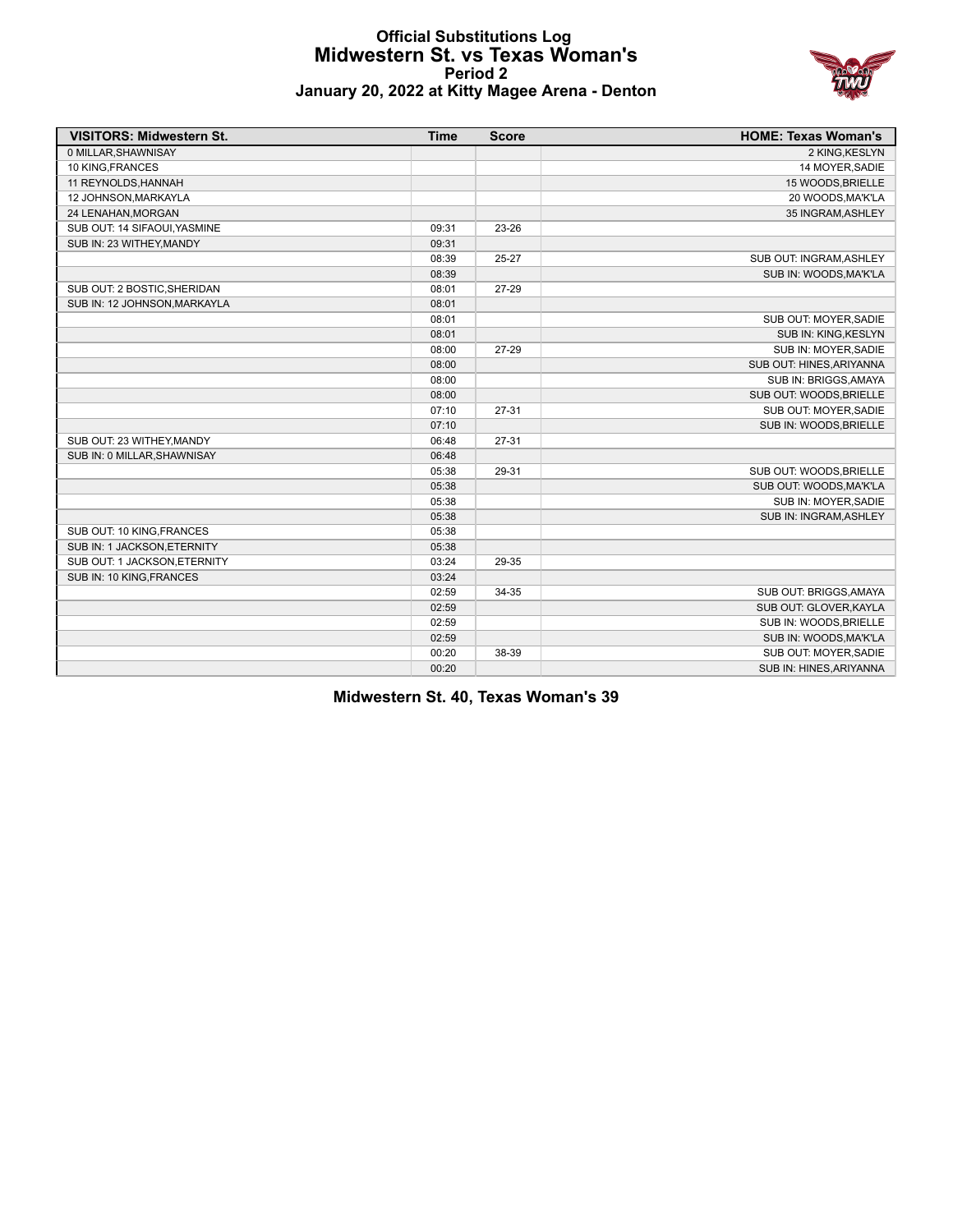# **Official Substitutions Log Midwestern St. vs Texas Woman's Period 3 January 20, 2022 at Kitty Magee Arena - Denton**



| <b>VISITORS: Midwestern St.</b> | <b>Time</b> | <b>Score</b>             | <b>HOME: Texas Woman's</b> |
|---------------------------------|-------------|--------------------------|----------------------------|
| 0 MILLAR, SHAWNISAY             |             |                          | 2 KING, KESLYN             |
| 10 KING.FRANCES                 |             |                          | 14 MOYER.SADIE             |
| 11 REYNOLDS, HANNAH             |             |                          | 15 WOODS, BRIELLE          |
| 12 JOHNSON, MARKAYLA            |             |                          | 20 WOODS, MA'K'LA          |
| 24 LENAHAN.MORGAN               |             |                          | 35 INGRAM.ASHLEY           |
|                                 | 10:00       | $\overline{\phantom{a}}$ | SUB OUT: HINES, ARIYANNA   |
|                                 | 10:00       |                          | SUB IN: MOYER, SADIE       |
| SUB OUT: 22 MATHIS, JORDAN      | 10:00       |                          |                            |
| SUB IN: 11 REYNOLDS, HANNAH     | 10:00       |                          |                            |
|                                 | 06:50       | 43-43                    | SUB OUT: MOYER, SADIE      |
|                                 | 06:50       |                          | SUB IN: GLOVER, KAYLA      |
| SUB OUT: 11 REYNOLDS, HANNAH    | 05:26       | 46-45                    |                            |
| SUB IN: 14 SIFAOUI, YASMINE     | 05:26       |                          |                            |
| SUB OUT: 0 MILLAR.SHAWNISAY     | 05:00       | 48-47                    |                            |
| SUB IN: 22 MATHIS, JORDAN       | 05:00       |                          |                            |
|                                 | 04:47       | 48-47                    | SUB OUT: KING, KESLYN      |
|                                 | 04:47       |                          | SUB OUT: WOODS, BRIELLE    |
|                                 | 04:47       |                          | SUB IN: MOYER, SADIE       |
|                                 | 04:47       |                          | SUB IN: HINES, ARIYANNA    |
| SUB OUT: 10 KING, FRANCES       | 03:46       | 49-47                    |                            |
| SUB IN: 1 JACKSON, ETERNITY     | 03:46       |                          |                            |
|                                 | 01:16       | 55-59                    | SUB OUT: WOODS, MA'K'LA    |
|                                 | 01:16       |                          | SUB IN: KING, KESLYN       |
| SUB OUT: 14 SIFAOUI, YASMINE    | 01:16       |                          |                            |
| SUB IN: 0 MILLAR, SHAWNISAY     | 01:16       |                          |                            |

**Midwestern St. 57, Texas Woman's 59**